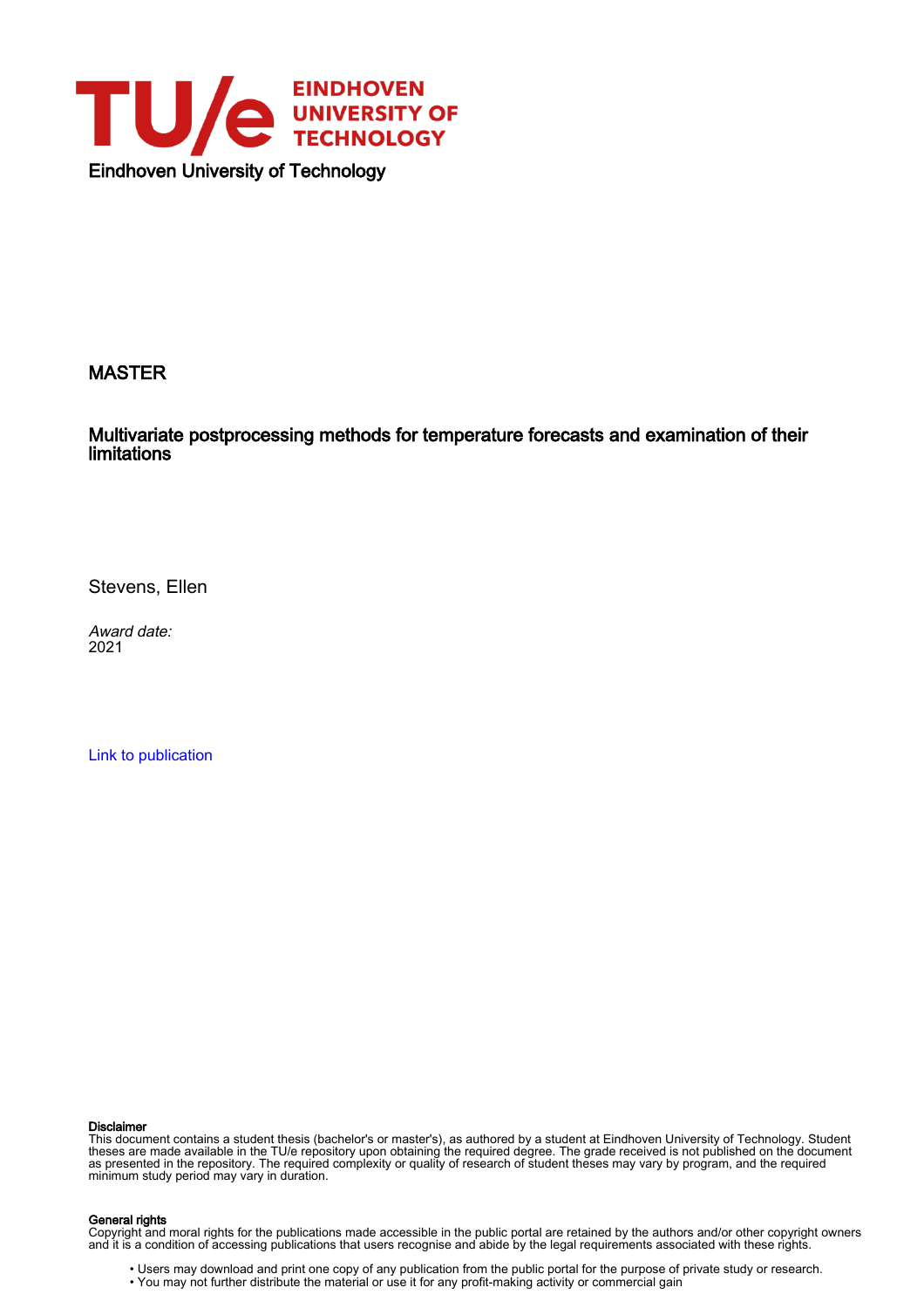Technische Universiteit **TU** e Technische Universiteit

5612 AZ Eindhoven P.O. Box 513, 5600 MB Eindhoven The Netherlands <www.tue.nl>

#### **Author**

Ellen Stevens (0951908)

#### **Supervisors**

Elisa Perrone Kirien Whan (KNMI) Edwin van den Heuvel

#### **Date**

September 7, 2021

**Multivariate postprocessing methods for temperature forecasts and examination of their limitations.**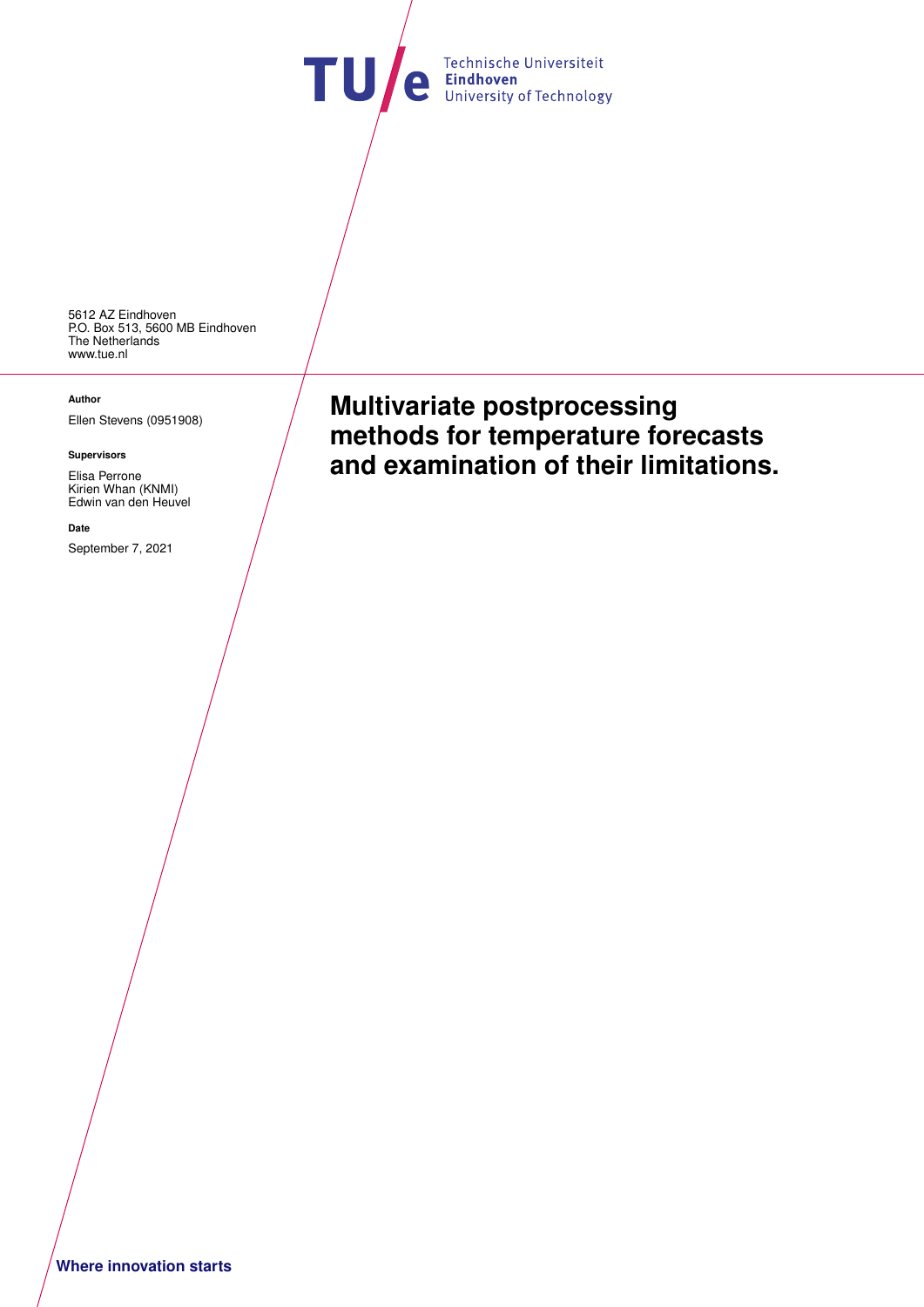# **Abstract**

Extreme weather events are the source of dangers and economic losses. Skillful and reliable weather forecasts can reduce these impacts. Weather forecasts are often derived from ensemble prediction systems, consisting of multiple members, where each member represents one run of a model with different initial conditions and model physics. Such ensemble forecasts typically reveals biases and dispersion errors. In this work, we apply Ensemble Model Output Statistics (EMOS) to correct for the bias and dispersion in the forecast for temperature at seven stations in the Netherlands for ten different lead times. EMOS works on a single variable, at a single location and for a single lead time. Therefore, the dependence between variables and stations is lost, which is a problem for several applications. To overcome this problem multivariate postprocessing methods that restore the dependence structure can be applied. In this work we compare the methods Ensemble Copula Coupling (ECC), the Schaake Shuffle, the SimSchaake and we introduce a new version of the SimSchaake. ECC restores the dependence based on the raw forecast, while the Schaake Shuffle and both versions of the SimSchaake restore the dependence based on historical observations. The energy and variogram scores show that ECC and the both versions of the SimSchaake perform best for short lead times and ECC performs best for longer lead times.

When applying one of the multivariate postprocessing methods, ties in the raw forecast or historical observations are resolved random. Performing ECC 100 times and comparing the variogram scores shows that forecasts with a large number of ties have more variability in the variogram scores compared to forecasts that barely contain ties. We look into the method 'first' where we assign ranks to ties in order from the first value to the last. We compare this method to the random method and we see that this method often performs better than the random method. This is the case for days where the raw forecasts of the stations have a high correlation and when the raw forecasts contain ties located at the same ensemble member.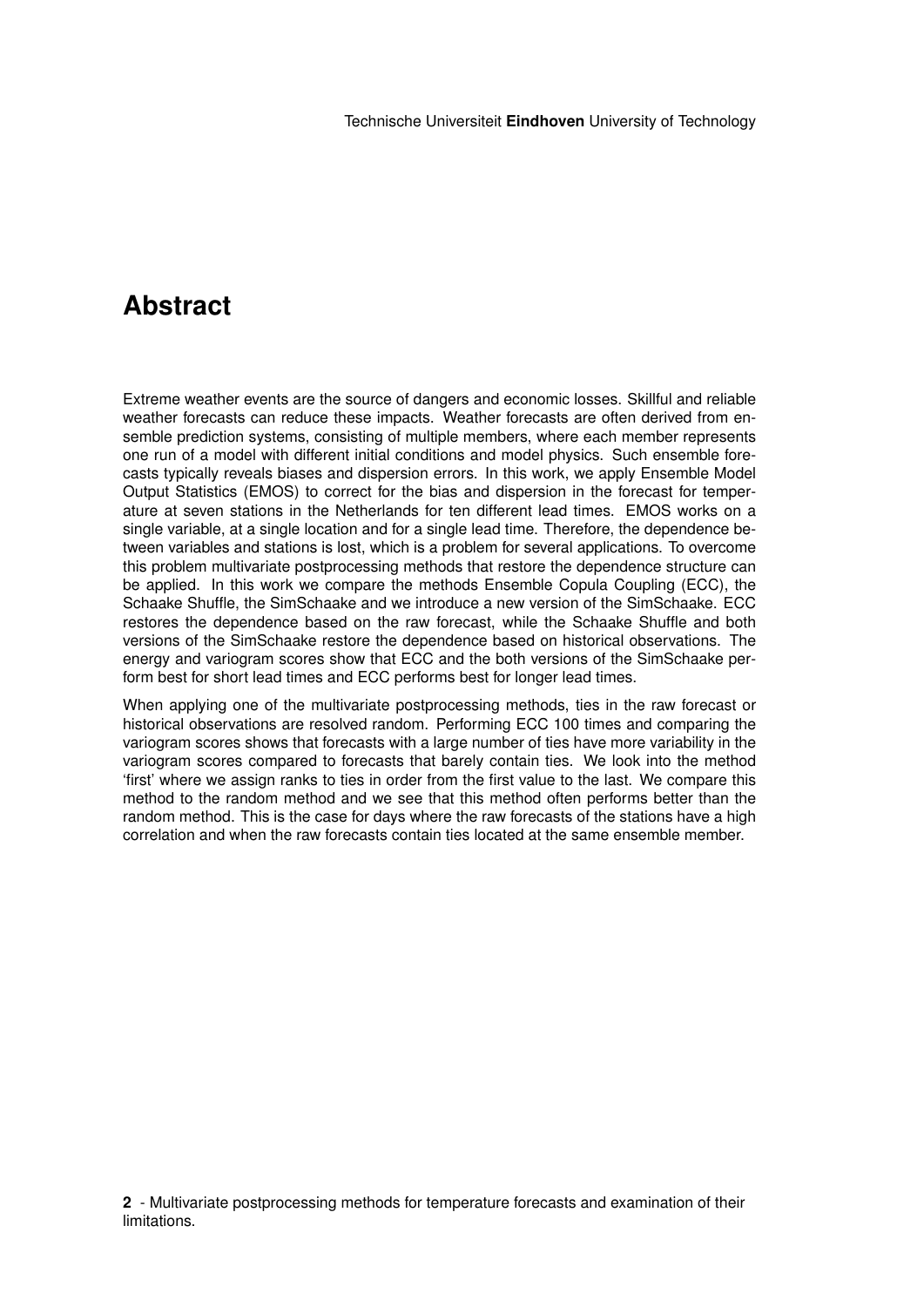# **Contents**

| 1              | <b>Introduction</b><br><b>Methods and Data</b><br>Methods<br>2.1<br>2.1.1 Univariate Postprocessing<br><b>Multivariate Postprocessing</b><br>2.1.2 |                                                                                                                                                                                                                                                                                                                                |                                        |  |  |
|----------------|----------------------------------------------------------------------------------------------------------------------------------------------------|--------------------------------------------------------------------------------------------------------------------------------------------------------------------------------------------------------------------------------------------------------------------------------------------------------------------------------|----------------------------------------|--|--|
| $\overline{2}$ |                                                                                                                                                    |                                                                                                                                                                                                                                                                                                                                |                                        |  |  |
|                |                                                                                                                                                    | 2.2 Verification and evaluation of the methods<br>2.2.1 Scoring rules<br>2.2.2 Calibration                                                                                                                                                                                                                                     | 9<br>12<br>12<br>12 <sup>2</sup>       |  |  |
|                |                                                                                                                                                    | 2.3 Exploratory Data Analysis<br>2.3.1<br>Correlation between stations<br>2.3.2 Average annual cycle<br>2.3.3 Details about postprocessing                                                                                                                                                                                     | 16<br>17<br>17<br>18                   |  |  |
|                | 2.4                                                                                                                                                | Summary                                                                                                                                                                                                                                                                                                                        | 19                                     |  |  |
| 3              |                                                                                                                                                    | <b>Case Study</b><br>3.1 Univariate Postprocessing<br>3.2 Multivariate Postprocessing<br><b>Multivariate Ranking</b><br>3.2.1<br>3.2.2 Average Ranking<br>3.2.3 Band-depth Ranking<br>3.3 Summary                                                                                                                              | 20<br>20<br>23<br>24<br>25<br>26<br>29 |  |  |
| 4              |                                                                                                                                                    | The effect of ties on rank-based multivariate postprocessing methods<br>4.1 Alternative methods for solving ties than random<br>4.2 Impact on the variogram scores of the random method<br>4.2.1 Correlation between the raw forecasts<br>4.2.2 Unique values in the raw forecast<br>4.2.3 Location of the Ties<br>4.3 Summary | 30<br>31<br>32<br>33<br>33<br>34<br>35 |  |  |
| 5              | 5.3                                                                                                                                                | <b>Simulation Study</b><br>5.1 Simulating the different settings<br>5.2 Results<br>Summary                                                                                                                                                                                                                                     | 36<br>37<br>41<br>44                   |  |  |
| 6              | <b>Conclusion and Discussion</b>                                                                                                                   |                                                                                                                                                                                                                                                                                                                                |                                        |  |  |

**3** - Multivariate postprocessing methods for temperature forecasts and examination of their limitations. *Contents*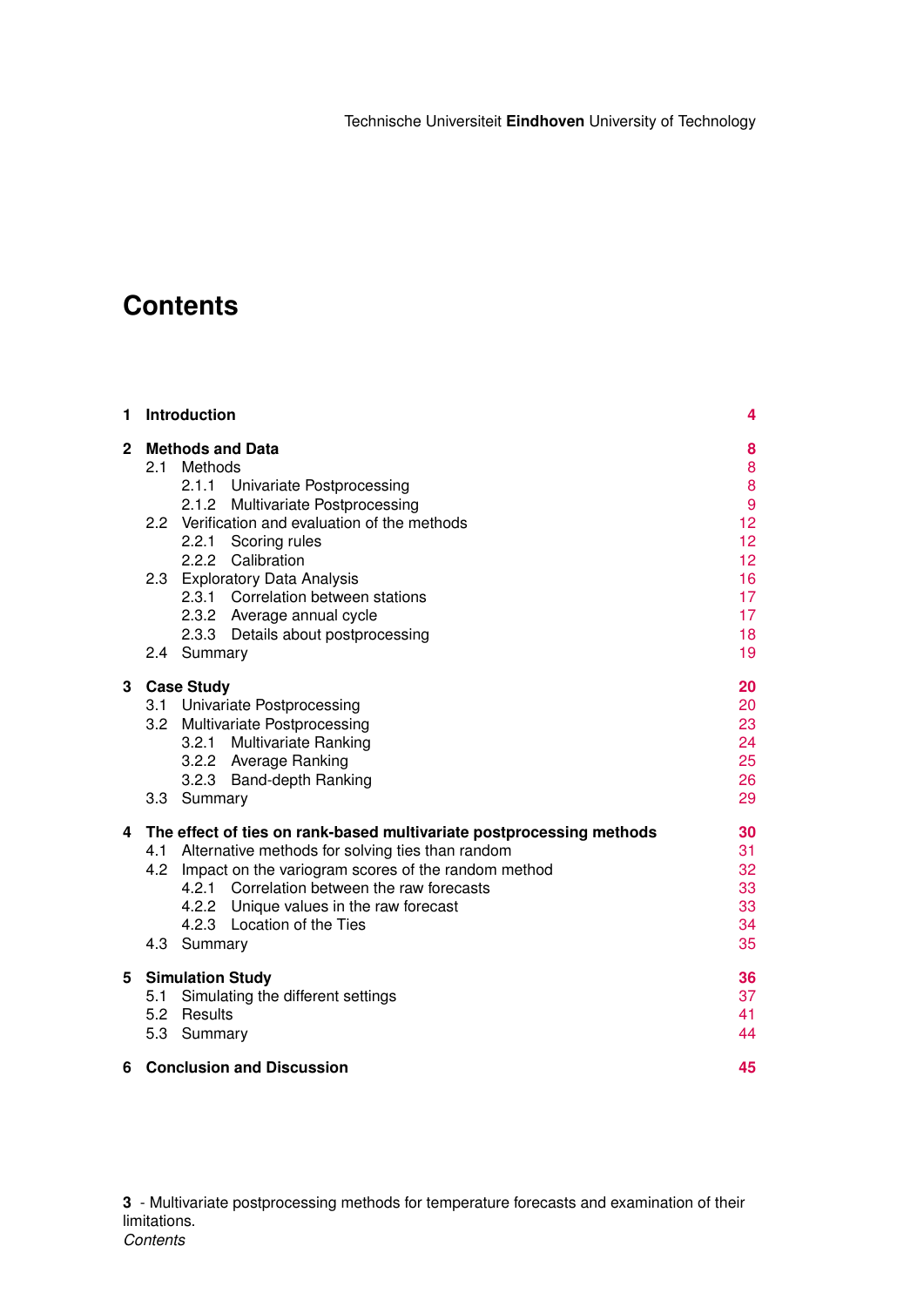# <span id="page-4-0"></span>**1 Introduction**

Extreme weather influence nearly every aspect of our everyday lives. Providing accurate weather forecasts can lead to more effective planning and resource allocation by people and businesses. Weather forecasting is challenging due to the complexity of the atmospheric phenomena involved. Because of large uncertainty in the problem, ensemble prediction systems are often used. Such systems consist of multiple members, where each member represents one run of a numerical weather prediction model with different initial conditions and model physics.

To give an intuition of an ensemble weather forecast, we present a plot of a such an ensemble in Figure [1.1](#page-4-1) for the 2-meter temperature. We do this for the initial day October 1 2015 and station Maastricht. We consider 51 ensemble members from the European Centre for Medium-Range Weather Forecasts (ECMWF). These 51 members are initialised at 00:00 UTC and the forecasts are valid at 12:00 for the first 10 days. This means we look at 10 different lead times from 12 up to 228 hours.

<span id="page-4-1"></span>



In Figure [1.1](#page-4-1) every ensemble member corresponds to a green line and shows the temperature forecast over time. The red line gives the mean of the 51 forecasts and the blue line shows the actual observation. On average, the larger the lead time, the larger the difference between the mean of the forecast and the observation. Thus, forecast skill typically decreases with increasing lead time.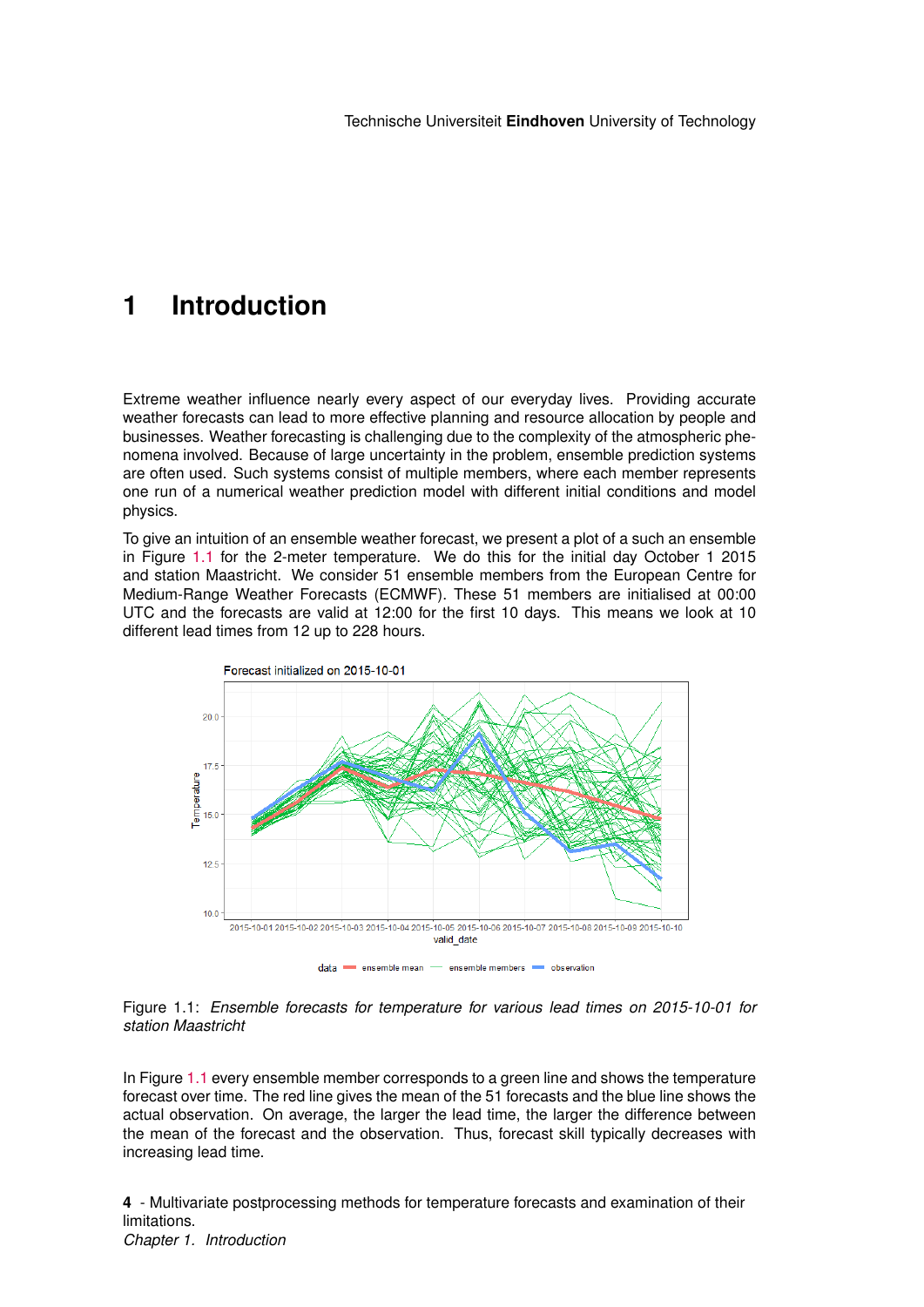In Figure [1.1,](#page-4-1) we also notice that the actual observations for October 1 and October 2 are higher than (almost) every ensemble members. This is not surprising as, especially for short lead times, an ensemble forecast typically has biases and dispersion errors. To remove the bias and dispersion errors in these forecasts, different statistical postprocessing methods are used. These methods use historical forecasts and the corresponding observation to obtain corrected forecasts.

Some postprocessing methods that have been proposed are Bayesian model averaging (BMA) [\[1\]](#page-48-0)[\[2\]](#page-48-1), ensemble model output statistics (EMOS) [\[3\]](#page-48-2) and machine learning techniques [\[4\]](#page-48-3)[\[5\]](#page-48-4). These methods are univariate postprocessing methods as they correct for bias and dispersion in the forecast, but only apply to a single variable, at a single location and for a single lead time.

EMOS uses the summary statistics of the raw forecast and the observations of a specific number of training days to correct the raw forecast. EMOS was first developed for temperature, but it has also been applied to other weather variables such as precipitation [\[6\]](#page-48-5) and wind speed [\[7\]](#page-48-6)[\[8\]](#page-48-7).

EMOS is a univariate postprocessing method, and does not take the dependencies between locations, lead times and/or weather variables into account. This is a problem for several applications, such as flood analysis [\[9\]](#page-48-8), winter road maintenance [\[10\]](#page-48-9), handling of renewable energy sources [\[11\]](#page-48-10)[\[12\]](#page-48-11)[\[13\]](#page-49-0) and air traffic management [\[14\]](#page-49-1), where including dependencies in the model is key. To address this problem, several multivariate postprocessing methods are used. Examples of parametric multivariate postprocessing methods are spatial BMA and spatial EMOS [\[15\]](#page-49-2)[\[16\]](#page-49-3). However, these methods are computationally expensive for settings with a large number of variables and they require strong parametric assumptions. To overcome this limitation there are other methods which are rank-based non-parametric and are based on mathematical tools called empirical copulas. Examples of such methods are ensemble copula coupling (ECC) [\[17\]](#page-49-4), the Schaake Shuffle [\[18\]](#page-49-5) and the SimSchaake [\[19\]](#page-49-6).

ECC models dependencies based on the rank structure in the raw forecast, while the Schaake Shuffle and SimSchaake model these dependencies based on the rank structure in historical observations.

ECC, the Schaake Shuffle and the SimSchaake use a discretized version of the corrected forecasts that were found after performing EMOS. The rank structure in the raw forecast or in historical observations is used to restore the dependencies between stations and weather variables in these corrected forecasts. Namely, we reshuffle the corrected forecasts based on the the ranks of the raw forecast or historical observations. This approach works because it preserves the Spearman rank correlation structure between station pairs of the raw forecasts or historical observations.

Each multivariate method has its advantages, but also its limitations. The ability of ECC to represent dependence structures depends on the ability of the raw ensemble to simulate these dependencies, which is it not always the case to a sufficient degree. Another limitation of ECC compared to the Schaake Shuffle and SimSchaake is that the number of members in the multivariate postprocessed forecast always equals the number of members in the raw forecast, because the raw forecast is used as dependence template. For the Schaake Shuffle and SimSchaake we can select as many historical observations as we want which results in more values in the multivariate forecast.

For the Schaake Shuffle the random selection of days is very important. For the SimSchaake the days are selected based on similarities in the raw forecast. For short lead times comparing raw forecasts might give good results, but raw forecasts for longer lead times do not often match the actual observation, as it can be seen in the forecast for October 8, 9 and 10 in Figure [1.1.](#page-4-1) Therefore, when using the raw forecast with longer lead times the selection of dates will be less meaningful.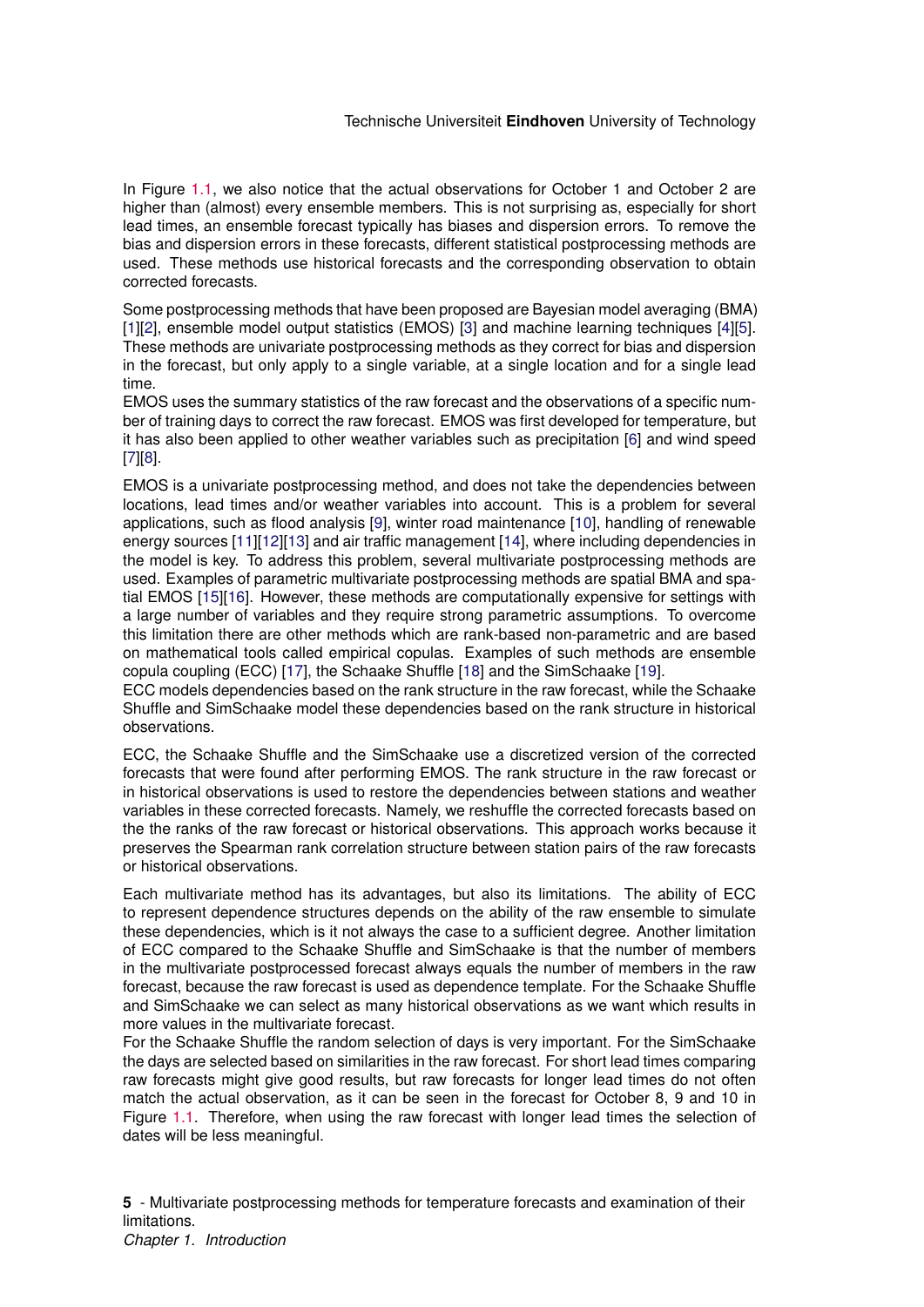The values in the raw forecast are based on different models an initial conditions. These prediction models and initial conditions will possibly change over time. Therefore comparing a raw forecast of the current year with a forecast from a few years ago might be a comparison between two forecasts that are based on different models. We introduce a new method that is an adaption of the SimSchaake. The adapted SimSchaake to solve this problem by using the corrected forecast for comparison instead of the raw forecast.

Another limitation of rank based methods is given by the presence of repeated values, i.e., ties. When ties occur in the raw forecast or in the historical observations, the ranks are typically resolved randomly in all multivariate methods. This might not be a problem when barely any ties occur, but what happens if we have more ties in the raw forecast or in historical observations? We present a case and simulation study to investigate this. This limitation has not been discussed in the literature.

The performance of ECC, the Schaake Shuffle and the SimSchaake has been investigated before [\[20\]](#page-49-7)[\[21\]](#page-49-8)[\[22\]](#page-49-9). Perrone [\[22\]](#page-49-9) compared the performance of ECC and the SimSchaake for the Austrian ensemble system ALADIN-LAEF, which consists of 17 ensemble members. Perrone considered 3 groups of 3 stations and the weather variable temperature. Results show that for this setting the SimSchaake outperforms ECC.

Wilks [\[20\]](#page-49-7) compared the performance of ECC and the Schaake Shuffle based on the 11 member National Oceanic and Atmospheric Administration (NOAA) reforecasts ensembles. Wilks considered one station and the weather variables temperature and dew point temperature. Results show that the Schaake Shuffle outperforms ECC, but also show that ECC would probably be more competitive if it would be used with larger ensembles such as the ECMWF system.

Whan [\[21\]](#page-49-8) compared ECC to the Schaake Shuffle for the ECMWF system. The same as in Wilks' setting, the weather variables temperature and dew point temperature are considered, but instead of one station, seven stations are considered. Results show that indeed ECC outperforms the Schaake Shuffle.

In this work, we consider almost the same setting as Whan [\[21\]](#page-49-8). However, we will only consider the temperature for the seven stations and do not consider the dew point temperature. Besides ECC and the Schaake Shuffle we will also look at the performance of both version of the SimSchaake and at the performance of ECC when different methods for solving ties are used. We present a case study to answer the following questions:

- 1. How does EMOS perform for the different stations and lead times?
- 2. How do the multivariate postprocessing methods ECC, the Schaake Shuffle and the SimSchaake perform for the different lead times?
- 3. How does a multivariate method that selects historical observations based on similarities in the corrected forecasts perform for the different lead times?
- 4. What is the effect of ties on the performance of the multivariate postprocessing methods?
- 5. How do other methods for solving ties perform compared to the random method?

The remainder of the thesis is organized as follows. In Section [2](#page-8-0) we discuss the previous mentioned methods in detail and we introduce tools to assess the quality of the raw and postprocessed forecasts. We also introduce the data with 51 ensemble members of the ECMWF system. In Section [3](#page-20-0) we present our case study of temperature forecasts for seven stations in the Netherlands. In Section [4](#page-30-0) we investigate the issue of ties in the case study setting. Next, in Section [5,](#page-36-0) we conduct a simulation study and investigate the impact of different dependence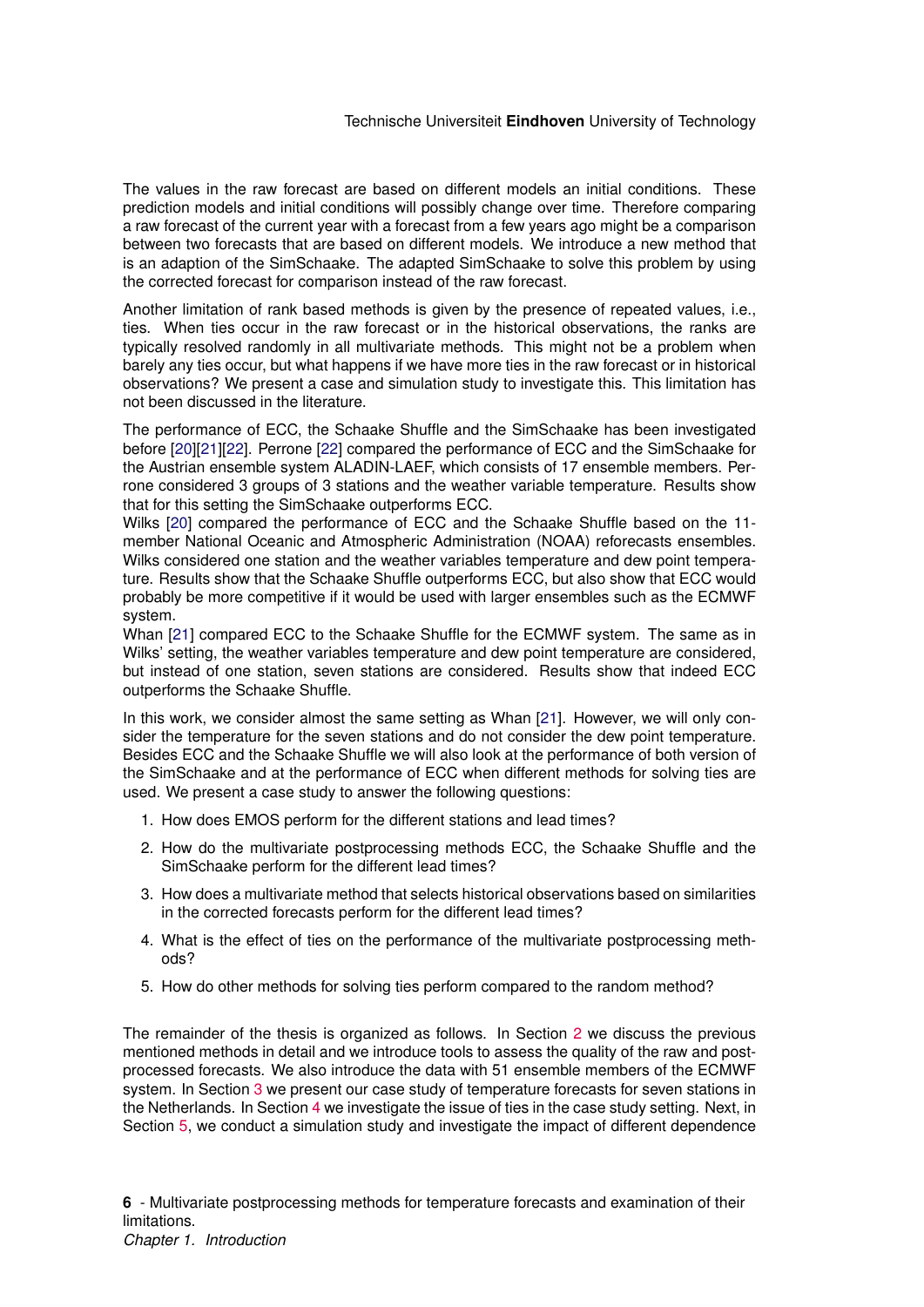structures in the raw forecast on solving ties. We finish in Section [6](#page-45-0) with a conclusion and discussion.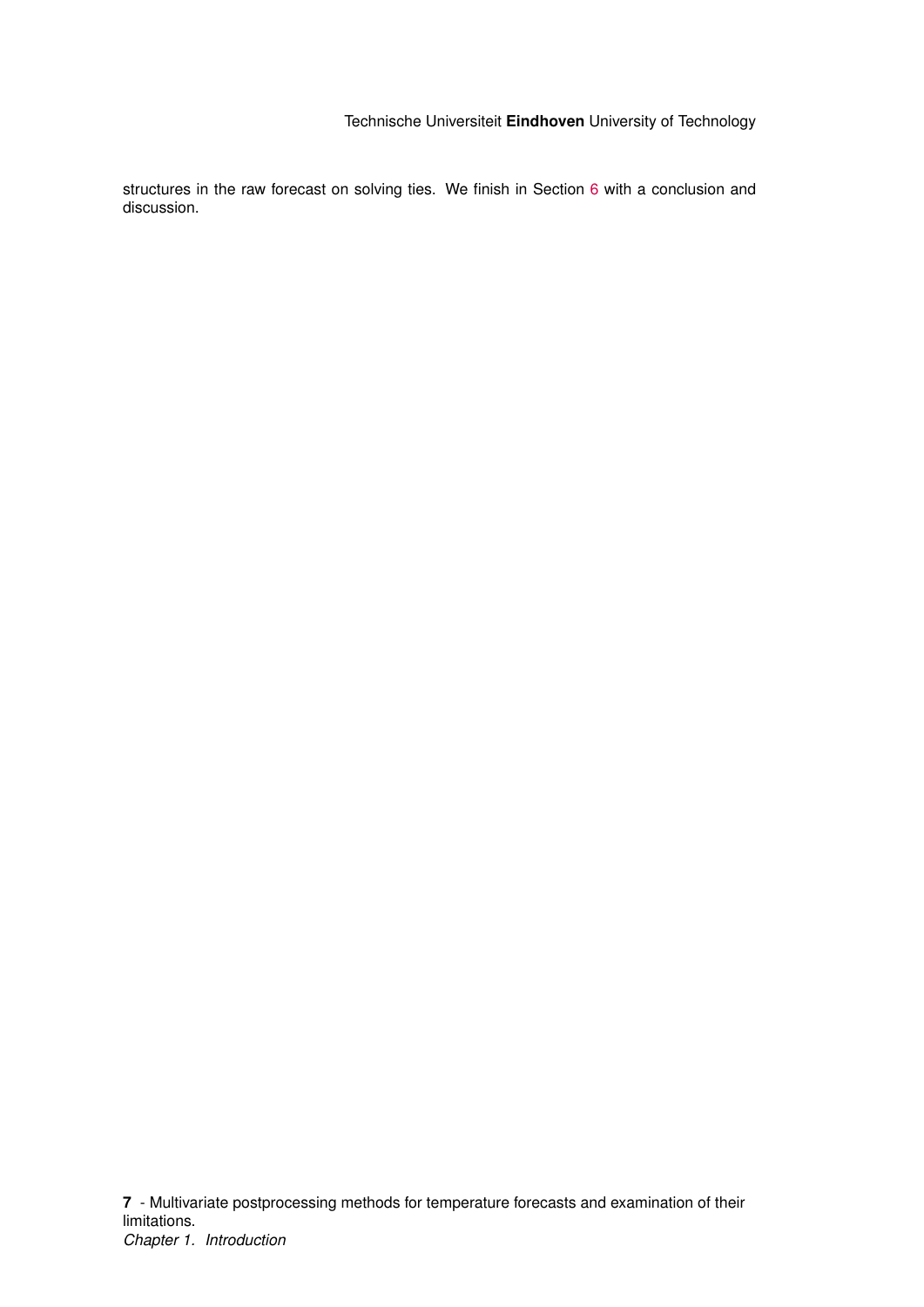# <span id="page-8-0"></span>**2 Methods and Data**

As discussed in the introduction, an ensemble forecast typically reveals biases and dispersion errors. Postprocessing of the forecast is performed to correct for such bias and dispersion in the forecast. In this chapter, we describe the methods that are used to statistically postprocess the forecast. Furthermore, we discuss the evaluation of these methods through verification tools. Finally, we introduce the data.

## <span id="page-8-1"></span>**2.1 Methods**

In this section we present univariate and multivariate postprocessing methods.

## <span id="page-8-2"></span>**2.1.1 Univariate Postprocessing**

In this work we use a method called ensemble model output statistics (EMOS) to postprocess our raw ensemble forecast [\[3\]](#page-48-2). The goal of EMOS is to maximize sharpness subject to calibration, where sharpness refers to the concentration of the predictive distributions and calibration refers to the statistical compatibility between the forecast and the observation [\[23\]](#page-49-10).

EMOS is a technique that can be used to estimates parameters of the distribution of a weather variable. In particular, EMOS links the parameters of a forecast distribution to the characteristics of an ensemble prediction system. Here we link the parameters to the ensemble mean and variance. This estimation is based on the raw forecast and the matching observations from the previous n days. We use the following regression model where  $y$  is the weather variable temperature:

$$
y \sim N(\mu, \sigma^2)
$$

$$
\mu = a + b \cdot \bar{x}
$$

$$
\sigma^2 = c + d \cdot s^2
$$

where a and c are the intercept coefficients, b and d the slope coefficients,  $\bar{x}$  the mean of the raw forecast and  $s^2$  the variance of the raw forecast. The coefficients  $c$  and  $d$  are restricted to be nonnegative, because  $\sigma^2$  should be positive.

One could use various approaches to estimate the parameters. A technique that can be used to estimate them is maximum likelihood. The log-likelihood function for the statistical model is

$$
l(a, b, c, d) = -\frac{1}{2} \left( n \log(2\pi) + \sum_{i=1}^{n} \frac{(y_i - \mu_i)^2}{\sigma_i} + \sum_{i=1}^{n} \log(\sigma_i) \right)
$$

where we sum over the  $n$  training days [\[24\]](#page-49-11).

Studies found that, especially for temperature, the continuous ranked probability score (CRPS) tends to give sharper results than maximum likelihood [\[25\]](#page-49-12)[\[26\]](#page-49-13). Therefore, in this work the four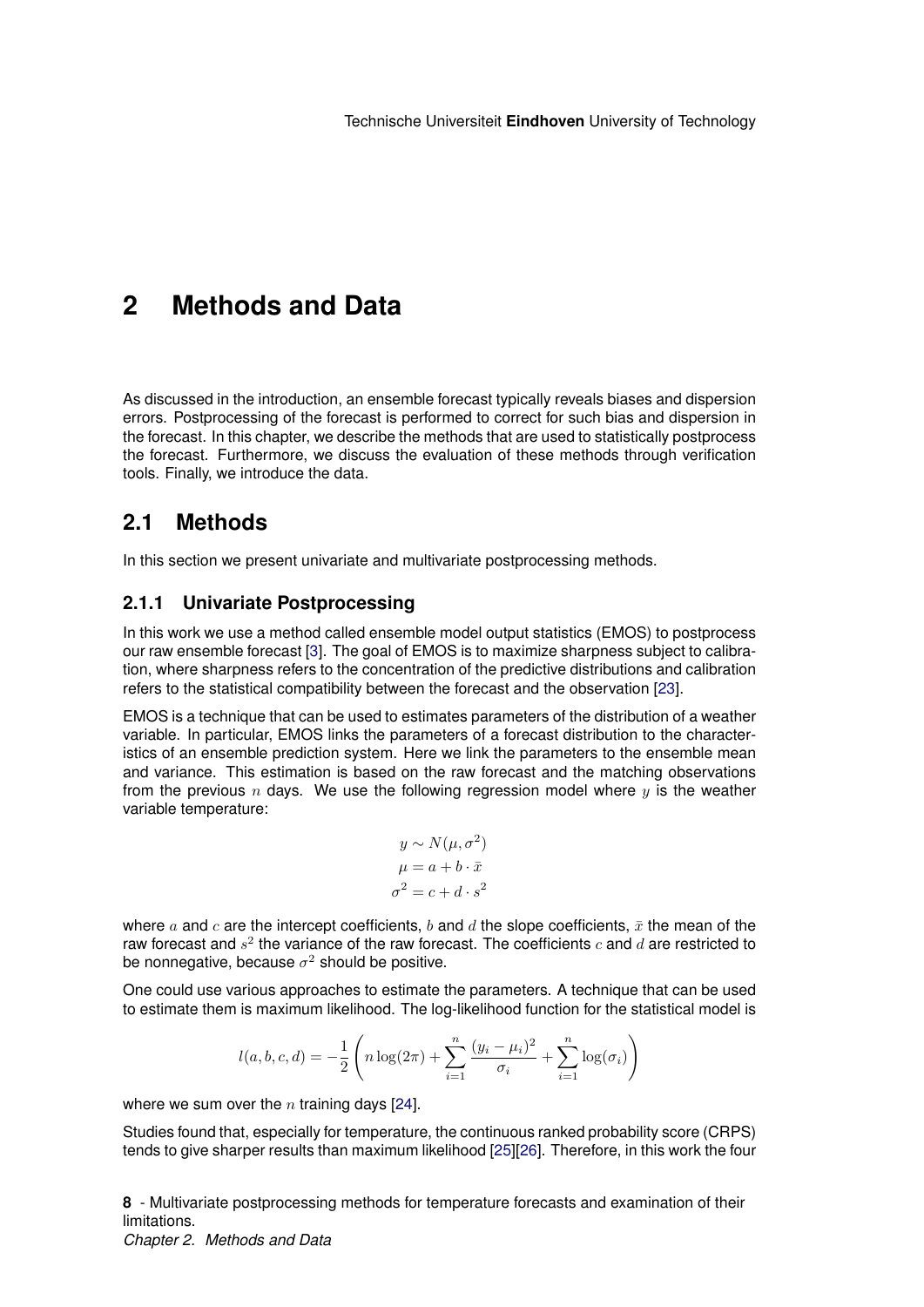coefficients are estimated by minimizing the mean CRPS [\[3\]](#page-48-2). We do this over a number of training days. To calculate this CRPS for one day we use the formula

$$
CRPS = \sigma \left( \frac{y - \mu}{\sigma} \left( 2\Phi \left( \frac{y - \mu}{\sigma} \right) - 1 \right) + 2\phi \left( \frac{y - \mu}{\sigma} \right) - \frac{1}{\sqrt{\pi}} \right)
$$

where  $\Phi$  denotes the CDF of the standard normal distribution and  $\phi$  denotes the PDF of the standard normal distribution.

Minimizing the CRPS gives the four coefficients  $a, b, c$  and d. This results in a predictive normally distributed PDF per day, per lead time and per station.

#### <span id="page-9-0"></span>**2.1.2 Multivariate Postprocessing**

As we mentioned in the introduction, EMOS works on a single station and does not preserve the spatial and temporal covariability between stations. To model these dependencies between stations and obtain multivariate postprocessed distributions, we can apply various multivariate postprocessing methods.

We now introduce the notation. Let  $j \in \{1, ..., J\}$  be a station and let  $k \in \{1, ..., K\}$  be a lead time,  $J, K \in \mathbb{N}$ . This summarizes to the multi-index  $l = (j, k)$ . We have the raw forecast  $x_1^l, ..., x_M^l$  of length  $M \in \mathbb{N}$ .

In the Section [2.1.1](#page-8-2) we have seen that by performing EMOS on the raw forecasts  $x_1^l,...,x_M^l$ , we find a predictive normally distributed PDF per day. Because we use rank-based methods to restore the dependence, we need to discretize the PDFs obtained from EMOS. The most common method to discretize the PDFs is by taking equidistant quantiles  $\frac{1}{N+1},...,\frac{N}{N+1}$ . If we do this for every PDF obtained after performing EMOS, we find the corrected forecast  $\tilde{x}_1^l,...,\tilde{x}_N^l$  of length  $N.$ 

Applying ECC, Schaake Shuffle or SimSchaake gives the multivariate forecast  $\hat{x}_1^l,...,\hat{x}_N^l.$  We will now discuss these three multivariate postprocessing methods.

### **Ensemble Copula Coupling**

In the ensemble copula coupling (ECC) approach, the ranks of the raw forecast are used to perform a multivariate correction of the forecast distribution. Because we use the raw forecast as dependence template, the discrete corrected forecast should have the same length as the raw forecast. Therefore we have that  $N$  should be equal to  $M$ , which results in the corrected forecast  $\tilde{x}_1^l,...,\tilde{x}_M^l$  .

To find the multivariate forecast we rearrange the corrected forecast in the rank order structure of the raw ensemble. We use the function  $\sigma_l$  to denote the ranks of the raw forecast. We have  $\sigma_l(i) = rank(x_i^l).$  Then if we apply ECC to the discrete sample we find that

$$
\hat{x}_1^l = \tilde{x}_{\sigma_l(1)}^l, ..., \hat{x}_M^l = \tilde{x}_{\sigma_l(M)}^l
$$

#### **Example 2.1**

We will give an example of ECC where we consider 5 members. Let the raw forecast of one day, one lead time at three stations be given as

$$
S_{raw} = \begin{pmatrix} 4.8 & 5 & 4.9 & 5.0 & 5.4 \\ 4.8 & 5.2 & 5.3 & 4.5 & 5.0 \\ 5.5 & 5.6 & 5.1 & 5.0 & 4.8 \end{pmatrix}
$$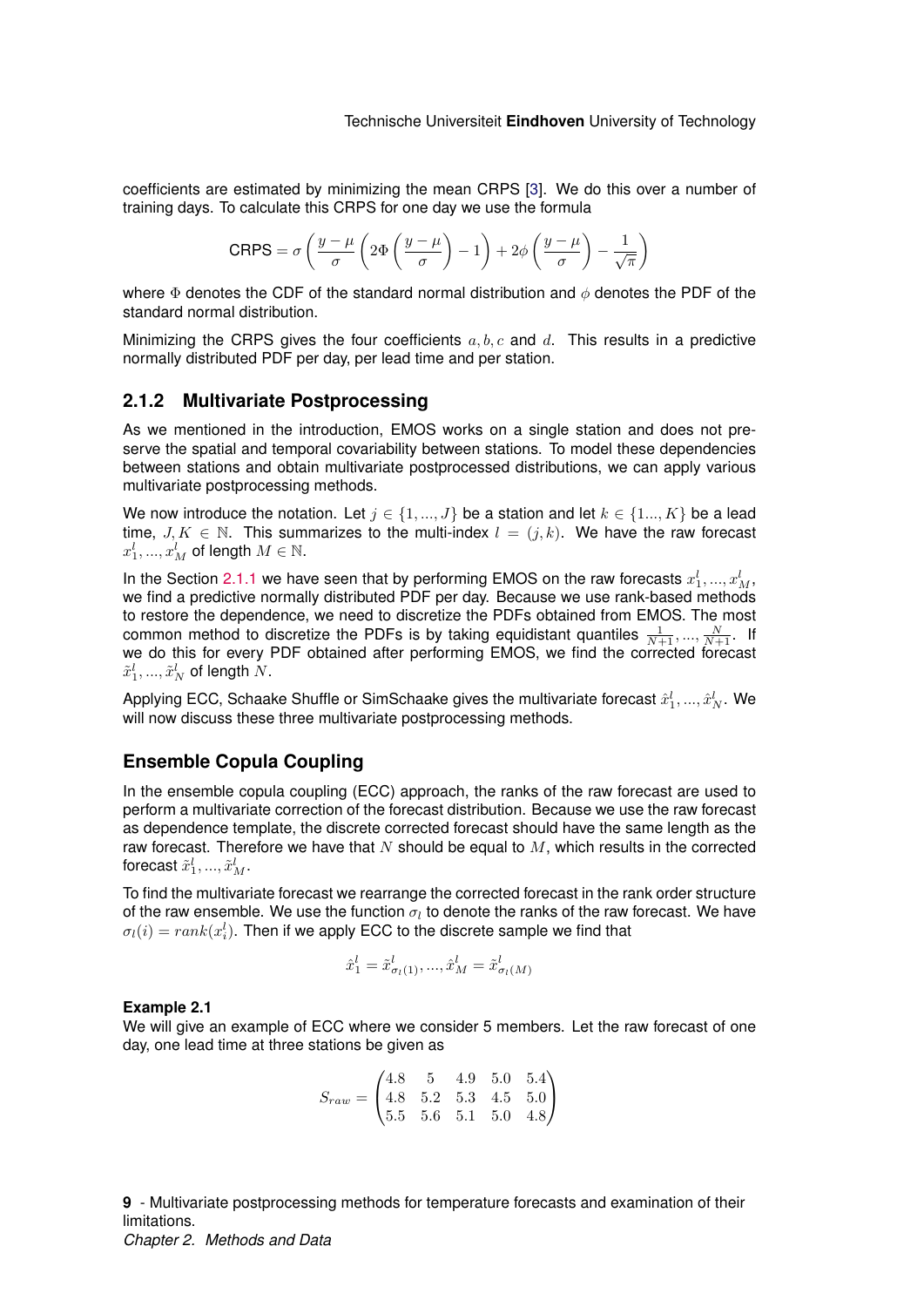Ranking the 5 ensemble members separately by station gives the rank matrix

$$
R = \begin{pmatrix} 1 & 4 & 2 & 3 & 5 \\ 2 & 4 & 5 & 1 & 3 \\ 4 & 5 & 3 & 2 & 1 \end{pmatrix}
$$

Univariate post-processing produces the following forecasts

$$
S_{EMOS} = \begin{pmatrix} 5.1 & 5.2 & 5.3 & 5.4 & 5.5 \\ 5.2 & 5.25 & 5.3 & 5.35 & 5.4 \\ 4.8 & 5.0 & 5.2 & 5.4 & 5.6 \end{pmatrix}
$$

If we reshuffle the post-processed forecasts according to the dependence template we find the multivariate forecast

$$
S_{ECC} = \begin{pmatrix} 5.1 & 5.4 & 5.2 & 5.3 & 5.5 \\ 5.25 & 5.35 & 5.4 & 5.2 & 5.3 \\ 5.4 & 5.6 & 5.2 & 5.0 & 4.8 \end{pmatrix}
$$

This gives the multivariate forecast where dependencies between stations are restored.

### <span id="page-10-0"></span>**Schaake Shuffle**

In the Schaake Shuffle approach we use historical observations instead of the raw forecast. The size of the postprocessed ensemble is not restricted to be equal to the size  $M$  of the raw forecast.

To find the multivariate forecast we rearrange the corrected forecast in the rank order structure of the historical observations. Let  $o_1^l,...,o_N^l$  denote the observations of  $N$  randomly selected days. Now, we use the function  $\sigma_l$  to denote the ranks of the historical observations. We have  $\sigma_l(i) = rank(o_i^l).$  The Schaake Shuffle consists of

$$
\hat{x}_1^l = \tilde{x}_{\sigma_l(1)}^l, ..., \hat{x}_N^l = \tilde{x}_{\sigma_l(N)}^l
$$

These N historical observations are not selected randomly over all available historical days, but they are randomly selected from the training days within a range of a number of days before or after the target day. By doing this we select days in the past with the same climatology as the target day, if the climate is stationary.

#### <span id="page-10-1"></span>**SimSchaake**

By applying the Schaake Shuffle it is not guaranteed that the past observations that are randomly selected resemble the current forecast. The SimSchaake overcomes this limitation by selecting the historical observations based on similarities within the raw forecast [\[19\]](#page-49-6). We compare the current raw forecast  $x^t$  to all raw forecasts in the training days  $x^1,...,x^{t_D},$  and

select the historical observations of the day where the raw forecasts are most similar to the current raw forecast. We use the similarity criterion introduced by Schefzik [\[19\]](#page-49-6) that compares the means and standard deviations of the raw forecasts.

For every  $x^{t_d} \in \{x^1,...,x^{t_D}\}$  we use the similarity criterion

$$
\Delta(x^t, x^{t_d}) = \sqrt{\frac{1}{L} \sum_{l=1}^{L} (\bar{x}^{l,t} - \bar{x}^{l,t_d})^2 + \frac{1}{L} \sum_{l=1}^{L} (s^{l,t} - s^{l,t_d})^2}
$$

where

**10** - Multivariate postprocessing methods for temperature forecasts and examination of their limitations.

*Chapter 2. Methods and Data*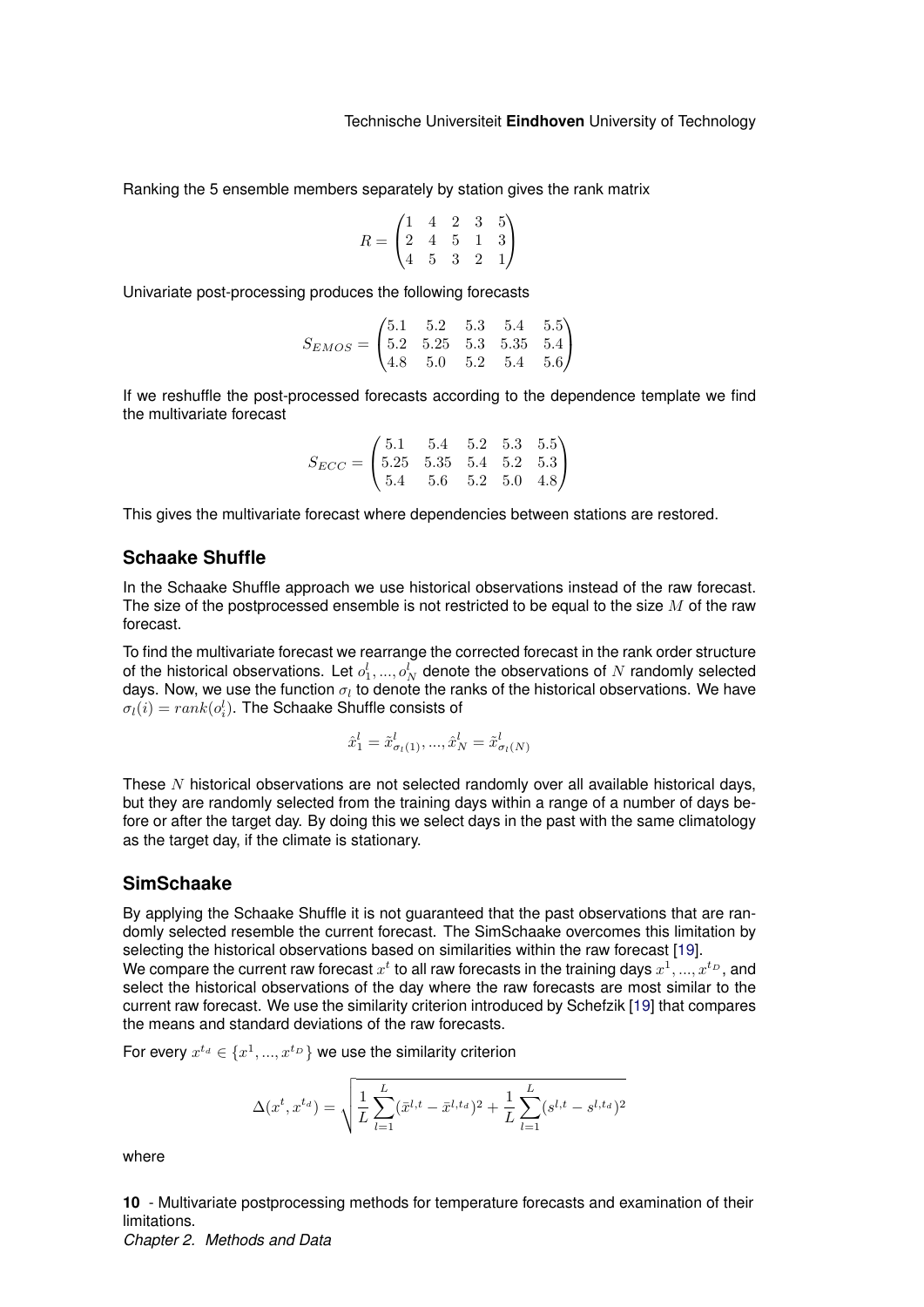- $\bar{x}^{l,\tau}$  is the mean of the raw forecast at day  $\tau$  and multi-index  $l$
- $s^{l,\tau}$  is the standard deviation of the raw forecast at day  $\tau$  and multi-index  $l$

Let  $o_1^l, ..., o_N^l$  denote the observations of the  $N$  days with the lowest value for  $\Delta$ . Then the Schaake Shuffle is performed as described in Section [2.1.2.](#page-10-0)

#### **Example 2.2**

To calculate this similarity criterion  $\Delta$  we compare the raw forecast of the day we are correcting for to the raw forecast of all training days. Let us cover one example of this calculation. We have the raw forecast at two stations

$$
S_{raw,obs} = \begin{pmatrix} 2.1 & 1.0 & 3.7 & 5.4 & 4.4 \\ 2.5 & 2.6 & 4.0 & 4.3 & 5.9 \end{pmatrix}
$$

On this day station 1 has a mean of  $\bar{x}_{raw,1} = 3.32$  and a standard deviation of  $s_{raw,1} = 1.768$ and station 2 has a mean of  $\bar{x}_{raw,2} = 3.86$  and a standard deviation of  $s_{raw,2} = 1.397$ .

We want to compare this to all forecasts in the training days. One of these training days has the raw forecast

$$
S_{raw, histobs} = \begin{pmatrix} 6.0 & 8.0 & 5.9 & 4.7 & 8.4 \\ 6.7 & 9.1 & 9.2 & 5.4 & 7.8 \end{pmatrix}
$$

On this day station 1 has a mean of  $\bar{x}_{hist,1} = 6.60$  and a standard deviation of  $s_{hist,1} = 1.554$ and station 2 has a mean of  $\bar{x}_{hist,2} = 7.64$  and a standard deviation of  $s_{hist,2} = 1.620$ .

The similarity criterion  $\Delta$  can be calculated as

$$
\Delta = \sqrt{\frac{(\bar{x}_{hist,1} - \bar{x}_{raw,1})^2 + (\bar{x}_{hist,2} - \bar{x}_{raw,2})^2}{2} + \frac{(s_{hist,1} - s_{raw,1})^2 + (s_{hist,2} - s_{raw,2})^2}{2}}
$$
  
=  $\sqrt{\frac{(6.60 - 3.32)^2 + (7.64 - 3.86)^2}{2} + \frac{(1.554 - 1.768)^2 + (1.620 - 1.397)^2}{2}}$   
= 3.546

We perform this calculation for every day in the training days and we select the  $N$  days with the smallest ∆ as historical observations.

#### **SimSchaake using the corrected forecast**

The values in the raw forecast are based on different models an initial conditions. These prediction models and initial conditions will possibly change over time. Therefore comparing a raw forecast of the current year with a forecast from a few years ago might be a comparison between two forecasts that are based on different models.

We try to solve this problem by using the corrected forecast for comparison instead of the raw forecast.

For every  $\tilde{x}^{t_d} \in \{\tilde{x}^1,...,\tilde{x}^{t_D}\}$  we use the same similarity criterion

$$
\Delta(\tilde{x}^t, \tilde{x}^{t_d}) = \sqrt{\frac{1}{L} \sum_{l=1}^{L} (\mu^{l,t} - \mu^{l,t_d})^2 + \frac{1}{L} \sum_{l=1}^{L} (\sigma^{l,t} - \sigma^{l,t_d})^2}
$$

where

- $\mu^{l,\tau}$  is the mean of the PDF after EMOS at day  $\tau$  and multi-index  $l$
- $\sigma^{l,\tau}$  is the standard deviation of the PDF after EMOS at day  $\tau$  and multi-index  $l$

Let  $o_1^l, ..., o_N^l$  denote the observations of the  $N$  days with the lowest value for  $\Delta$ . Then the Schaake Shuffle is performed as described in Section [2.1.2.](#page-10-0)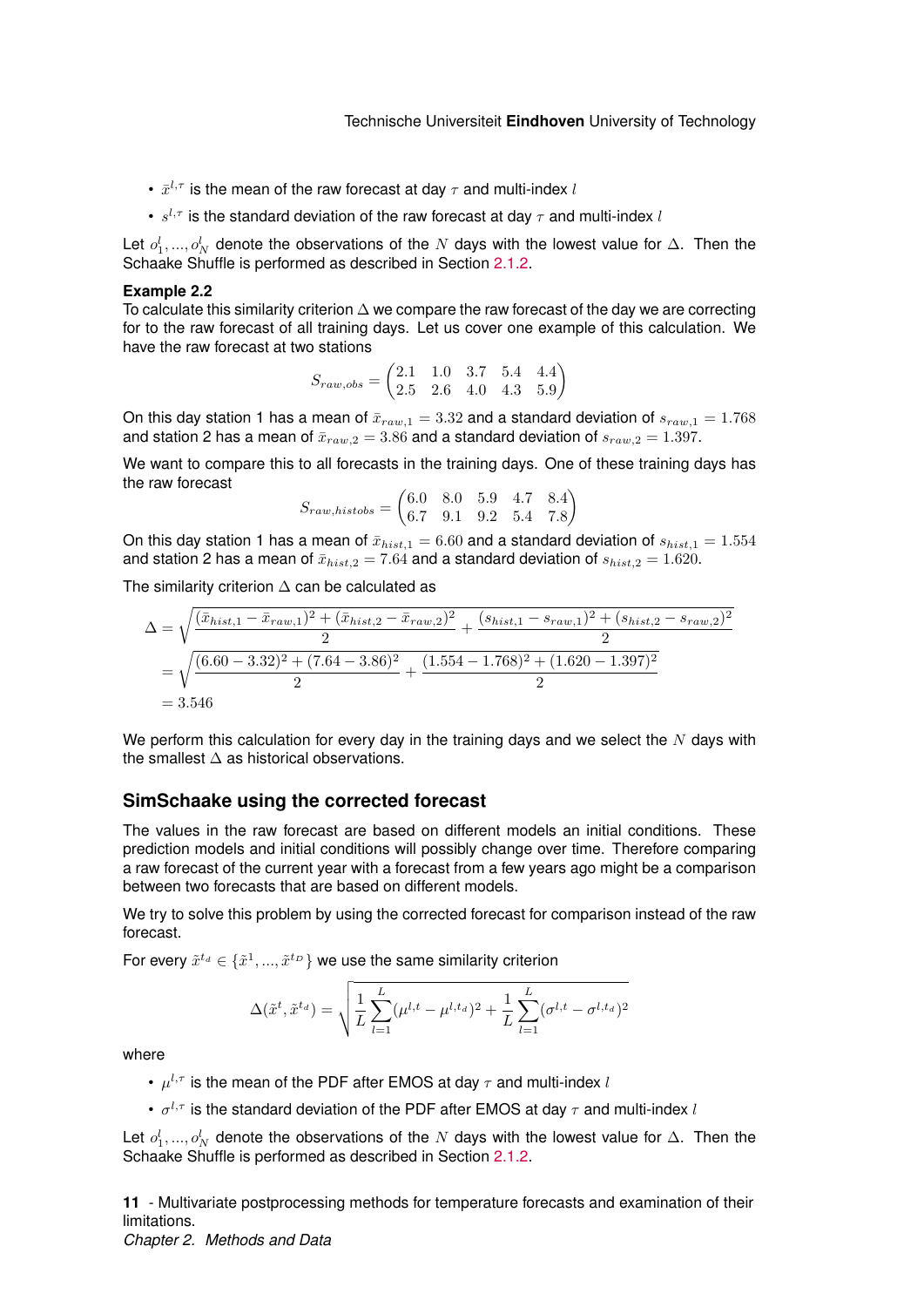## <span id="page-12-0"></span>**2.2 Verification and evaluation of the methods**

As discussed in Section [2.1,](#page-8-1) the goal in probabilistic forecasting is to maximize the sharpness of the predictive distributions subject to calibration. In this Section we discuss scoring rules that are able to evaluate calibration and sharpness simultaneously, and we discuss various rank histograms to assess the calibration of all univariate and multivariate methods.

### <span id="page-12-1"></span>**2.2.1 Scoring rules**

We use scoring rules to quantify the skill of the forecasts. In the univariate setting, one of the most commonly used scoring rules is the CRPS that we discussed in Section [2.1.1.](#page-8-2) In the multivariate setting, we use the energy and variogram scores [\[27\]](#page-49-14). Both scores assign a numerical score  $S(F, y)$  to each pair  $(F, y)$  with F the multivariate forecast and y the observation. The values represent a distance between the forecast and the observations, so the lower, the better.

#### **Energy Score**

The energy score is a multivariate version of the CRPS and can be calculated with the formula

$$
S_{en}(F, y) = \mathbb{E} \mid \| X - y \| - \frac{1}{2} \mathbb{E} \mid \| X - X' \|
$$

where X and  $X'$  are independent random vectors that are distributed according to  $F$ , y is the vector of observations and  $|| \cdot ||$  is the Euclidean norm [\[24\]](#page-49-11)[\[27\]](#page-49-14).

#### **Variogram Score**

The variogram score of order  $p$  can be calculated with the formula

$$
S_{vs_p}(F, y) = \sum_{i,j=1}^{d} w_{ij} (|y_i - y_j|^p - \mathbb{E} |X_i - X_j|^p)^2
$$

where  $X_i$  and  $X_j$  are the *i*th and *j*th component of a random vectors X that is distributed according to F, y is the vector of observations and  $w_{ij}$  are nonnegative weights [\[27\]](#page-49-14). By using different weights for pairs we can change the variogram score. In spatial context, it is possible to add weight based on the distance between the different stations [\[28\]](#page-50-0). However, previous research showed that adding weights in our case study will not improve the variogram scores [\[21\]](#page-49-8). In general,  $p = 0.5$  is used [\[27\]](#page-49-14).

Both scores are calculated using the 'ScoringRules' package in R [\[29\]](#page-50-1).

## <span id="page-12-2"></span>**2.2.2 Calibration**

Besides evaluating the forecast skill, we apply visual verification tools to quantify the calibration, which refers to the statistical compatibility between the forecast and the observation. A forecast is calibrated if the observation can be seen as a random draw from the forecast distribution. Therefore, the ranks of the observations should be uniformly distributed. We use rank histograms to show if the forecast distributions are uniformly distributed. A rank histogram gives the ranks for all the days in the data set.

We discuss how to calculate these ranks for the univariate and multivariate calibration.

## **Univariate calibration**

The rank for one specific day is calculated as follows. Let  $S = \{y, x_1, ..., x_M\}$  be a vector that contains the observation  $y$  at the specific day, and the corrected forecast for the  $M$  ensemble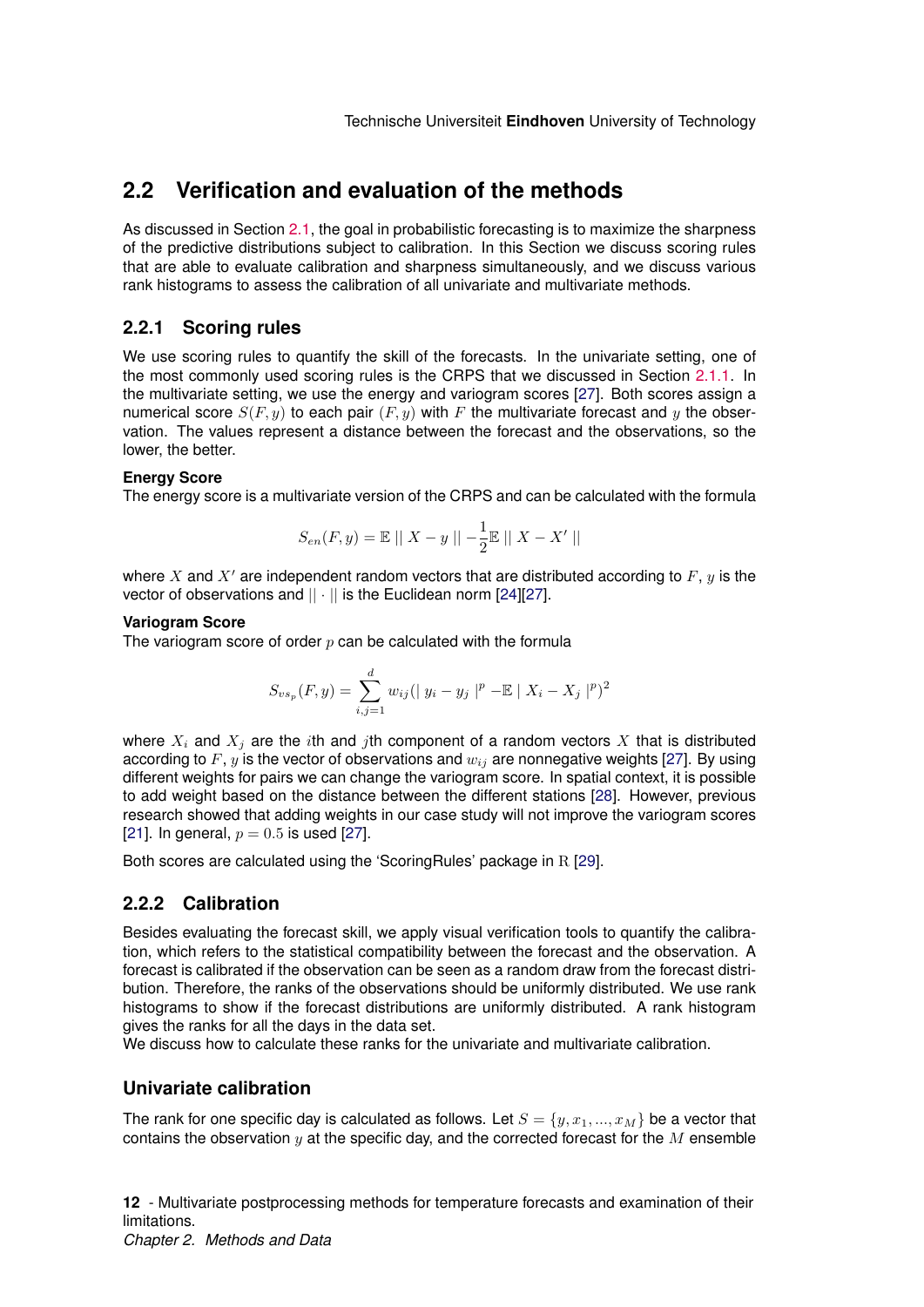members. To calculate the rank for the observation we use the formula

$$
rank(y) = \sum_{u \in S} \mathbb{1}\{u \le y\}
$$

If the observation is lower than (almost) all ensemble values, it will result in a low rank and if the observation is higher than (almost) all ensemble values, it will result in a high rank. As said, for a perfect calibrated forecast we would see that every rank between 1 and  $M + 1$  occurs equally, and this would result in a histogram with a flat line. An underdispersed forecast will result in a histogram with an ∪-shape because the ranks of the observations will often be very low or very high, while an overdispersed forecast will result in a histogram with an ∩-shape because the ranks of the observations will not often be very low or very high.

#### **Example 2.3**

We will calculate the rank of the observation for one day. We have

$$
S = (4.1 \quad 3.8 \quad 4.1 \quad 8.6 \quad 5.5)
$$

The observation is 4.1 and we have a corrected forecast of 4 members. Then we have that  $rank(y) = 3$ , because the first three values are all less or equal than the value of the observation, which was 4.

#### <span id="page-13-0"></span>**Multivariate calibration**

For assessing the calibration of a multivariate forecast, we use a two-step method [\[30\]](#page-50-2)[\[31\]](#page-50-3). Let  $S = \{y, x_1, ..., x_M\}$  denote a set of vectors, with y the vector of observations at the different stations, and  $x_1, ..., x_M$  the corresponding multivariate forecast for the M ensemble members. All these vectors have a length of  $d$ , namely the number of stations we are considering. We calculate the rank of  $y$  in two steps:

- Apply a prerank function  $\rho$  to calculate  $\rho(u)$  for every  $u \in S$
- Set the rank of the observation y equal to the rank of  $\rho(y)$  in  $\{\rho(y), \rho(x_1), ..., \rho(x_M)\}\$ If there are ties between the values of  $\rho(u)$ , we rank these random.

We will discuss three different approaches to calculate the prerank function  $\rho$ . All three methods give different shapes of rank histograms with different interpretation of the multivariate forecast.

#### <span id="page-13-1"></span>**Multivariate ranking**

For multivariate ranking we have the prerank function

$$
\rho(u) = \sum_{v \in S} \mathbbm{1}\{v \preceq u\}
$$

where  $v \preceq u$  is only true when  $v_i \leq u_i$  for all  $i=1,...,d.$ 

#### **Example 2.4**

$$
S = \begin{pmatrix} 4.1 & 3.8 & 4.1 & 8.6 & 5.5 \\ 6.6 & 5.5 & 5.6 & 6.7 & 5.9 \end{pmatrix}
$$

We know from the first column that we have observations  $y_1 = 4.1$  at the first station, and observation  $y_2 = 6.6$  at the second station. The other four columns represent the multivariate forecast.

If we calculate the ranks of all vectors  $u \in S$  we find  $\rho(y) = 3$ ,  $\rho(x_1) = 1$ ,  $\rho(x_2) = 2$ ,  $\rho(x_3) = 5$ ,  $\rho(x_4) = 3$ , so we have

$$
s = (3, 1, 2, 5, 3)
$$

This means that by solving the ties random, we find that  $rank(y) = 3$  or  $rank(y) = 4$ .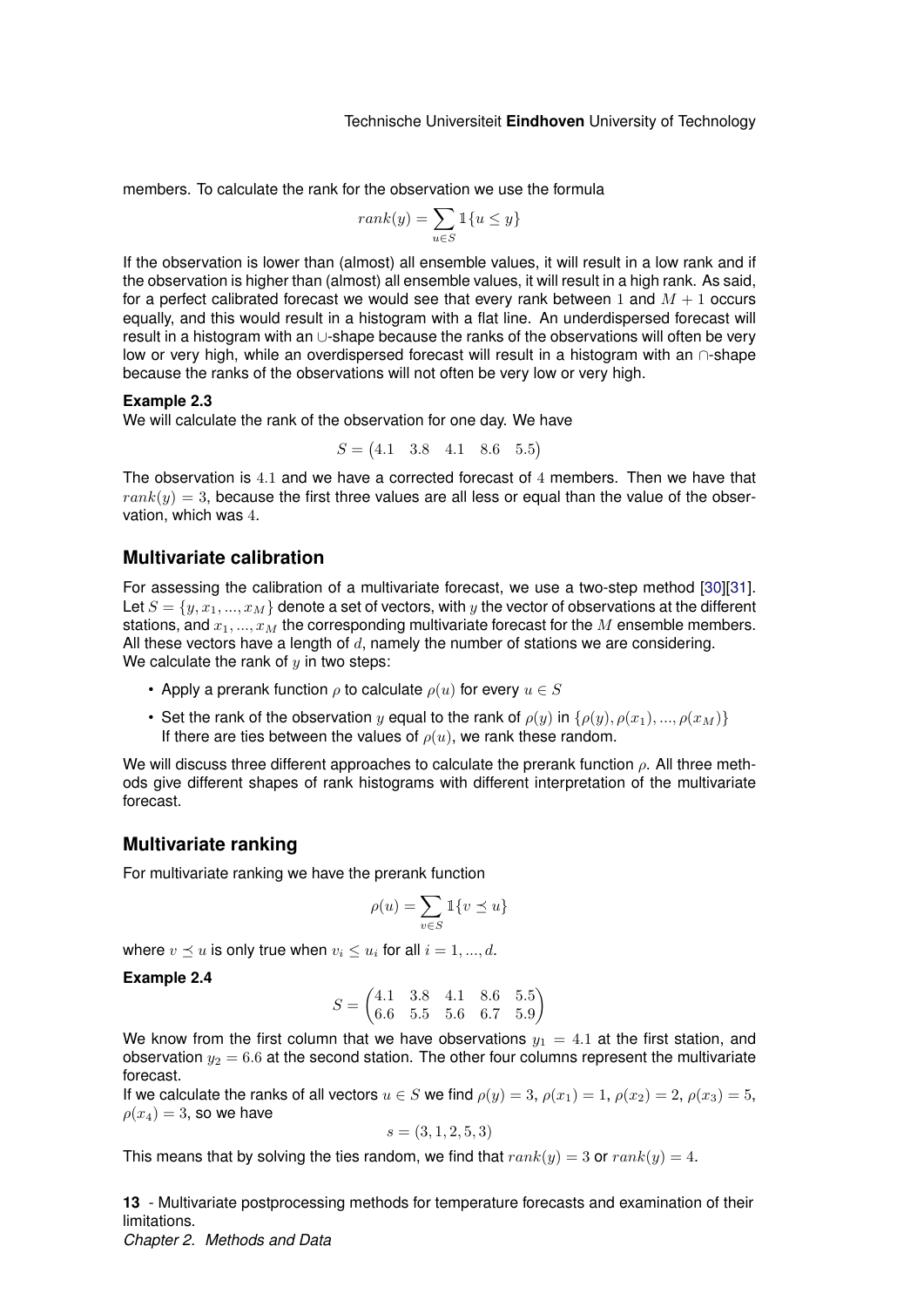### <span id="page-14-0"></span>**Average ranking**

For average ranking we have the prerank function

$$
\rho(u) = \frac{1}{d} \sum_{i=1}^{d} rank(u, i)
$$

where  $rank(u, i)$  is calculated by ranking all values  $u \in S$  per row i, with  $i = 1, ..., d$ . If we find ties in a row, we use the average of the ranks as the rank for all ties.

#### **Example 2.5**

 $S = \begin{pmatrix} 4.1 & 3.8 & 4.1 & 8.6 & 5.5 \\ 6.6 & 5.5 & 5.6 & 6.7 & 5.9 \end{pmatrix}$ 6.6 5.5 5.6 6.7 5.9  $\setminus$ 

If we rank all values per row we find

$$
R = \begin{pmatrix} 2.5 & 1 & 2.5 & 5 & 4 \\ 4 & 1 & 2 & 5 & 3 \end{pmatrix}
$$

By taking the average of these ranks per column we find

$$
s = (3.25, 1, 2.25, 5, 3.5)
$$

This means that we find that  $rank(y) = 3$ .

### <span id="page-14-1"></span>**Band-depth ranking**

For band-depth ranking we have the prerank function

$$
\rho(u) = \frac{1}{d} \sum_{i=1}^{d} ((K+1) - rank(u, i))(rank(u, i) - 1)
$$

where  $rank(u, i)$  is again calculated by ranking all values  $u \in S$  per row i, with  $i = 1, ..., d$ . If we find ties in a row, we use the average of the ranks as the rank for all ties.

When this method for ranking is used, we see that values in the center get a high  $\rho$ , while values that are low or high get a very low  $\rho$ . This is very different from the multivariate and the average ranking, where low values have a low  $\rho$  and high values have a high  $\rho$ .

#### **Example 2.6**

$$
S = \begin{pmatrix} 4.1 & 3.8 & 4.1 & 8.6 & 5.5 \\ 6.6 & 5.5 & 5.6 & 6.7 & 5.9 \end{pmatrix}
$$

If we rank all values per row we find

$$
R = \begin{pmatrix} 2.5 & 1 & 2.5 & 5 & 4 \\ 4 & 1 & 2 & 5 & 3 \end{pmatrix}
$$

By using the formula  $(5 - x) \cdot (x - 1)$  for every  $x \in R$  we find that

$$
\tilde{R} = \begin{pmatrix} 3.75 & 0 & 3.75 & 0 & 3 \\ 3 & 0 & 3 & 0 & 4 \end{pmatrix}
$$

By taking the average of these ranks per column we find

$$
s = (3.375, 0, 3.375, 0, 3.5)
$$

This means that by solving the ties random, we find that  $rank(y) = 4$  or  $rank(y) = 5$ .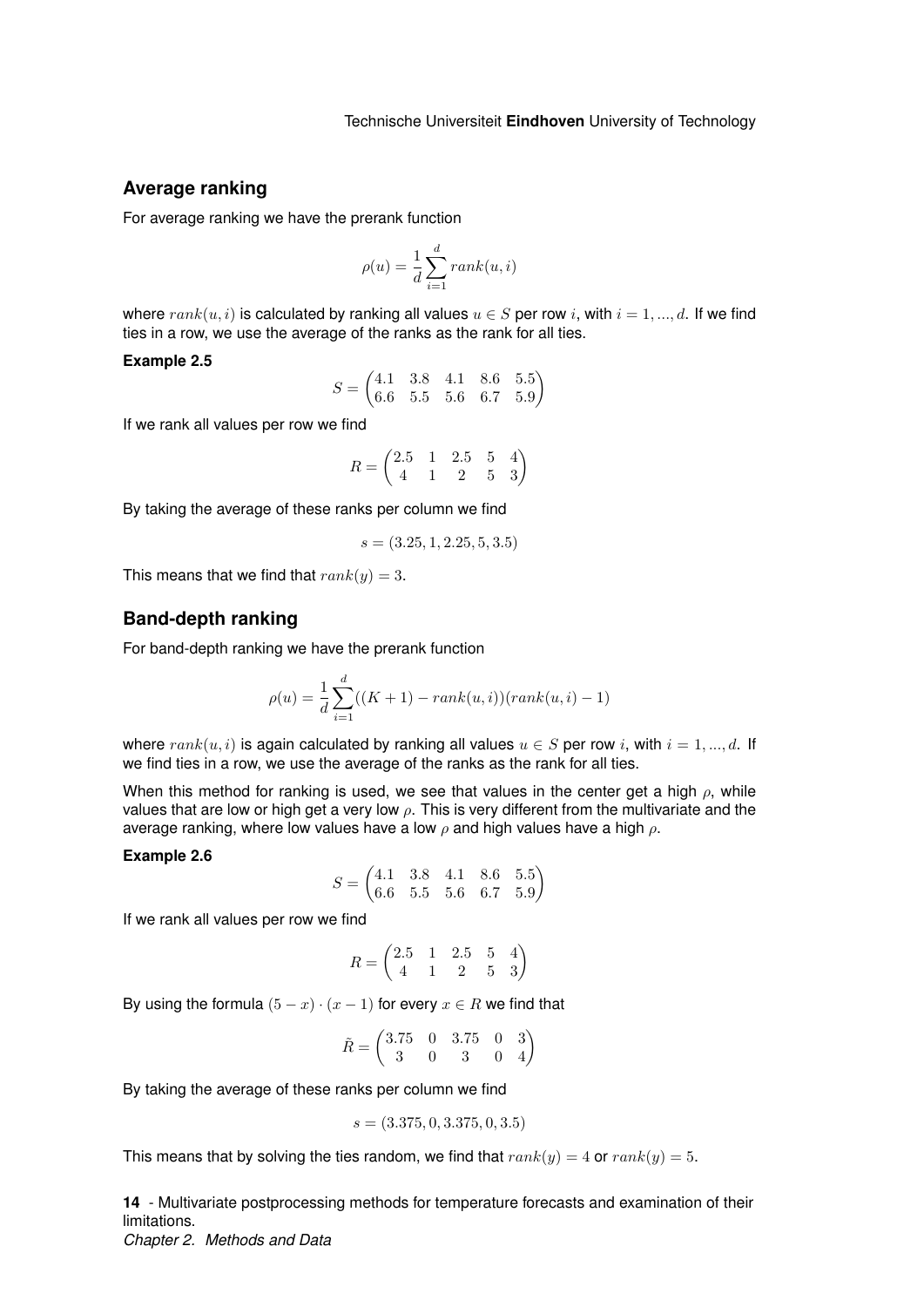## **Interpretation of the multivariate rank histograms**

When the forecast is underdispersed or overdispersed, we can still recognize a ∪- or ∩-shape respectively when multivariate or average ranking is used. When the band-depth ranking is used, and the forecast is under- or overdispersed, we will get a triangular shape in the histogram. When the forecast is underdispersed, we will see low ranks occur very often, while high ranks barely occur. On the other hand, when the forecast is overdispersed, we see high ranks occur very often and low ranks barely occur.

In the multivariate case we can also say something about the correlation between stations. This can clearly be seen from the rank histograms when band-depth ranking is used [\[32\]](#page-50-4)[\[31\]](#page-50-3). Let us consider the case where we have fully dependent observations and an independent forecast across the different stations. By calculating the variance of the prerank for the observation curve and the variance of the forecast curve, we see that the latter is much smaller. Therefore, it is more likely to observe a very low or very high prerank when we have these dependent observations but independent forecast. This results in an ∪- shaped histogram. On the other hand, if we overestimate the correlation and we have an ensemble with too high correlations, we will see an ∩-shaped histogram.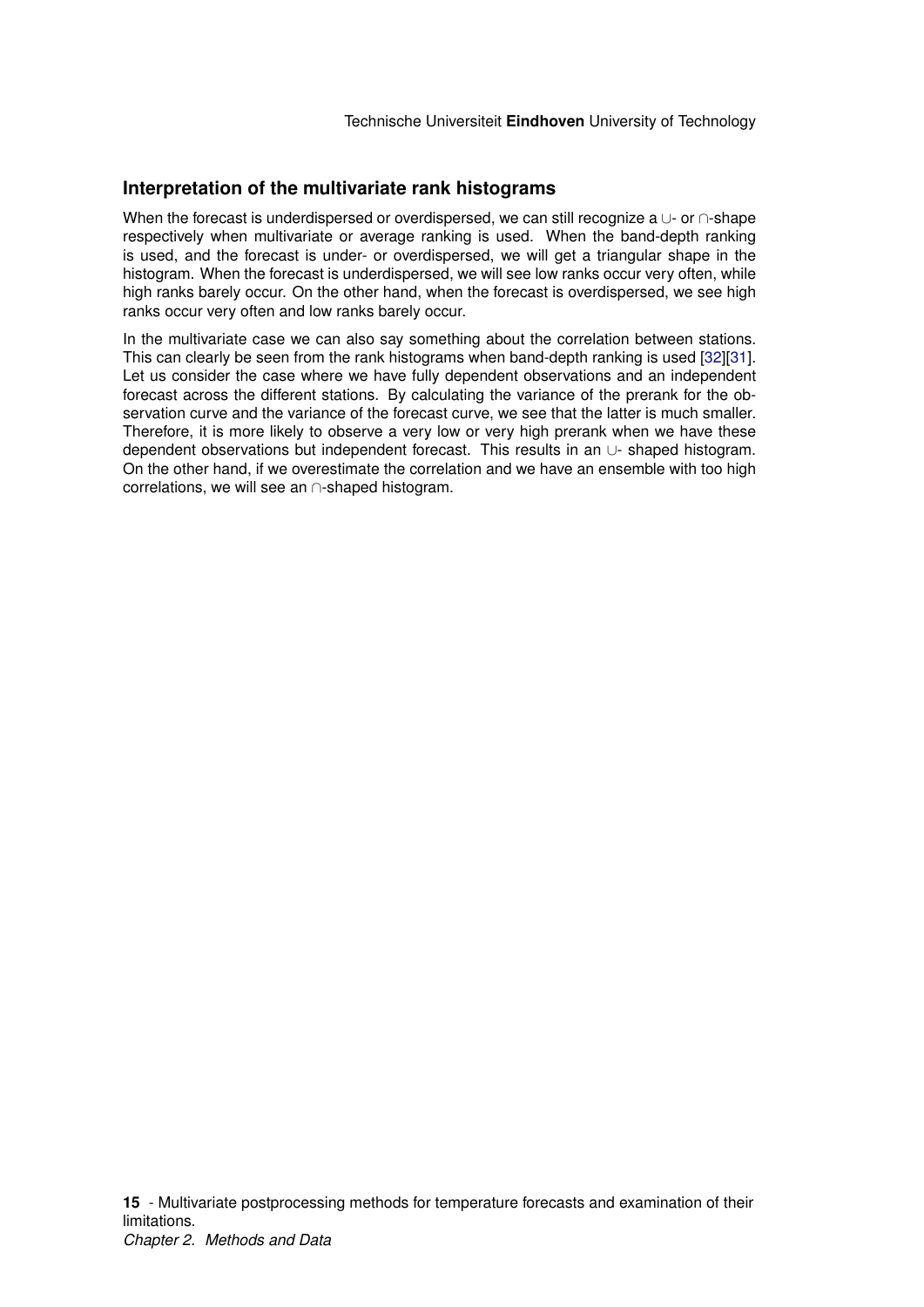## <span id="page-16-0"></span>**2.3 Exploratory Data Analysis**

In this work, we use the data provided by the Royal Netherlands Meteorological Institute (KNMI). For the days between April 1 and October 31 from 2011 until 2018 we have the 51 ensemble members of the European Centre for Medium-Range Weather Forecasts (ECMWF) that give predictions for the 2 meter temperature. Besides the raw forecast we also have the observations of the 2 meter temperature.

As already described in Section [1,](#page-4-0) the 51 members are initialised at 00:00 UTC and the forecasts are valid at 12:00 for the first 10 days. This means we look at 10 different lead times from 12 to 228 hours. We use forecasts at seven different stations throughout the Netherlands (Figure [2.1\)](#page-16-1). The raw forecast with initial day 2011-08-28 is missing.

In Table [2.1](#page-16-2) the seven different stations are listed. For each station we calculate the mean of the observed temperature over all days in the data set. We notice that the average temperature is lower at the coast (stations De Kooy (235) and Vlissingen (310)) and higher inland.

<span id="page-16-2"></span>Table 2.1: *The seven station names and corresponding numbers. In the third column the mean of the observations of temperature is given. The fourth and fifth column give the corresponding Latitude and Longitude of the stations*

| <b>Station Name</b> | <b>Station Number</b> | Mean $T2m$ | Latitude $(°N)$ | Longitude $(^{\circ}E)$ |
|---------------------|-----------------------|------------|-----------------|-------------------------|
| De Kooy             | 235                   | 16.35      | 52.93           | 4.78                    |
| Schiphol            | 240                   | 17.61      | 52.32           | 4.78                    |
| De Bilt             | 260                   | 17.86      | 52.10           | 5.18                    |
| Eelde               | 280                   | 17.39      | 53.12           | 6.58                    |
| Twenthe             | 290                   | 18.06      | 52.27           | 6.88                    |
| Vlissingen          | 310                   | 17.07      | 51.45           | 3.60                    |
| Maastricht          | 380                   | 18.23      | 50.90           | 5.77                    |

<span id="page-16-1"></span>

Figure 2.1: *The location and number of the seven stations in the Netherlands*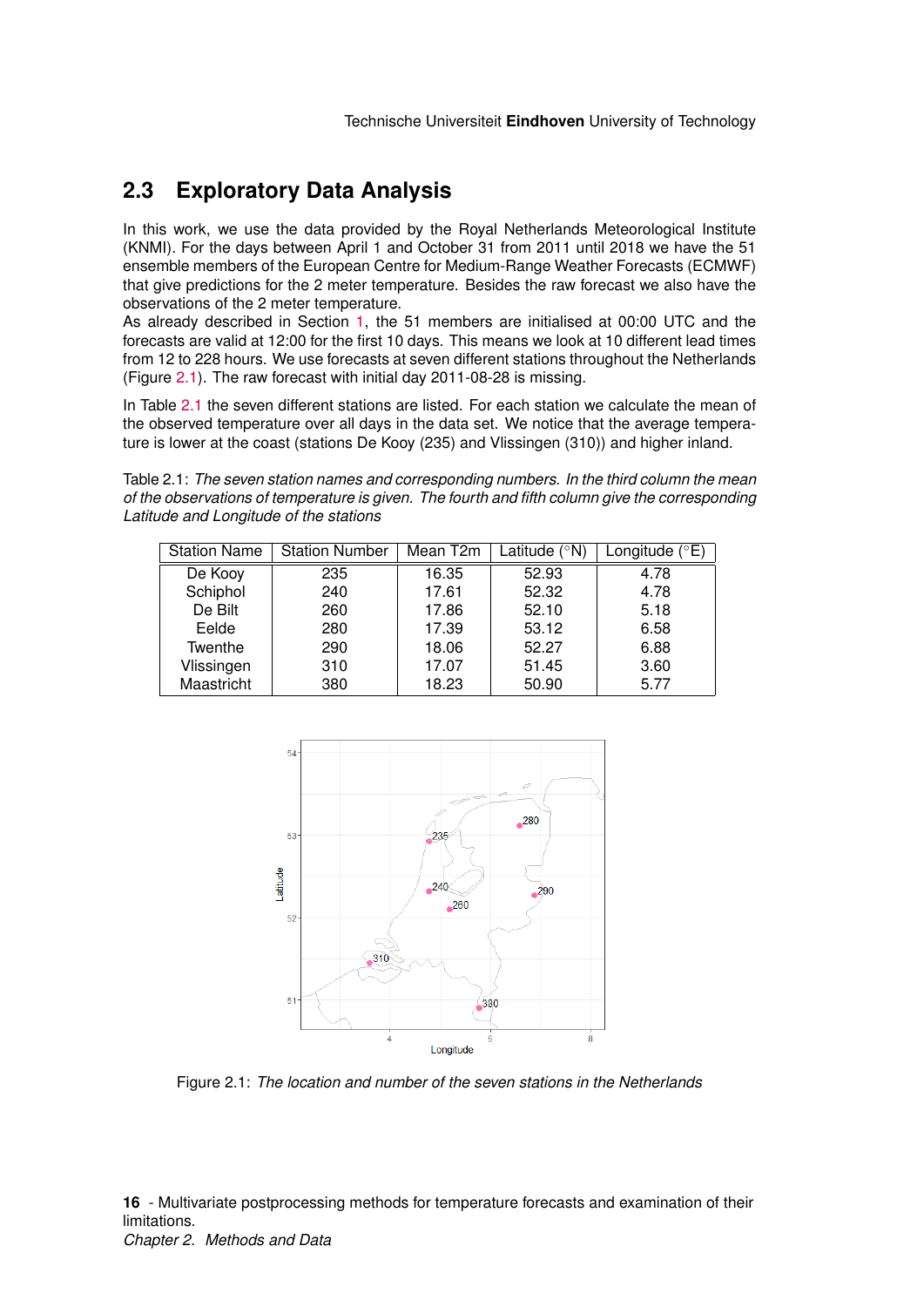## <span id="page-17-0"></span>**2.3.1 Correlation between stations**

The correlation between the observations at the stations is given in the table below. The correlation will be of great importance in Section [4](#page-30-0) where we investigate the ties in the raw forecasts.

From Table [2.2](#page-17-2) we find that station Schiphol (240) and De Bilt (260) have the highest correlation, and stations De Kooy (235) and Maastricht (380) have the lowest correlation. This can be explained by the location of the stations: stations Schiphol (240) and De Bilt (260) are only approximately 50 km from each other, while stations De Kooy (235) and Maastricht (380) are approximately 250 km from each other. Besides this, stations Schiphol (240) and De Bilt (260) are both inland, while station De Kooy (235) is at the coast, and station Maastricht (380) inland.

|     | 235 | 240  | 260  | 280  | 290  | 310  | 380  |
|-----|-----|------|------|------|------|------|------|
| 235 |     | 0.94 | 0.92 | 0.92 | 0.88 | 0.92 | 0.87 |
| 240 |     |      | 0.98 | 0.94 | 0.93 | 0.93 | 0.92 |
| 260 |     |      |      | 0.94 | 0.95 | 0.92 | 0.94 |
| 280 |     |      |      |      | 0.95 | 0.88 | 0.90 |
| 290 |     |      |      |      |      | 0.88 | 0.93 |
| 310 |     |      |      |      |      |      | 0.90 |
| 380 |     |      |      |      |      |      |      |

<span id="page-17-2"></span>Table 2.2: *Correlations between the observed temperature for every pair of stations*

## <span id="page-17-1"></span>**2.3.2 Average annual cycle**

We plot the average monthly temperature over the years for station De Bilt. We do this to compare the climatology in every month for different years and to make decisions on how many training days we need for EMOS. Results are in Figure [2.2.](#page-17-3) As can be expected, we see a clear trend that shows a higher average temperature in July compared to the average temperatures in April and October.

<span id="page-17-3"></span>

Average monthly temperature over the years at station De Bilt

Figure 2.2: *Average monthly temperature over the years at station De Bilt*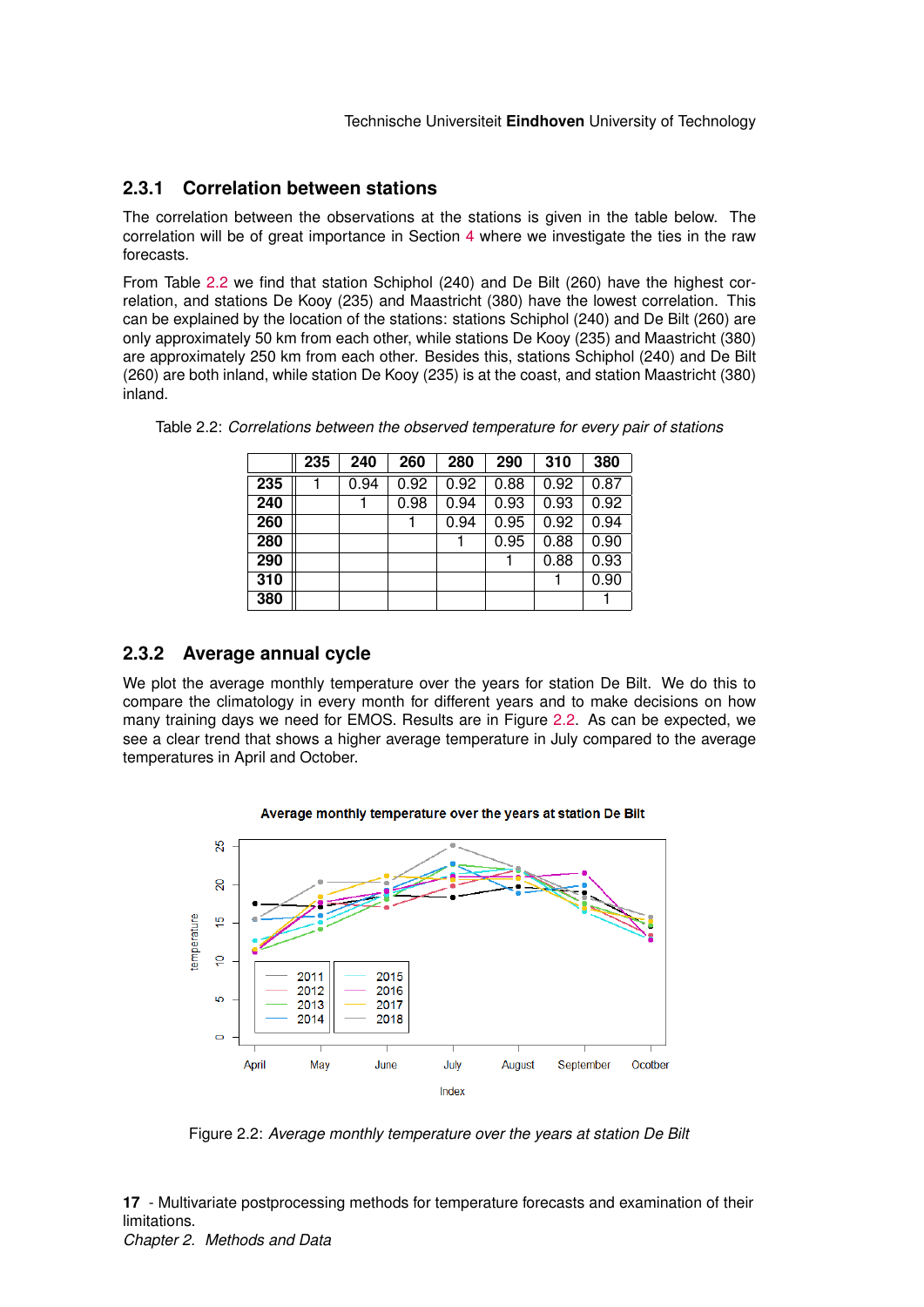## <span id="page-18-0"></span>**2.3.3 Details about postprocessing**

In this work we use  $n = 50$  training days for EMOS. These 50 days are the previous 50 days in the data set. From Figure [2.2](#page-17-3) we see that the climatology in April and October seem similar. Therefore, also for days in April the 50 previous days in the data set are used which gives training days in October and September.

We postprocess the forecasts from 2015-2018, and the data from May 21 2011-2014 is used to select historical observations in the Schaake Shuffle and SimSchaake method.

We start from May 21 instead of April 1 in 2011 because EMOS uses 50 training days and therefore no corrected forecast is available for the first 50 days of the data set. Because the adaptation of SimSchaake uses the corrected forecast instead of the raw forecast, the first 50 days cannot be selected as historical observations. Therefore, for comparison we also remove the first 50 days from the set of potential historical observations.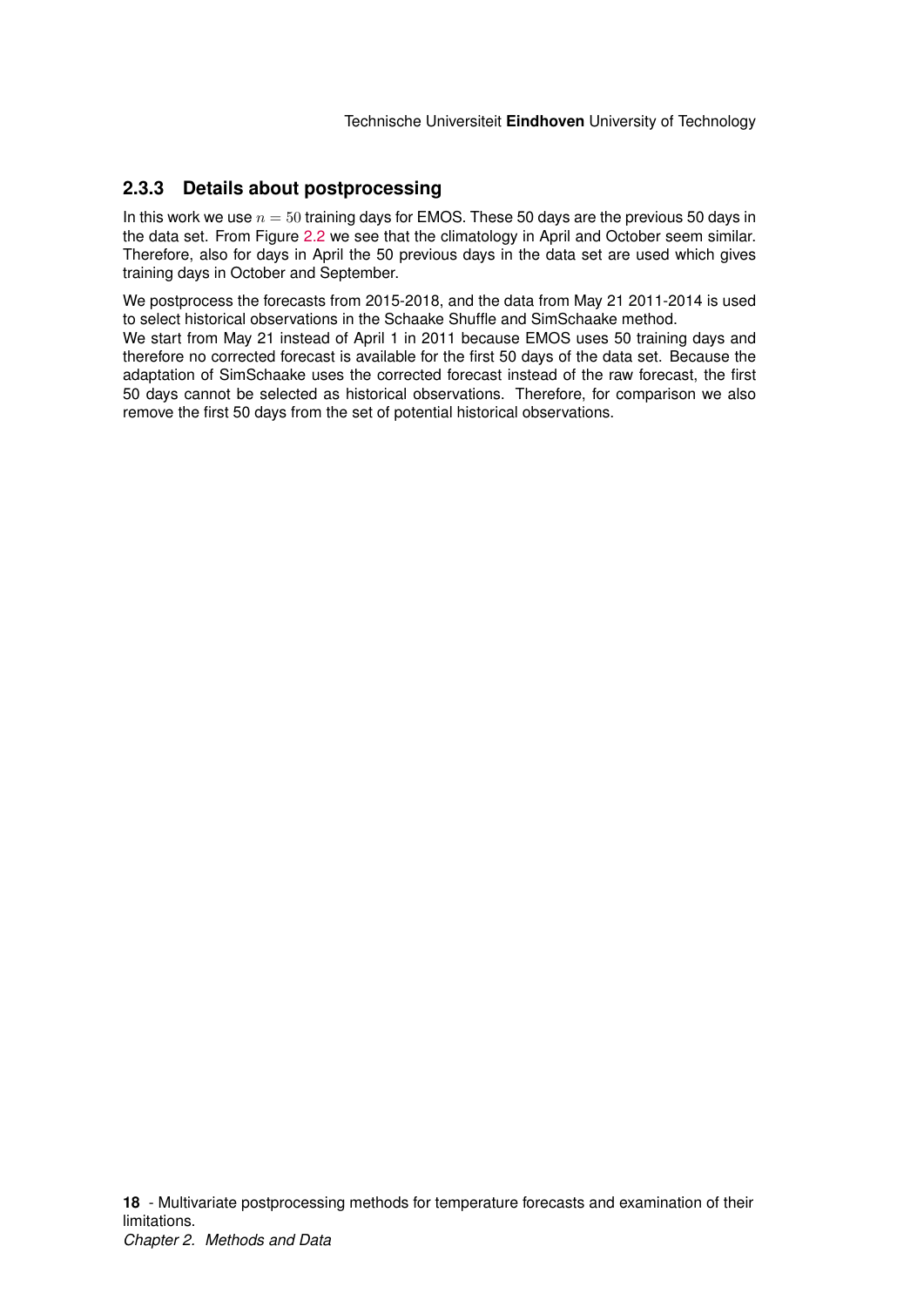## <span id="page-19-0"></span>**2.4 Summary**

We summarize this Section to give an overview of the most important points that were discussed in Section [2.1,](#page-8-1) Section [2.2](#page-12-0) and Section [2.3.](#page-16-0)

- 1. Methods
	- We use EMOS for univariate postprocessing. We minimize the CRPS over  $n$  training days to estimate the parameters of the regression model.
	- We use ECC, Schaake Shuffle, SimSchaake and an adaptation of SimSchaake for multivariate postprocessing. ECC models dependencies based on the ranks in the raw forecast. The Schaake Shuffle and both versions of the SimSchaake model dependencies based on the ranks in historical observations.
	- The Schaake Shuffle uses historical observations that are randomly selected within a window around the target day. The SimSchaake selects historical observations based on similarities in the raw forecasts. The adapted SimSchaake selects historical observations based on similarities in the corrected forecasts.
- 2. Verification
	- We use scoring rules to quantify the skill of the forecasts. In the univariate case we use the CRPS, in the multivariate case we use the energy and variogram score.
	- We use rank histograms as visualisation tools to quantify the calibration of the forecasts.
	- For the multivariate forecasts we have 3 types of ranking: multivariate, average and band-depth ranking. From all three types of ranking we can see under- and overdispersion of the forecast. In average and band-depth ranking we can also draw conclusions about the correlation between stations.
- 3. Exploratory Data Analysis
	- We have 51 ensemble members of the ECMWF data that give predictions for the 2 meter temperature between April 1 2011 and October 31 2018 at seven different stations in the Netherlands.
		- The 51 members are initialised at 00:00 UTC and the forecasts are valid at 12:00 for the first 10 days.
	- For EMOS we use  $n = 50$  training days.
	- In the multivariate methods we forecast on the data from 2015-2018. The data from May 21 2011-2014 is used as historical observations for the Schaake Shuffle and SimSchaake.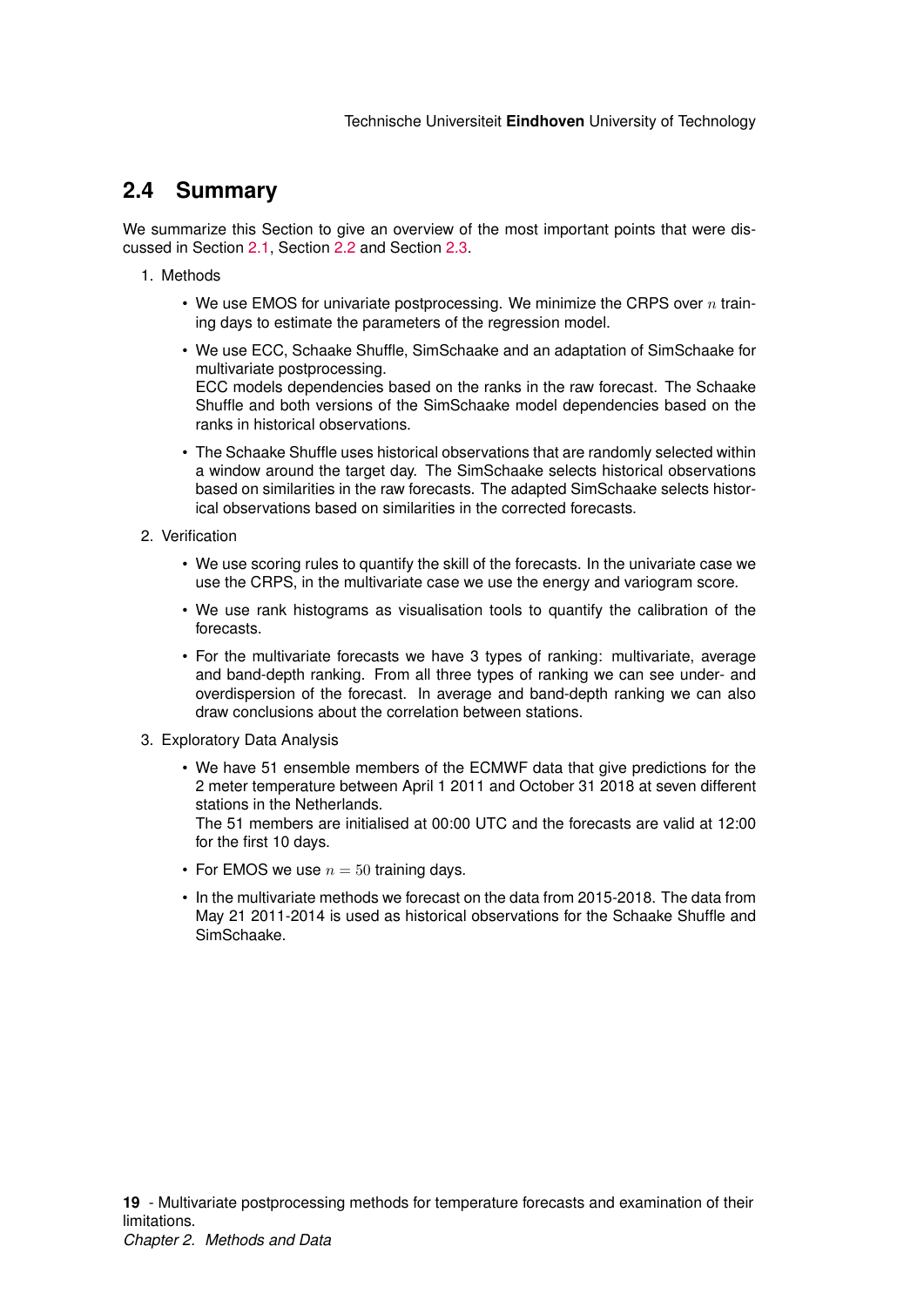# <span id="page-20-0"></span>**3 Case Study**

In this Section we apply the techniques discussed in this section.

We will first discuss the skill and calibration of the univariate forecasts. Thereafter we discuss the performance of all multivariate postprocessed forecasts.

## <span id="page-20-1"></span>**3.1 Univariate Postprocessing**

To look at how skillful EMOS is, we consider the CRPS of the raw forecasts and the corrected forecasts at every station. In Figure [3.1](#page-20-2) we show the mean of the CRPS at stations De Kooy and Schiphol for different lead times.

We see that the corrected forecasts have a lower CRPS for every lead time. However, the CRPS of the forecasts at longer lead times is higher than the CRPS of the forecasts for short lead times. This shows that the forecast at longer lead times is not as skillful as the forecast for shorter lead times.

We can plot the continuous ranked probability skill score (CRPSS) for every station and lead time to show the skill of the corrected forecast relative to the raw forecast. We use the formula

$$
CRPSS = 1 - \frac{CRPS_{corrected}}{CRPS_{raw}}
$$

Because the CRPS of the corrected forecast is lower than the CRPS of the raw forecast, the CRPSS gives a score between 0 and 1. A higher score indicates that EMOS has more effect, while a lower score indicated that EMOS is less effective for that station and/or lead time.

The results are presented in Figure [3.2.](#page-21-0) These results are typical for all the stations.

<span id="page-20-2"></span>

Figure 3.1: *CRPS for the raw forecast and CRPS for the corrected forecast at station De Kooy (235) and station Schiphol (240)*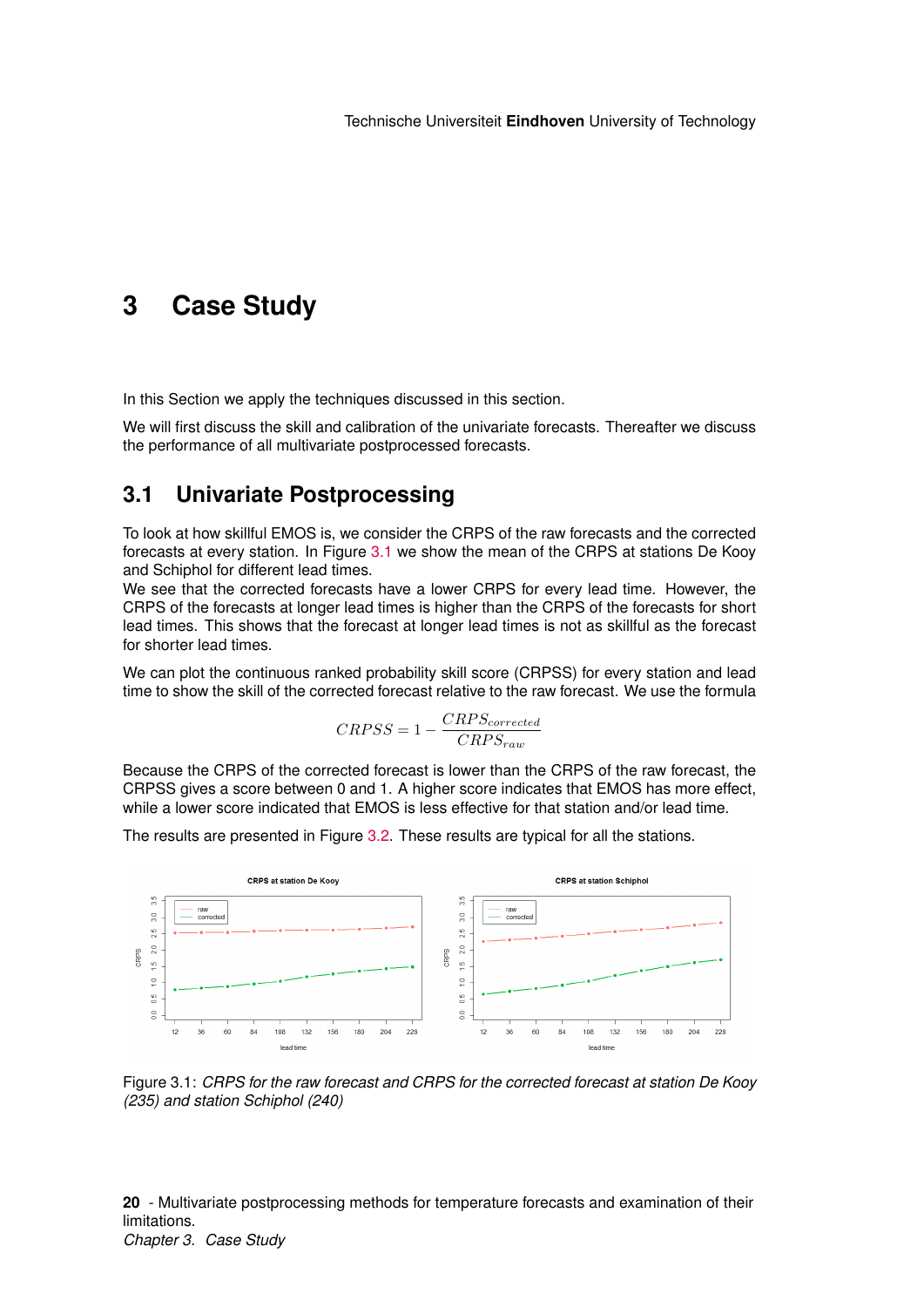<span id="page-21-0"></span>

Figure 3.2: *CRPSS for every station and lead time*

We see that the CRPSS is higher for short lead times, which means EMOS improves more on the forecasts at short lead times. Also from this plot we see that EMOS does improve the forecast for longer lead times, but not as much as for short lead times as we already noticed in Figure [3.1.](#page-20-2)

We can look at rank histograms to see if the forecasts are well calibrated. In Section [2.2](#page-12-0) we discussed that a forecast is calibrated if the ranks of the observations are uniformly distributed. The rank histogram should be flat. We compare the rank histogram of the corrected forecast to the rank histograms of the raw forecasts.

The rank histograms for the raw forecast and the corrected forecast give more or less the same shape for the seven different station and therefore, we can draw the same conclusions for every station. We show the rank histograms for the forecasts at station De Bilt.

As expected, for short lead times the observation of the temperature is often less than the lowest value of the raw forecast or higher than the highest value of the raw forecast. Therefore, we see a very underdispersed raw forecast for the shorter lead times.

If we look at the raw forecast for the longer lead times, we see that the histograms look more like a flat line. This indicated that the raw forecasts are well calibrated.

EMOS corrects for biases and dispersion errors in the raw forecast, so the range of the temperature forecast for short lead times becomes a bit wider. This has an influence on the rank histogram. In the histogram for the corrected forecast we see almost a flat line.

For large lead times we do not see that much of a difference between the histogram of the raw forecast and the histogram of the corrected forecast.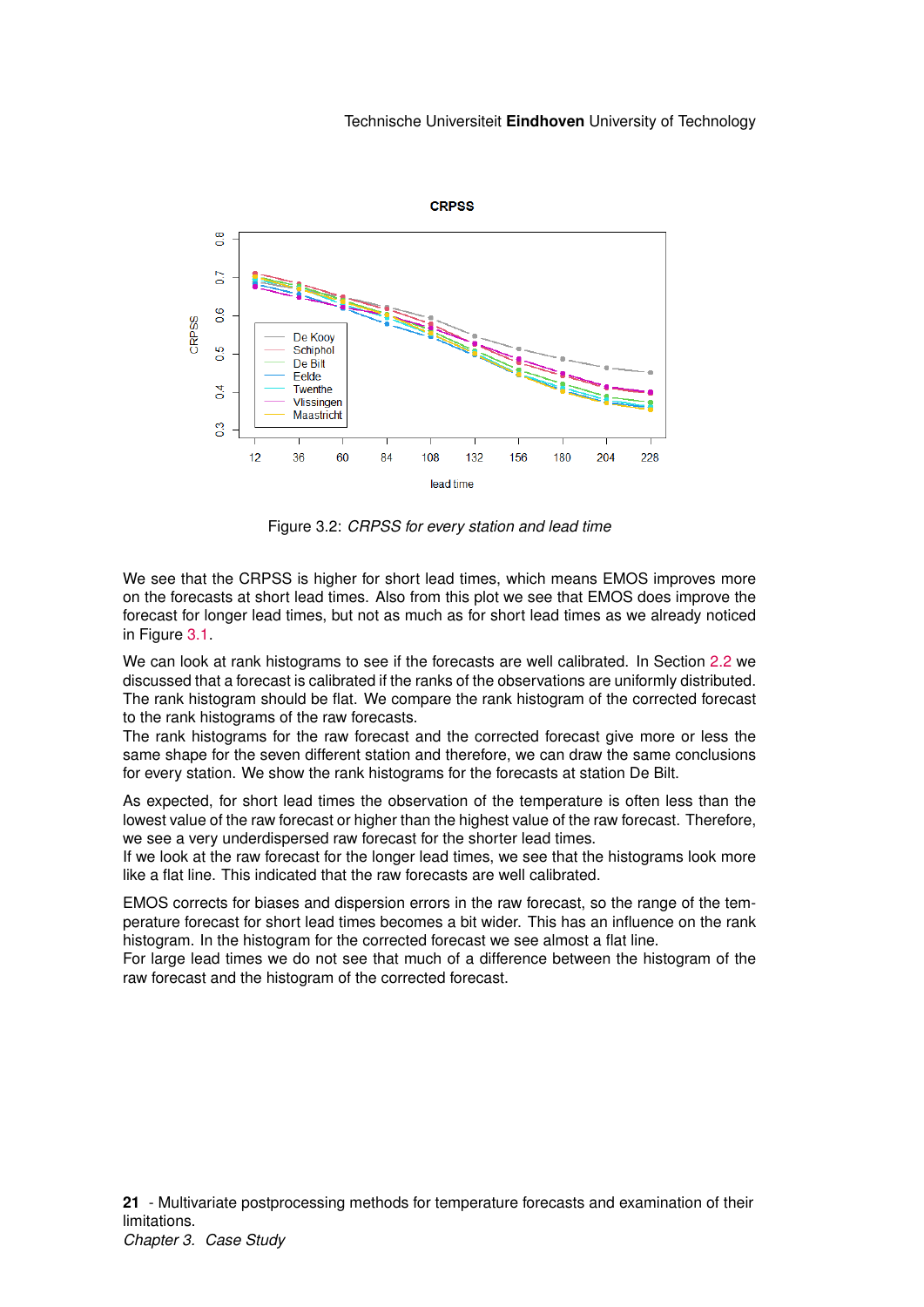

Figure 3.3: *Rank histograms for different lead times of the raw forecast for temperature on the left and rank histograms for different lead times of the corrected forecast for temperature on the right*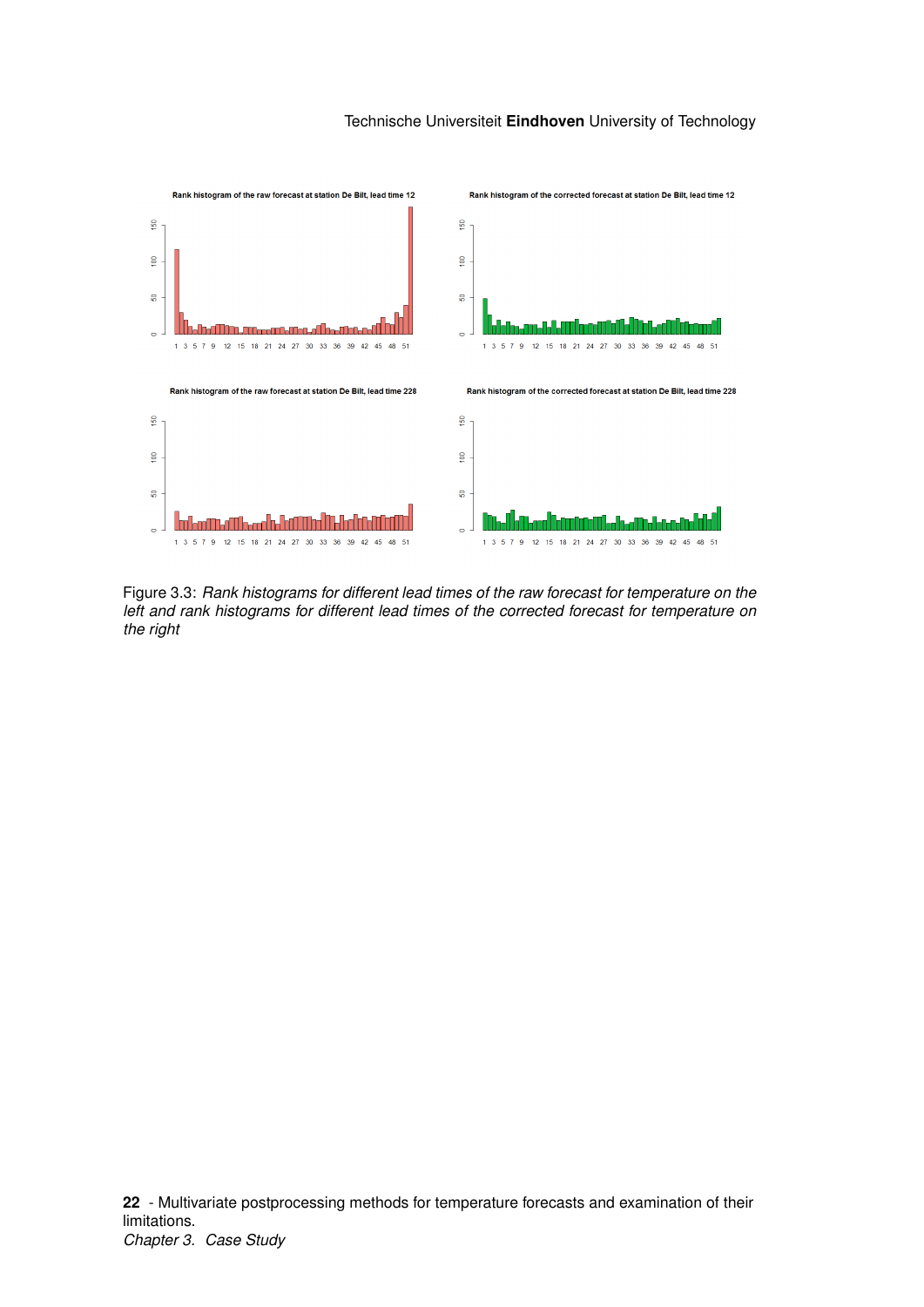## <span id="page-23-0"></span>**3.2 Multivariate Postprocessing**

After removing most of the bias and dispersion errors with univariate postprocessing, we continue with the multivariate postprocessing to restore the dependence structure between stations. As described in Section [2.3](#page-16-0) we postprocess forecasts from 2015-2018, and use the data from May 21 2011-2014 for historical observations in the Schaake Shuffle and SimSchaake methods.

We see the results for the energy score in Figure [3.4.](#page-23-1) As we can expect, forecasts reshuffled with ECC, Schaake Shuffle, SimSchaake and the adapted SimSchaake perform better than the raw forecast. Furthermore, we conclude that ECC, SimSchaake and adapted SimSchaake are the best methods for short lead times, although the differences in energy scores are very small. For longer lead times all energy scores are very close and all methods seem to perform almost equally well.

We can see a clearer difference between the variogram scores for the methods in Figure [3.5.](#page-24-1) Only the scores for the SimSchaake and adapted SimSchaake barely differ. We do see that for longer lead times the adapted SimSchaake performs slightly better than the SimSchaake. Again, ECC, SimSchaake and adapted SimSchaake seem the best methods for short lead times.

<span id="page-23-1"></span>

Energy scores of the different methods for various lead times

Figure 3.4: *Energy scores of the raw, ECC, Schaake Shuffle, SimSchaake and adapted Sim-Schaake forecasts*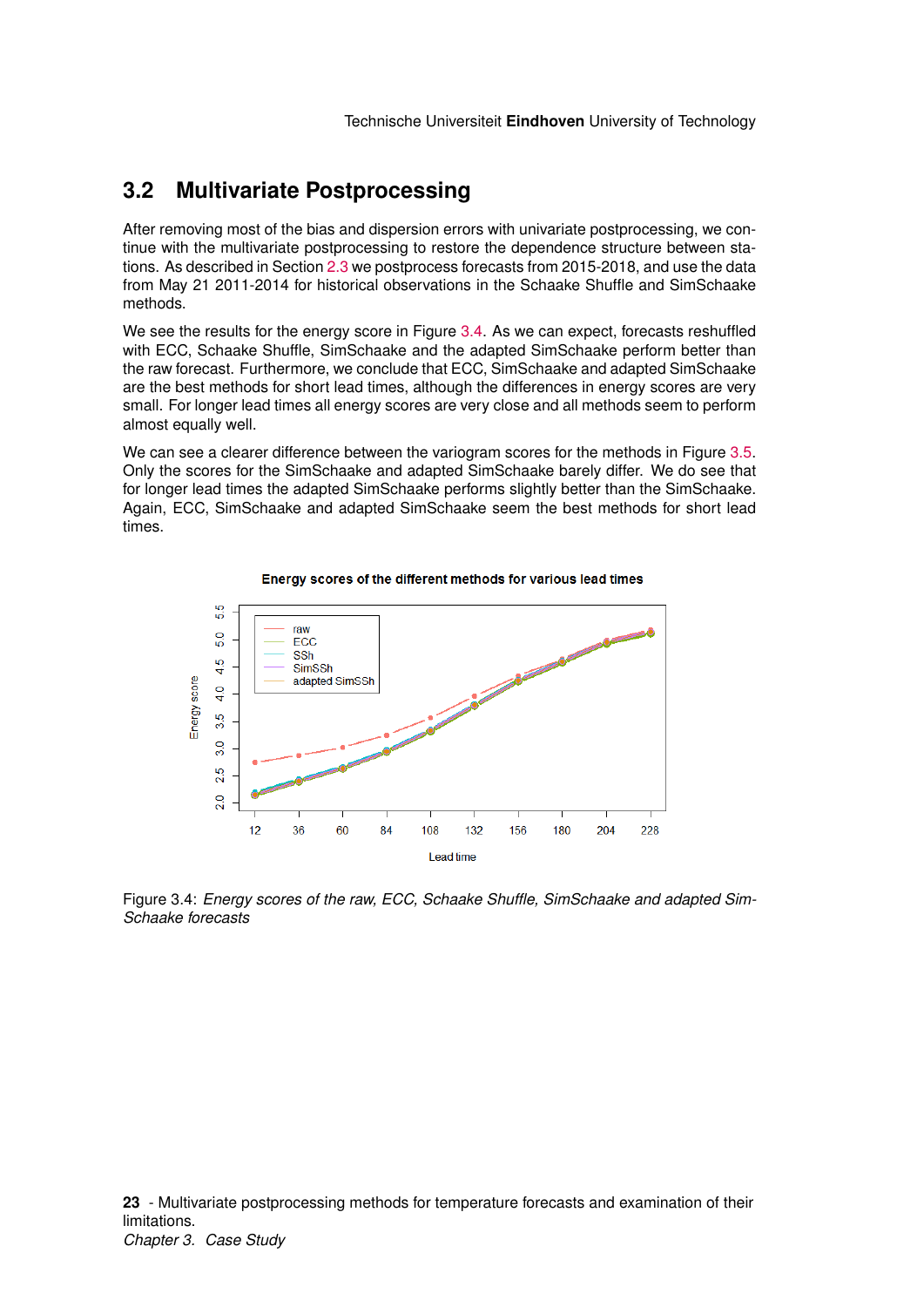<span id="page-24-1"></span>

Figure 3.5: *Variogram scores of the raw, ECC, Schaake Shuffle, SimSchaake and adapted SimSchaake forecasts*

We see that the difference between the Schaake Shuffle and the SimSchaake (or adapted SimSchaake) decreases over time. For short lead times the SimSchaake performs better than the Schaake Shuffle. For longer lead times we see that the SimSchaake still performs a bit better, but the difference in variogram score has become quite small.

As explained in Section [2.1.2](#page-10-1) the SimSchaake selects the historical observations based on similarity in the raw forecasts, while the Schaake Shuffle random selects historical observations with a same climatology. As discussed before, the raw forecasts for longer lead times are not that skillful and can differ a lot from the real observation. Because these forecasts for longer lead time are not that skillful, the SimSchaake performs equally well to the Schaake **Shuffle** 

Overall, ECC performs best.

Next, we look at the calibration of the forecasts. We will apply every multivariate verification method discussed in Section [2.2.2](#page-13-0) and discuss the results.

## <span id="page-24-0"></span>**3.2.1 Multivariate Ranking**

First, we start comparing the rank histograms of the different methods when using the multivariate ranking explained in Section [2.2.2.](#page-13-1) We do this for lead times 12 and 228.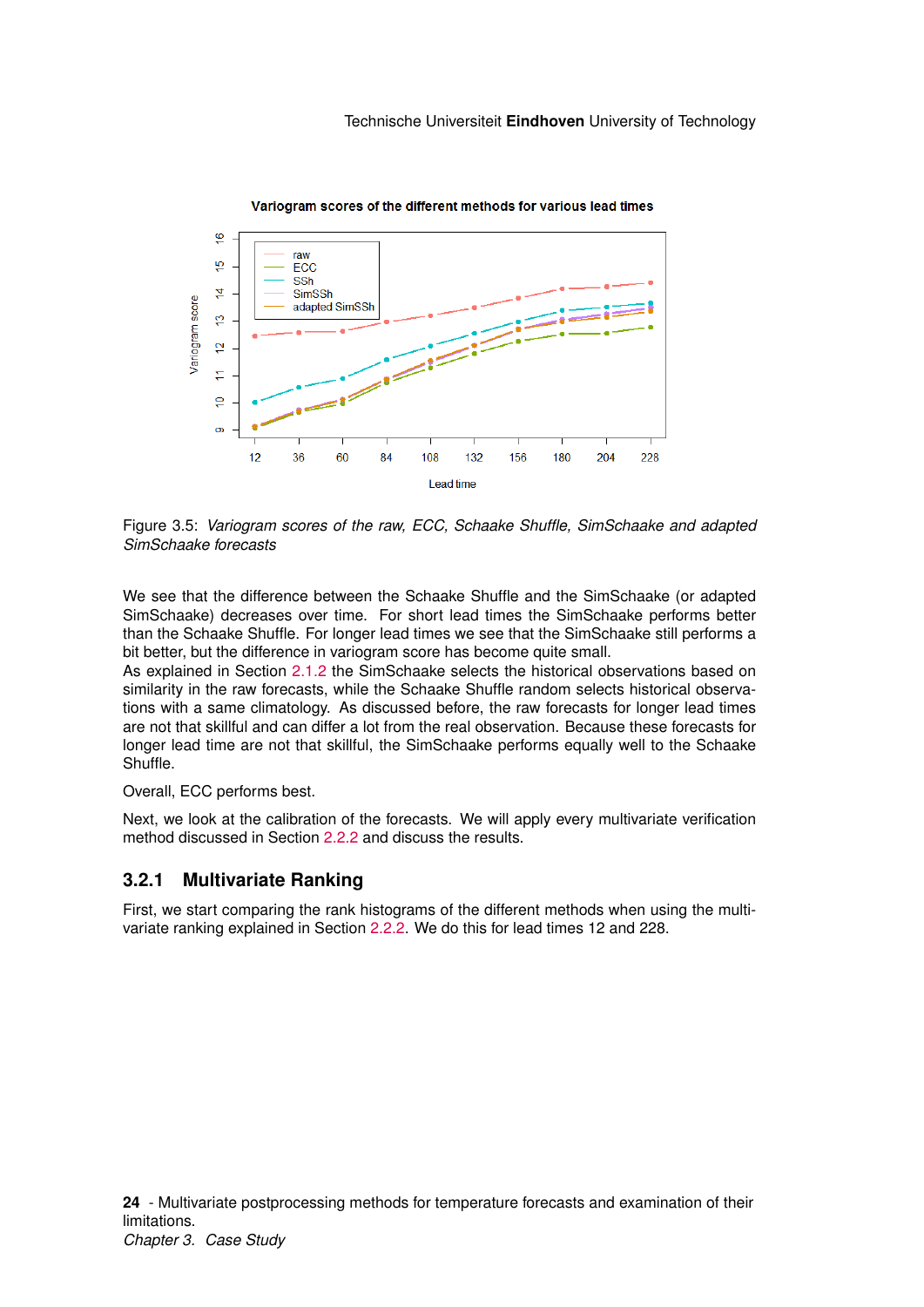

<span id="page-25-1"></span>

Figure 3.6: *Rank histograms for different methods at lead time 12 using multivariate ranking*

<span id="page-25-2"></span>

Figure 3.7: *Rank histograms for different methods at lead time 228 using multivariate ranking*

In Figure [3.6](#page-25-1) we see that for short lead times not only the raw forecast but also the Schaake Shuffle forecast does not look well calibrated. ECC, the SimSchaake or the adapted Sim-Schaake look more like a flat histogram, which means the forecasts from these three methods are better calibrated than the raw and SimSchaake forecasts.

In the plots in Section [3.1](#page-20-1) we saw that the histogram for the raw forecast at long lead times looked already quite flat, and not under- or overdispersed. Now in Figure [3.7](#page-25-2) we also see that the histogram for the raw forecasts are flat.

## <span id="page-25-0"></span>**3.2.2 Average Ranking**

Next, we compare the rank histograms when using the average ranking explained in Section [2.2.2.](#page-14-0)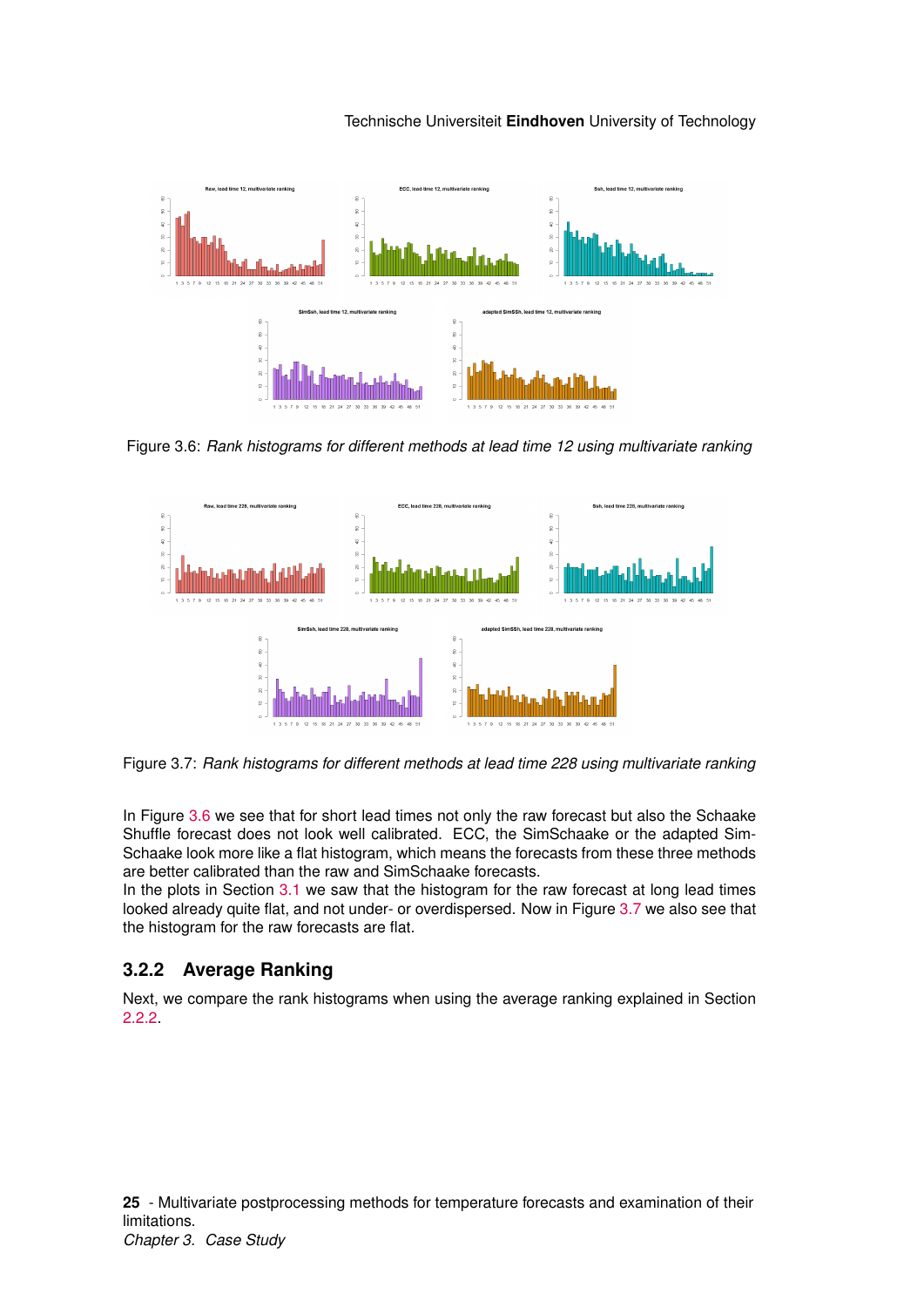<span id="page-26-1"></span>

Figure 3.8: *Rank histograms for different methods at lead time 12 using average ranking*

<span id="page-26-2"></span>

Figure 3.9: *Rank histograms for different methods at lead time 228 using average ranking*

Because of the ∩-shape we see in the histogram for the Schaake Shuffle in Figure [3.8,](#page-26-1) we know that the Schaake Shuffle uses historical observations that have a high correlation. This can be explained by the fact that we have days from May 21 2011-2014 to select 51 observations from, and because we select within a 15 day window from the day we are forecasting for, we have a high probability of selecting days that are very close and therefore have a high correlation.

Again, for short lead times we see in Figure [3.8](#page-26-1) a  $\cup$ -shape in the histogram of the raw forecast while for longer lead times in Figure [3.9](#page-26-2) the histogram of the raw forecast looks quite flat.

## <span id="page-26-0"></span>**3.2.3 Band-depth Ranking**

Last, we compare the rank histograms when using the band-depth ranking explained in Section [2.2.2.](#page-14-1) In these histograms we could clearly see under- and overdispersion by a triangular shape, and we can see the correlation from the ∩- or ∪-shape.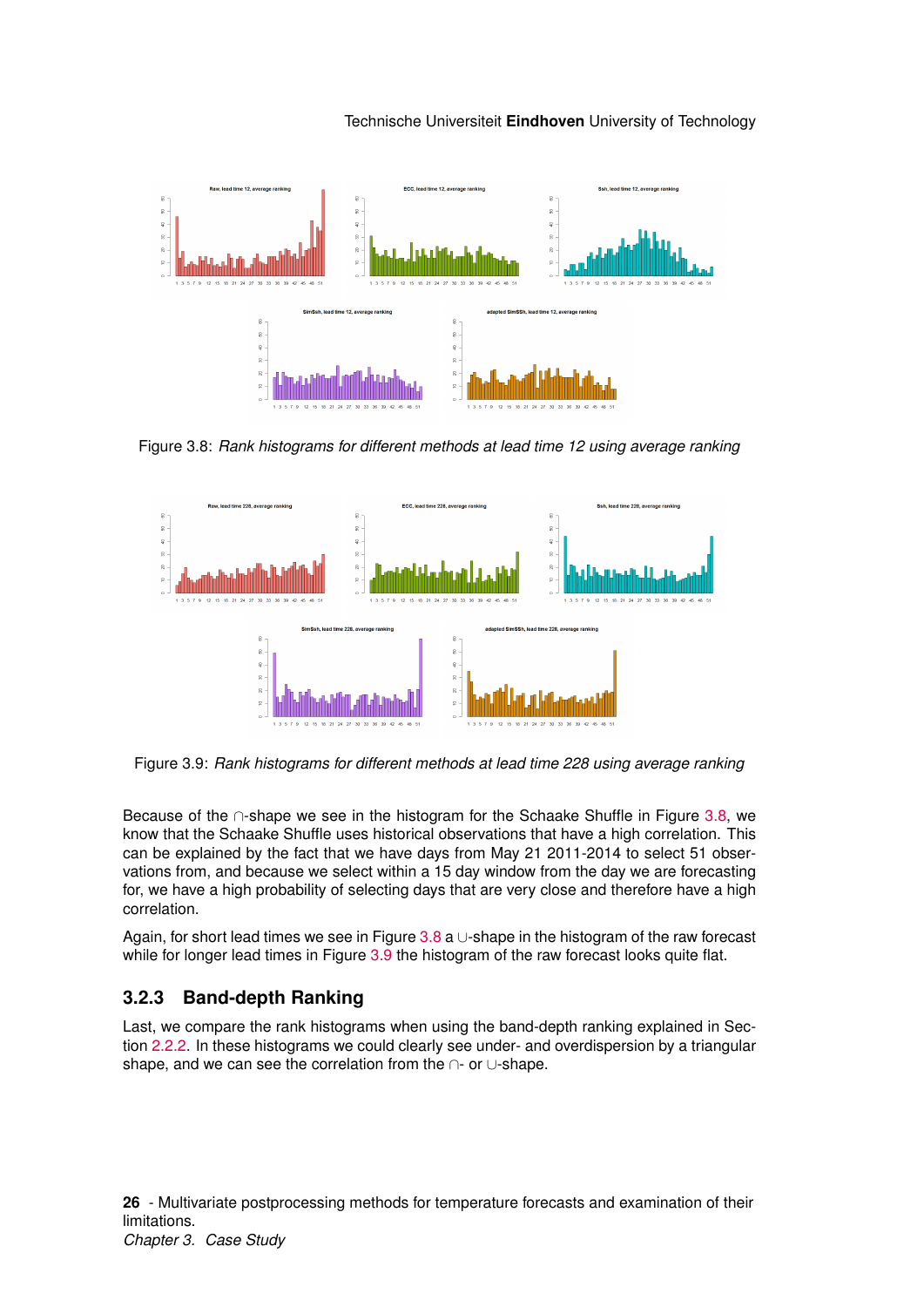<span id="page-27-0"></span>

Figure 3.10: *Rank histograms for different methods at lead time 12 using band-depth ranking*

<span id="page-27-1"></span>

Figure 3.11: *Rank histograms for different methods at lead time 228 using multivariate ranking*

In Figure [3.10](#page-27-0) we see a triangular shape in the histogram of the raw forecast. This shape shows that we have a great number of high and low values in the raw forecast, and barely any values in the center. This suggests that we have an underdispersed raw forecast for those lead times.

Again, the forecast for the Schaake shuffle shows a ∩-shape in Figure [3.10](#page-27-0) as well as in Figure [3.11](#page-27-1) which indicates the high correlation between the random selected historical observations.

In Table [3.1](#page-28-0) we give an overview of the multivariate methods and their skill and calibration.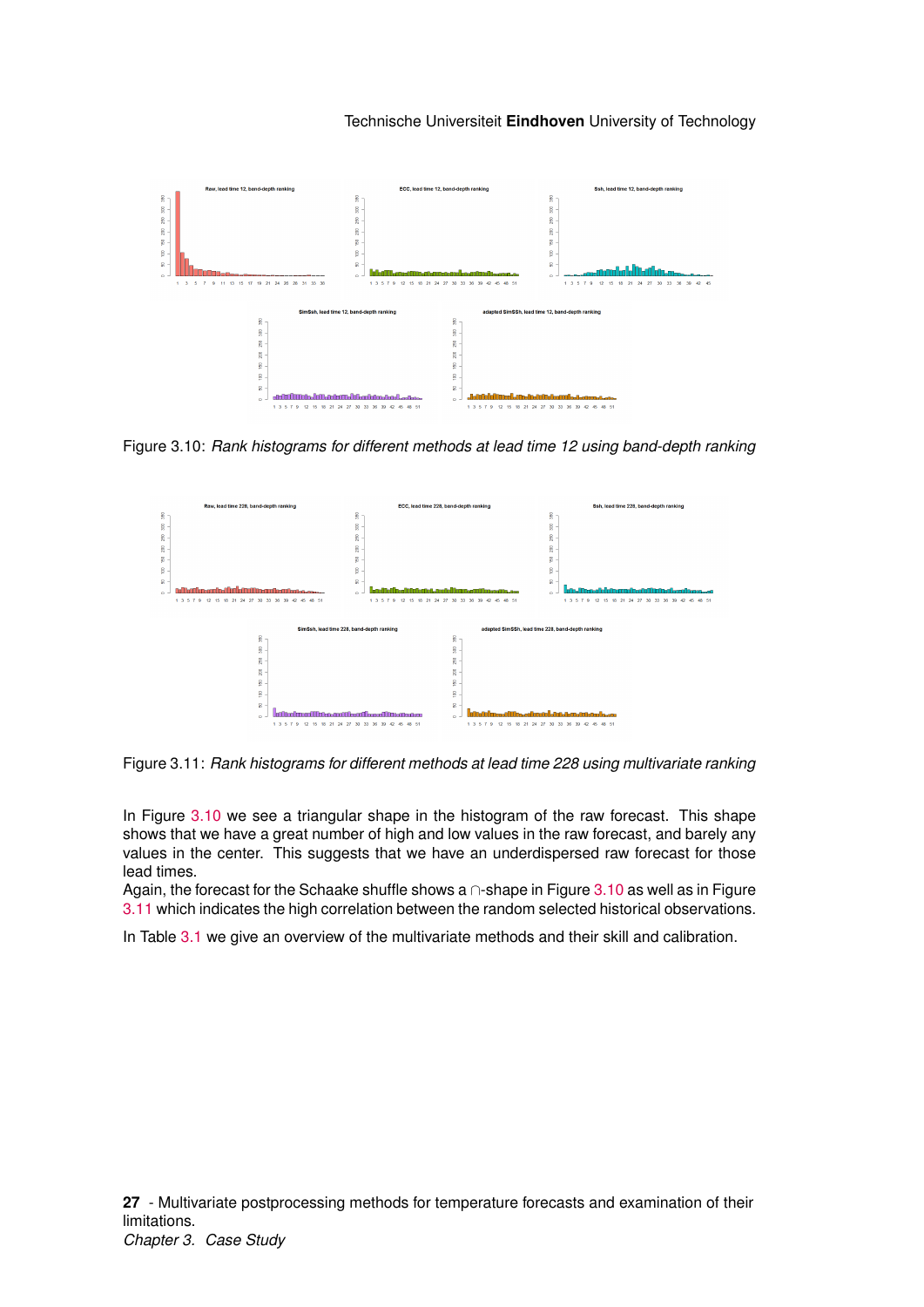<span id="page-28-0"></span>

| <b>Method</b>             | <b>Skill</b>                                                                                                                                                                                                                                                                                                                                                                                             | <b>Calibration</b>                                                                                                                                                                                                                                                    |
|---------------------------|----------------------------------------------------------------------------------------------------------------------------------------------------------------------------------------------------------------------------------------------------------------------------------------------------------------------------------------------------------------------------------------------------------|-----------------------------------------------------------------------------------------------------------------------------------------------------------------------------------------------------------------------------------------------------------------------|
| Raw                       | The energy and variogram score<br>show that the raw forecast does<br>not perform well                                                                                                                                                                                                                                                                                                                    | For short lead times the raw<br>forecast is extremely underdis-<br>persed. For longer lead times<br>the forecast looks calibrated.                                                                                                                                    |
| <b>ECC</b>                | The energy and variogram score<br>show that ECC performs best                                                                                                                                                                                                                                                                                                                                            | The forecasts look calibrated for<br>shorter and longer lead times.                                                                                                                                                                                                   |
| <b>Schaake Shuffle</b>    | The energy score shows that<br>the method performs slightly<br>worse than ECC, SimSchaake<br>and the adapted SimSchaake.<br>The variogram score shows<br>larger differences between the<br>Schaake Shuffle and ECC, Sim-<br>Schaake and the adapted Sim-<br>For longer lead<br>Schaake.<br>times the Schaake Shuffle per-<br>forms almost equally well as the<br>SimSchaake and adapted Sim-<br>Schaake. | Multivariate ranking shows that<br>the forecast is not calibrated for<br>short lead times. Average and<br>Band-depth ranking show that<br>the selected historical observa-<br>tions are highly correlated. For<br>larger lead times the forecasts<br>look calibrated. |
| <b>SimSchaake</b>         | The energy score shows that the<br>SimSchaake performs very well.<br>The variogram score shows that<br>ECC slightly outperforms the<br>SimSchaake.                                                                                                                                                                                                                                                       | The forecasts look calibrated for<br>shorter and longer lead times.                                                                                                                                                                                                   |
| <b>Adapted SimSchaake</b> | The energy score shows that the<br>adapted SimSchaake performs<br>very well. The variogram score<br>shows that the adapted Sim-<br>Schaake and SimSchaake per-<br>form equally well for short lead<br>times.<br>For larger lead times<br>the adapted SimSchaake per-<br>forms slightly better than the<br>SimSchaake.                                                                                    | The forecasts look calibrated for<br>shorter and longer lead times.                                                                                                                                                                                                   |

Table 3.1: *An overview on the performance of the different methods for skill and calibration*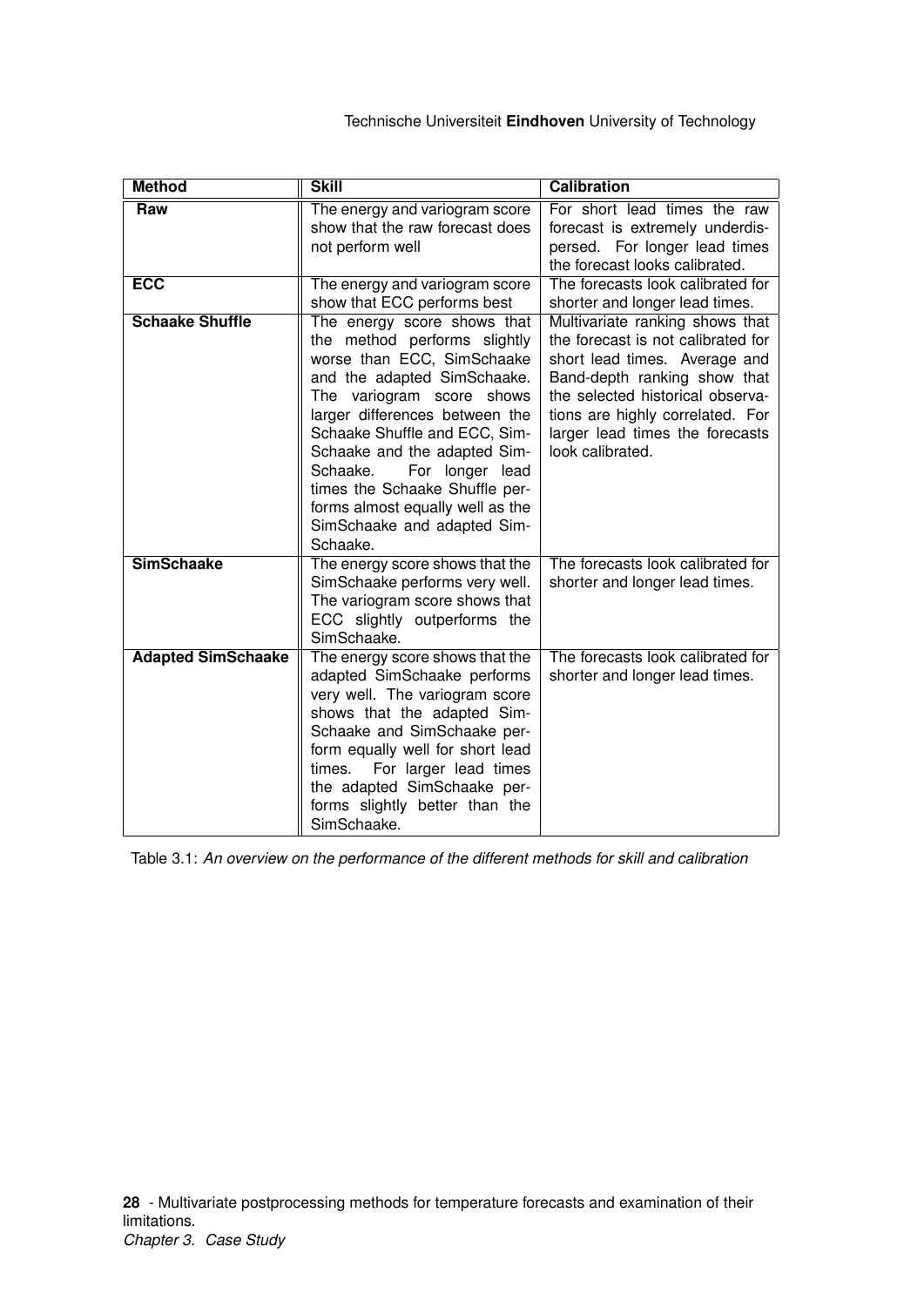## <span id="page-29-0"></span>**3.3 Summary**

- We use the CRPSS to quantify the skill of the corrected forecast compared to the raw forecast. We conclude that EMOS improves the forecasts for every lead time and station, but performs best for short lead times.
- We see an underdispersed raw forecast for short lead times. We notice that this changes for the corrected forecast and the histogram looks more flat. Both the histogram for the raw forecast and the corrected forecast look calibrated for longer lead times.
- The Energy scores show that ECC and the SimSchaake methods perform best. The variogram scores show that ECC is the best method. The SimSchaake and the adapted SimSchaake perform equally well for short lead times. For longer lead times the adapted SimSchaake performs slightly better.
- The rank histograms give that ECC, SimSchaake and adapted SimSchaake have calibrated forecasts for short lead times. We notice that the selected days in the Schaake Shuffle have a high correlations and therefore the histograms are not flat. For longer lead times all methods seem to perform equally well in terms of calibration.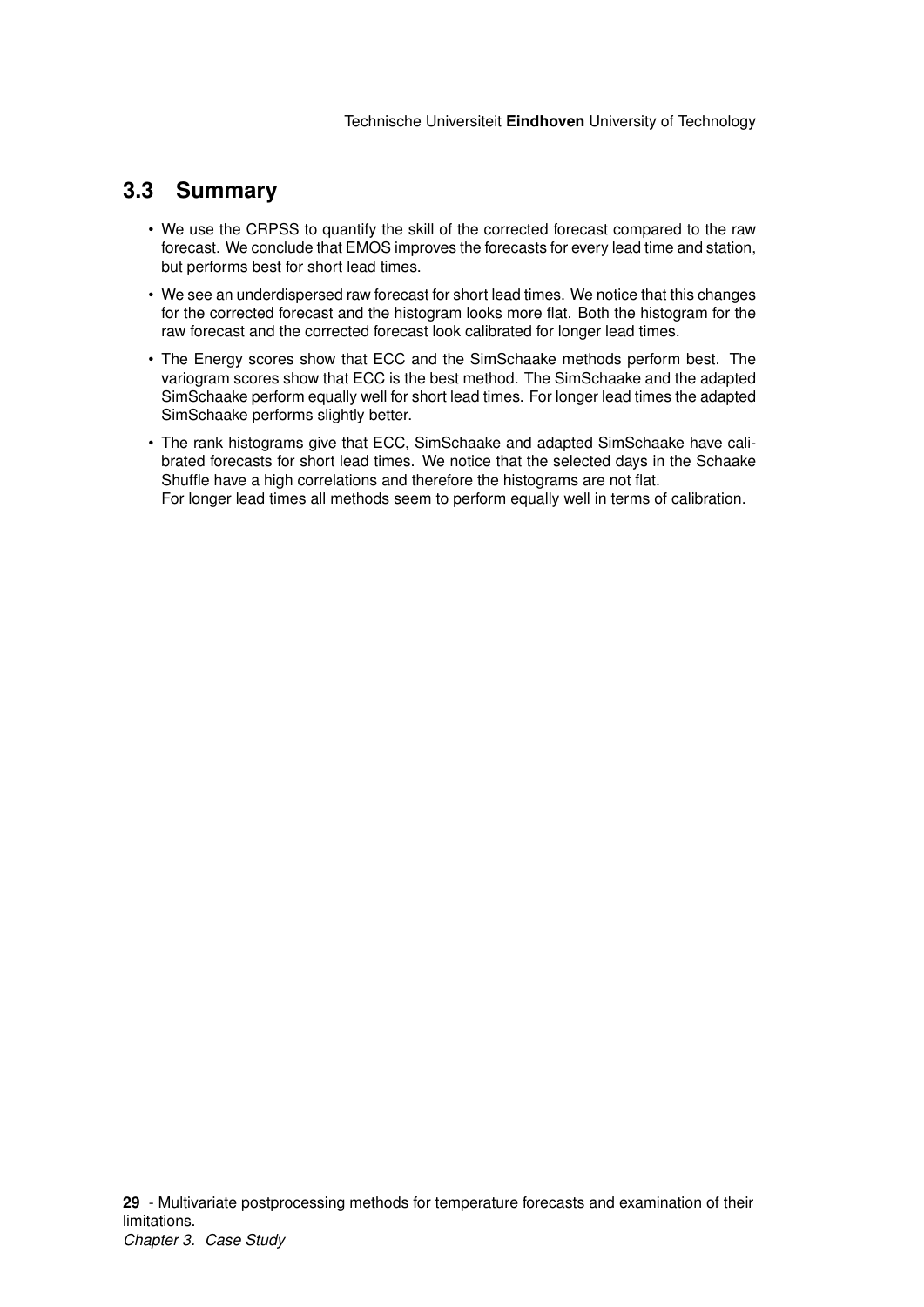# <span id="page-30-0"></span>**4 The effect of ties on rank-based multivariate postprocessing methods**

When performing ECC, the Schaake Shuffle or the SimSchaake, ties in the raw forecast or in historical observations are traditionally solved randomly. This might not be an issue if there are hardly any ties in the raw forecasts. However, in our data ties do occur.

To give an idea on the number of ties in the raw forecasts we calculate per day, per station and per lead time the maximum number of ties. This is done by calculating how often every value occurs in the raw forecast, and then we take the maximum of these numbers. We do this for the days between April 1 2015 and October 31 2018, because all of these days are used as a dependence template for ECC. We represent the findings in Figure [4.1.](#page-30-1)

From Figure [4.1,](#page-30-1) we notice that there are more ties for short lead times. This is expected because the dispersion of the raw forecasts is smaller for short lead times. For lead time 12 the average of the maximum number of ties is between 7 and 8, with an outlier for station De Kooy. For the longest lead time we see that the maximum number of ties is 5 and there are even forecasts with 10 ties.

Since a large amount of ties occurs in the raw forecasts, it is interesting to look at various ways for solving them. First, we will introduce two other methods to solve ties. Second, we perform ECC with the random method for solving ties multiple times on the forecasts and we investigate the differences in the variogram scores.

<span id="page-30-1"></span>

Figure 4.1: *Average and maximum number of maximum ties per day, per stations and per lead time*

**30** - Multivariate postprocessing methods for temperature forecasts and examination of their limitations.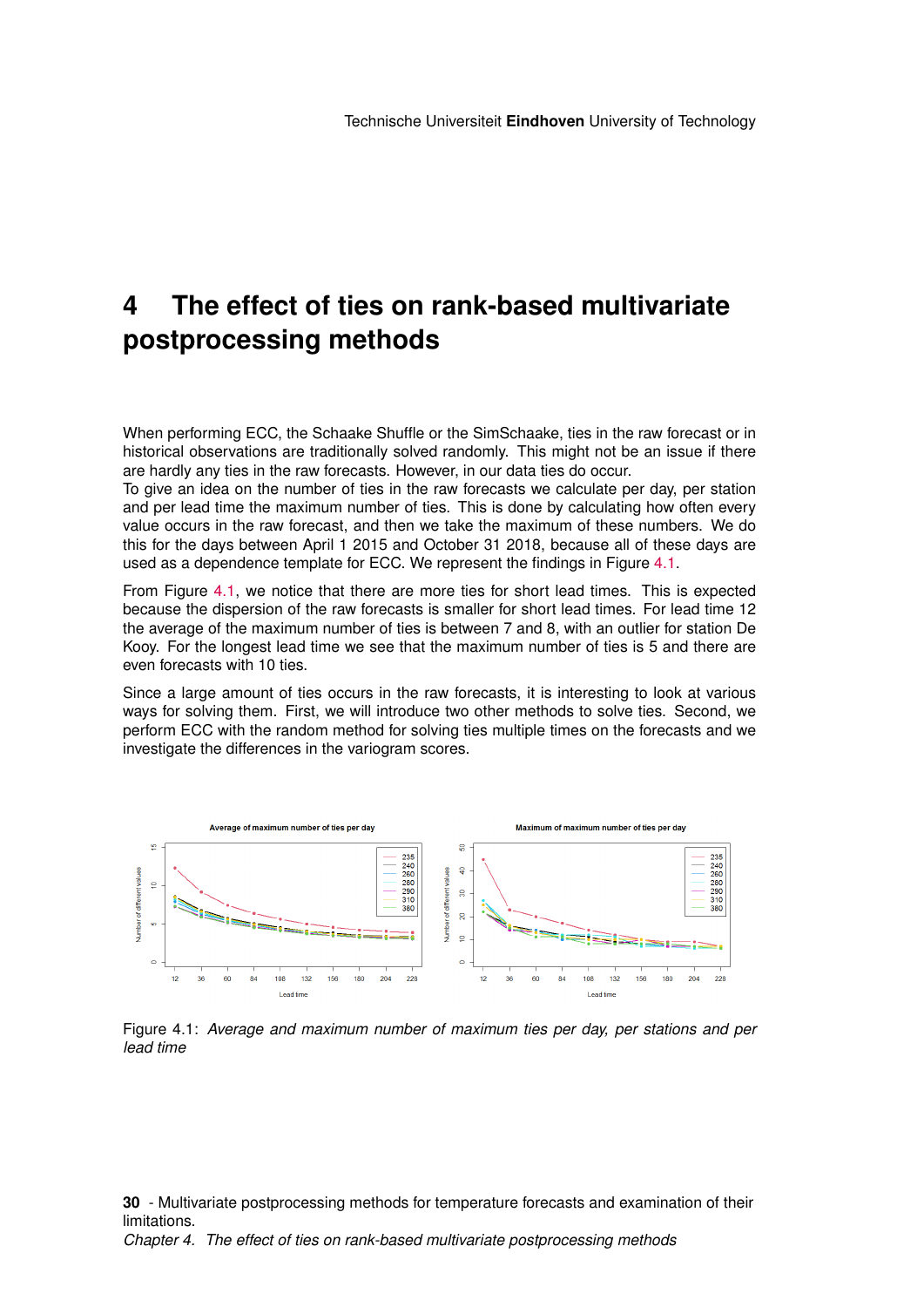## <span id="page-31-0"></span>**4.1 Alternative methods for solving ties than random**

Besides the random approach, there are multiple other methods that can be applied when assigning ranks to ties in the raw forecast or in historical observations. We discuss two methods that could be interested when solving ties in ECC, the Schaake Shuffle, or the SimSchaake.

### **'First' method**

In this method called *first*, the ranks are assigned to ties in order from the first value to the last.

#### **Example 4.1**

If we have the raw ensemble

$$
S = \begin{pmatrix} 4.2 & 3.6 & 4.2 & 8.8 & 5.0 & 4.2 \end{pmatrix}
$$

$$
R = \begin{pmatrix} * & 1 & * & 6 & 5 & * \end{pmatrix}
$$

By assigning ranks using the method 'first' for ties, we get the ranks

$$
R = \begin{pmatrix} 2 & 1 & 3 & 6 & 5 & 4 \end{pmatrix}
$$

### **'Last' method**

In this method called *last*, the ranks are assigned to ties in order from the last value to the first.

#### **Example 4.2**

If we have the raw ensemble

$$
S = (4.2 \quad 3.6 \quad 4.2 \quad 8.8 \quad 5.0 \quad 4.2)
$$

 $R = \begin{pmatrix} * & 1 & * & 6 & 5 & * \end{pmatrix}$ 

By assigning ranks using the method 'last' for ties, we get the ranks

 $R = \begin{pmatrix} 4 & 1 & 3 & 6 & 5 & 2 \end{pmatrix}$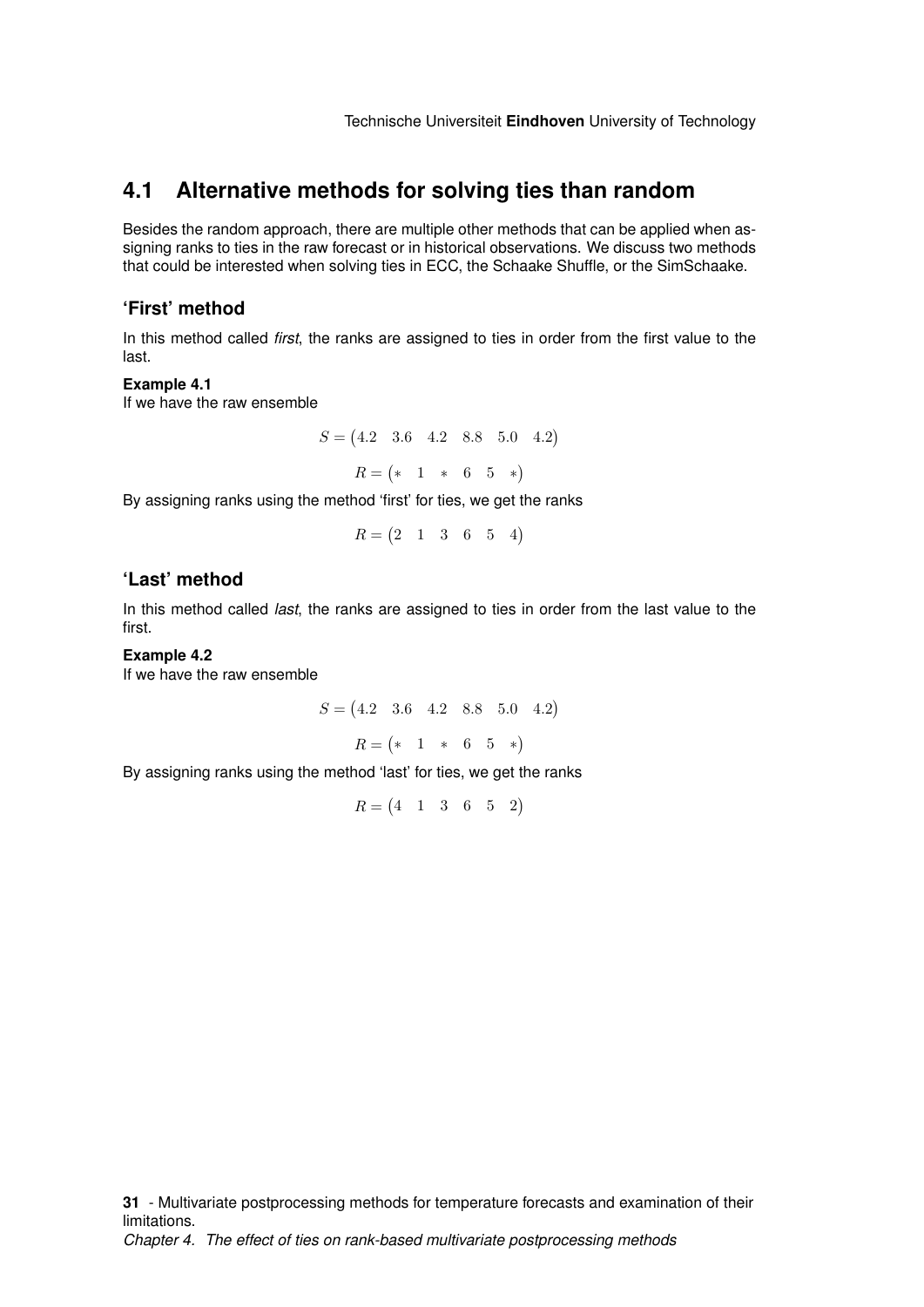## <span id="page-32-0"></span>**4.2 Impact on the variogram scores of the random method**

To select the best method to solve ties, we could reshuffle forecasts with ECC using the 'first' method, random method and 'last' method and then compute the variogram score per day. At that point we could compare these scores and conclude that the method that gives the lowest score is the best for that specific day.

The problem with this approach is that the random method will give a different score at every run. Therefore, it would be interesting to study the variability in the random score and to compare different methods to the random method. This aspect has not been analyzed in the literature.

To analyze this point, we focus on two groups of two stations each:

- We look at the difference in random methods for station De Kooy and Maastricht. As can be seen in Table [2.2,](#page-17-2) these stations have the lowest correlation in the raw forecast.
- We look at the difference in random methods for station Schiphol and De Bilt. As can be seen in Table [2.2,](#page-17-2) these station have the highest correlation in the raw forecast.

We run ECC 100 times for all forecasts between 2015 and 2018 for lead time 12 so we have 100 variogram scores per day. In Figure [4.2](#page-33-2) the mean of the variogram score per day is given for all days between 2015-2018 for stations De Kooy and Maastricht and for stations Schiphol and De Bilt. Almost all variogram scores are between 0 and 1. The difference between the variogram scores is mostly between 0 and 0.1.

To investigate the source of the differences we distinguish days with a small difference in variogram score and days with a large difference in variogram score. We set a threshold at 0.025 and 0.1. Days where the difference between the minimum and maximum value of the variogram score is larger than 0.1 are considered days with a large difference, while days where the difference between the minimum and maximum value of the variogram score is smaller than 0.025 are considered days with a small difference. This gives the following groups:

- Group 1 consists of all days with a difference in variogram score below 0.025
- Group 2 consists of all days with a difference in variogram score between 0.025 and 0.1
- Group 3 consists of all days with a difference in variogram score above 0.1

For stations De Kooy and Maastricht we have 546 days in group 1 and 44 days in group 3. For stations Schiphol and De Bilt we have 411 days in group 1 and 61 days in group 3. If we compare these number of days in the groups, we see that the variation in variogram scores is larger for stations with a higher correlation because stations Schiphol and De Bilt have more days in group 3 and less days in group 1.

We now compare the days in group 1 to the days in group 3 and see what the cause of a large or low difference is. We also investigate the correlation between the raw forecasts, the number of ties in the raw forecasts and the location of the ties.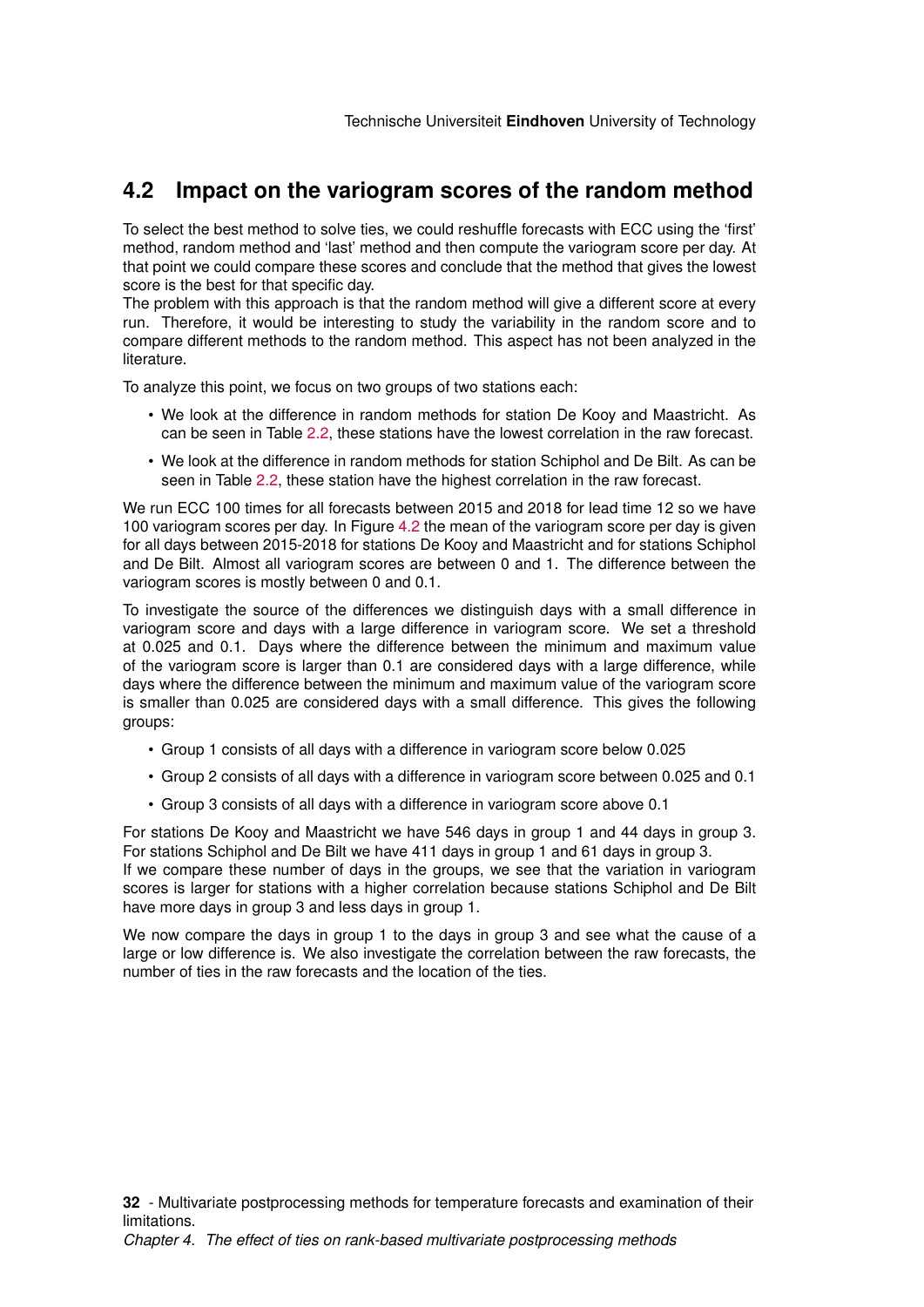<span id="page-33-2"></span>

Figure 4.2: *Mean variogram scores per day for stations De Kooy (235) and Maastricht (380) on the left and for stations Schiphol (240) and De Bilt (260) on the right*

## <span id="page-33-0"></span>**4.2.1 Correlation between the raw forecasts**

We now look at the Spearman's correlation between the raw forecasts. If the Spearman's correlation is high for the raw forecasts, we know that the order of the assigned ranks to every value is very similar for both the forecasts. If there are ties in the raw forecasts and the raw forecasts also have a high correlation, we could expect a method as 'first' or 'last' would perform better than a random method. For both pairs of stations we see the results in Figure [4.3.](#page-33-3)

We see in both subfigures that the correlation between the raw forecasts for all days in group 1 is equal to the correlation between the raw forecasts for all the days in group 3.

<span id="page-33-3"></span>

Figure 4.3: *Correlation between the raw forecasts for the days with in group 1 and 3 for stations De Kooy (235) and Maastricht (380) on the left and for stations Schiphol (240) and De Bilt (260) on the right*

## <span id="page-33-1"></span>**4.2.2 Unique values in the raw forecast**

When multiple ties occur in the raw forecast, there will be more possibilities to shuffle the values from the univariate corrected forecast. Therefore, we could expect a high variation in the variogram scores. The number of unique values in the raw forecast for the days in group 1 and group 3 can be seen in Figure [4.4.](#page-34-1)

We see that the number of unique values at station De Kooy is very low and almost the same for the days in group 1 and 3. At station Maastricht we see that the days in group 3 have more unique values in the raw forecast which means there are less ties. This is surprising, because we expected the days in group 3 to have more ties, as there are more ties in the raw forecast lead to more possibilities to reorder the corrected forecast. We will investigate this further in the simulation study in Section [5.](#page-36-0)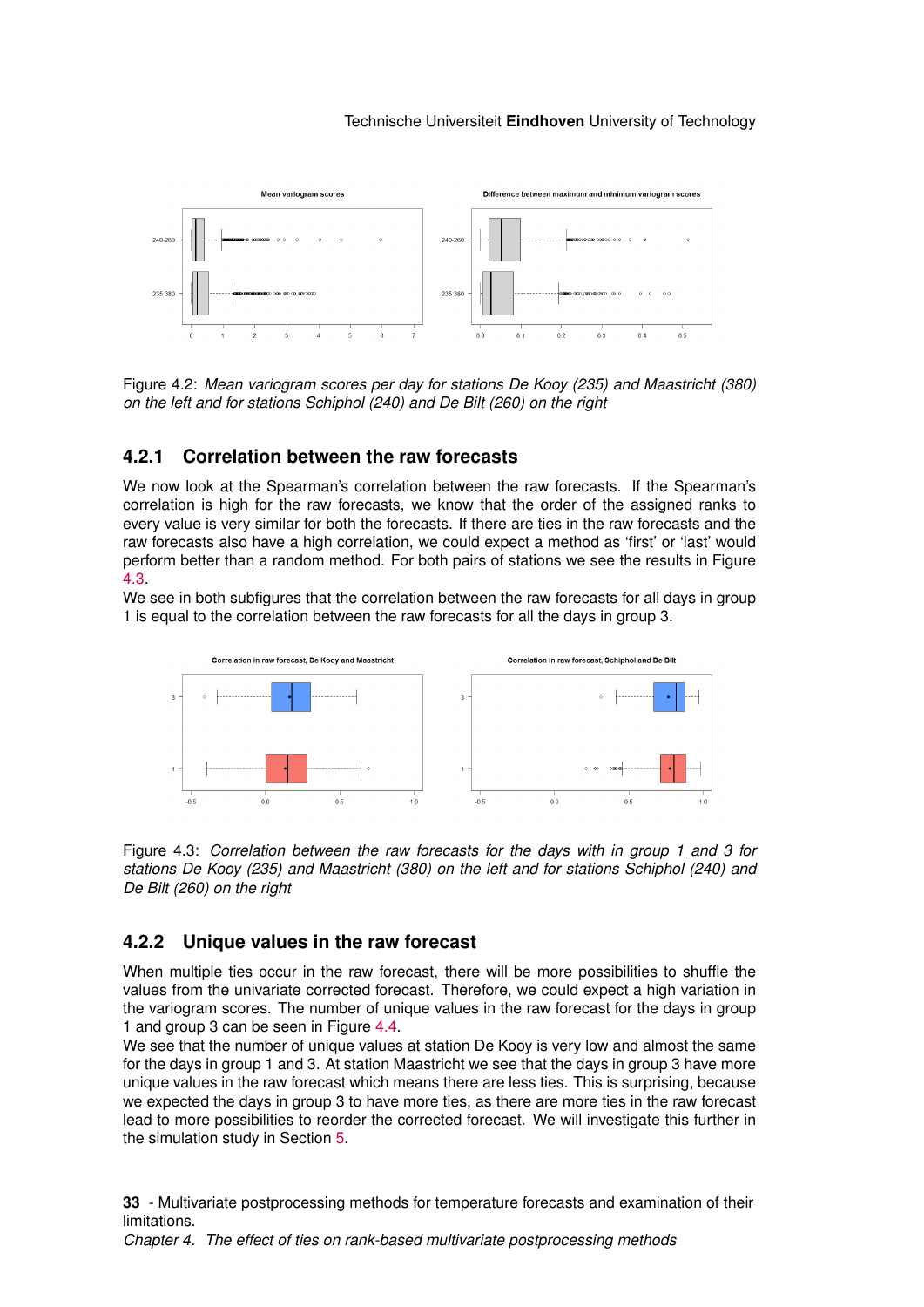<span id="page-34-1"></span>

Figure 4.4: *Number of unique values in the raw forecasts for the days with in group 1 and 3 for stations De Kooy (235) and Maastricht (380) on the left and for stations Schiphol (240) and De Bilt (260) on the right*

## <span id="page-34-0"></span>**4.2.3 Location of the Ties**

Besides the number of ties in the raw forecast, we investigate if the location of these ties is of great influence. When the ties occur for the same ensemble member, we can expect larger differences in the random method.

For every day, we count the maximum value of how many ensemble members have the same forecast value at station 235 and 380. For example, the raw forecast

| $S_{raw} = \begin{pmatrix} 9.0 & 8.0 & 9.0 & 8.0 & 8.0 & 9.0 \ 4.0 & 3.0 & 4.0 & 5.0 & 5.0 & 4.0 \end{pmatrix}$ |  |  |  |
|-----------------------------------------------------------------------------------------------------------------|--|--|--|

has a value of three, because there are three ensemble members that have the same value at both the stations.

We plot the number of matches in the raw forecasts for the days in group 1 and group 3. Results can be seen in Figure [4.5.](#page-34-2)

<span id="page-34-2"></span>We see that all histograms show the same shape, and we see that 2 or 3 maximum pairs are most common. In Section [5](#page-36-0) we will consider raw forecasts with more pairs and see if this has an influence on the performance of the random method.



Figure 4.5: *Maximum number of matches in the raw forecasts for the days in group 1 at stations De Kooy (235) and Maastricht (380), the days in group 3 at stations De Kooy (235) and Maastricht (380), the days in group 1 at stations Schiphol (240) and De Bilt (260) and the days in group 3 at stations Schiphol (240) and De Bilt (260)*

**34** - Multivariate postprocessing methods for temperature forecasts and examination of their limitations.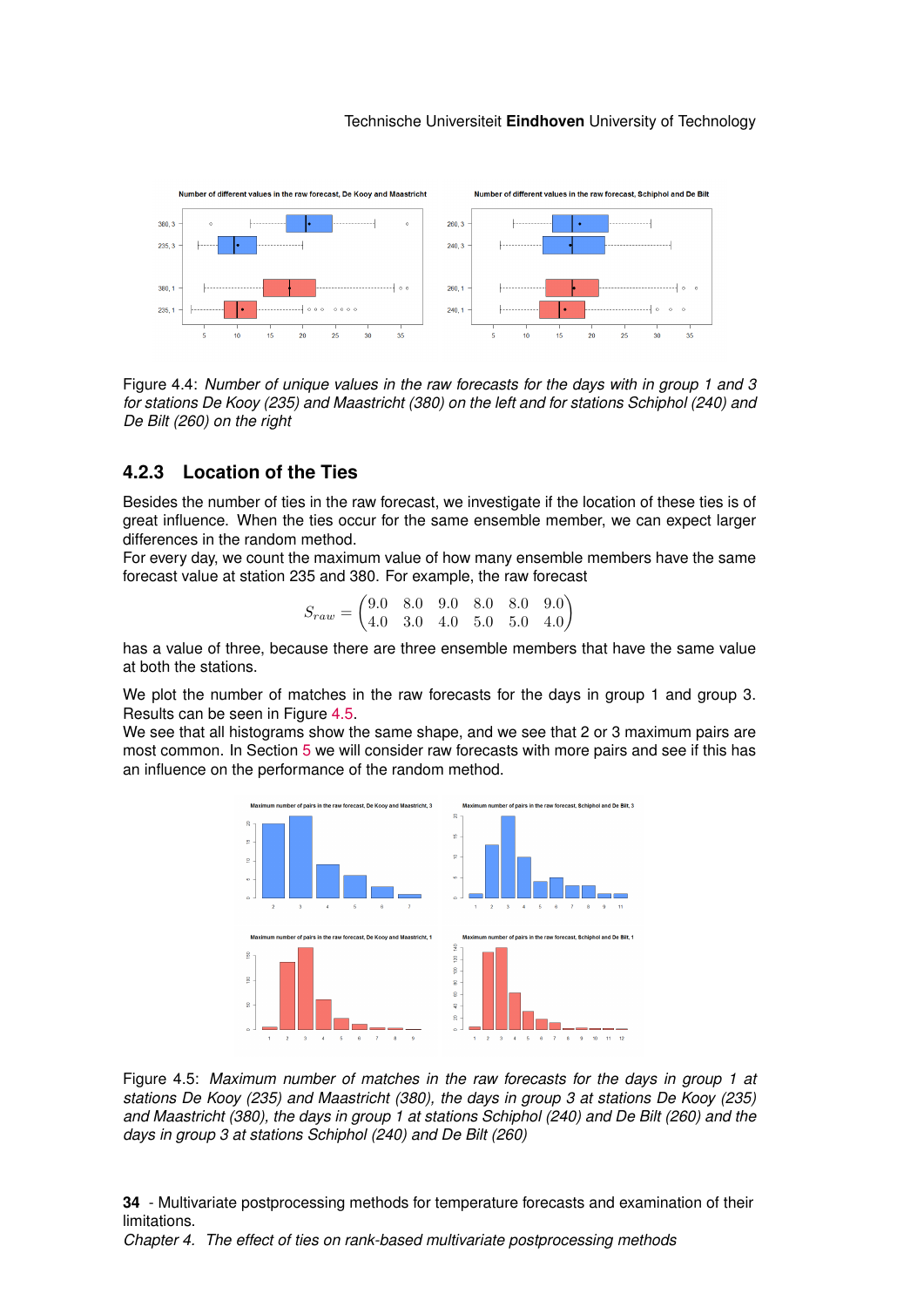## <span id="page-35-0"></span>**4.3 Summary**

- We here consider two other possible approaches to solve ties, namely:
	- 1. ties solving by assigning tied ranks in order from the first value to the last
	- 2. ties solving by assigning tied ranks in order from the last value to the first
- We investigate the influence of ties for two pairs of two stations each: De Kooy and Maastricht, and Schiphol and De Bilt.
- We investigate the importance of three different related aspects: the correlation between the raw forecasts, the unique values in the raw forecast and the location of the ties.
- We do not observe a difference in any of the aspects between the days with a small difference in variogram score and the days with a large difference in variogram score.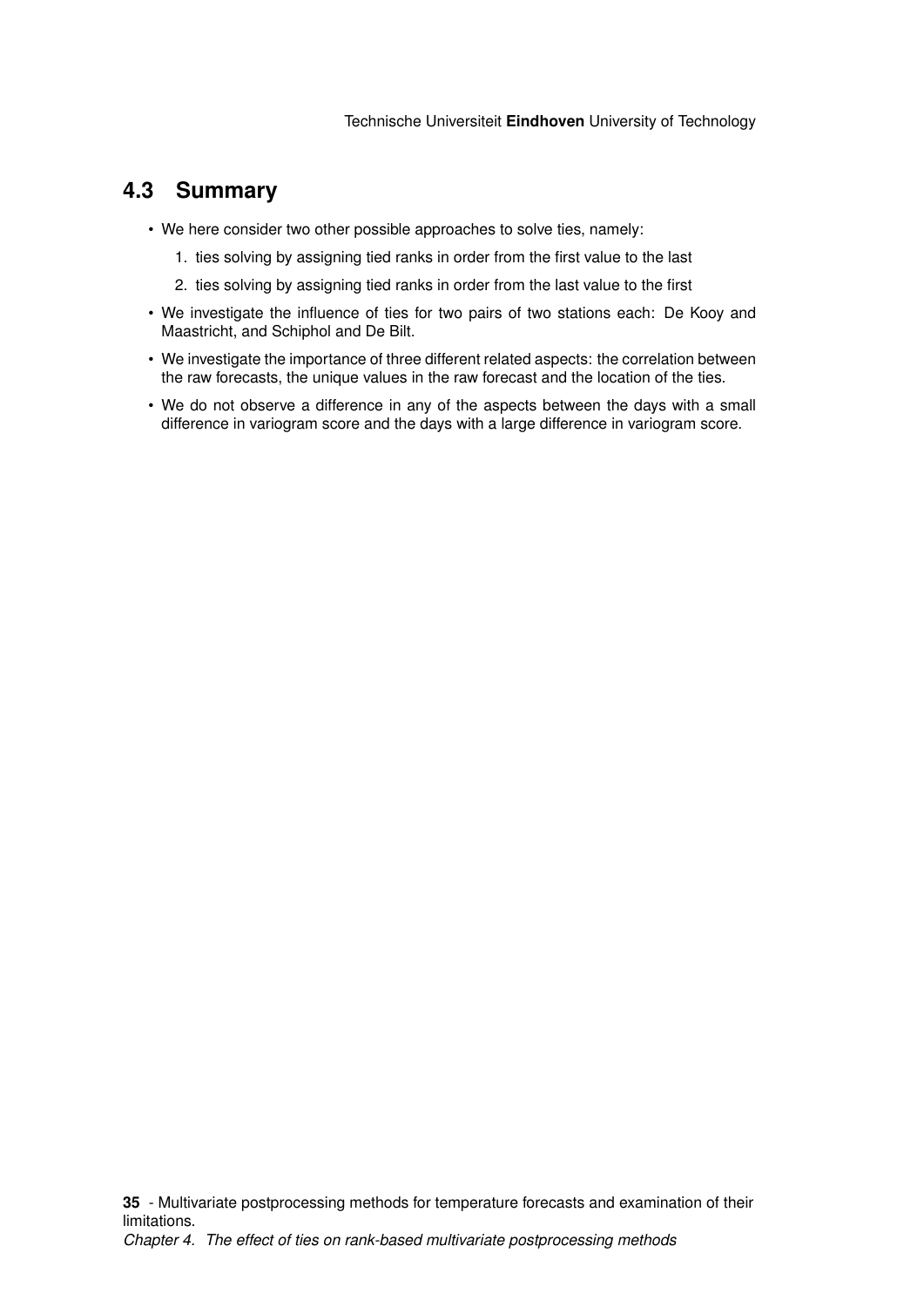# <span id="page-36-0"></span>**5 Simulation Study**

We perform a simulation study to further investigate the differences in the variogram scores. We investigate the same conditions as in the case study with ties in Section [4,](#page-30-0) namely the number of unique values in the raw forecasts, the locations of the ties and the correlation between the raw forecasts.

In this simulation we consider 51-member forecasts at two stations. We simulate data similar to the data described in Section [2.3](#page-16-0) and used in Section [3.](#page-20-0) This means we have 8 years of data from April 1 until October 31, and we make forecasts for the last 856 days. We simulate the observations and raw forecasts based on the observations and raw forecasts for a lead time of 12 hours.

We consider the following settings:

- In setting 1 (random ties), we do not consider a specific amount of ties.
- In setting 2 (matched ties), we ensure that there are 25 members with ties and we restrict them to be at the first 25 ensemble members for both stations.
- In setting 3 (unmatched ties), we ensure that there are 25 members with ties and we restrict them to be at the first 25 ensemble members for the first station, and at the last 25 ensemble members for the second station. Therefore, there will be no ties at the same ensemble member for both stations.

We investigate if the number of ties influences the variability of the of the variogram scores, i.e., the difference between the maximum and minimum variogram score, for 100 runs of ECC with ties resolved at random. By comparing setting 2 to setting 3 we investigate the affect of the locations of the ties ion the variability of the variogram score.

In every setting we consider the correlations between the raw forecasts around 0.1, 0.5 and 0.9.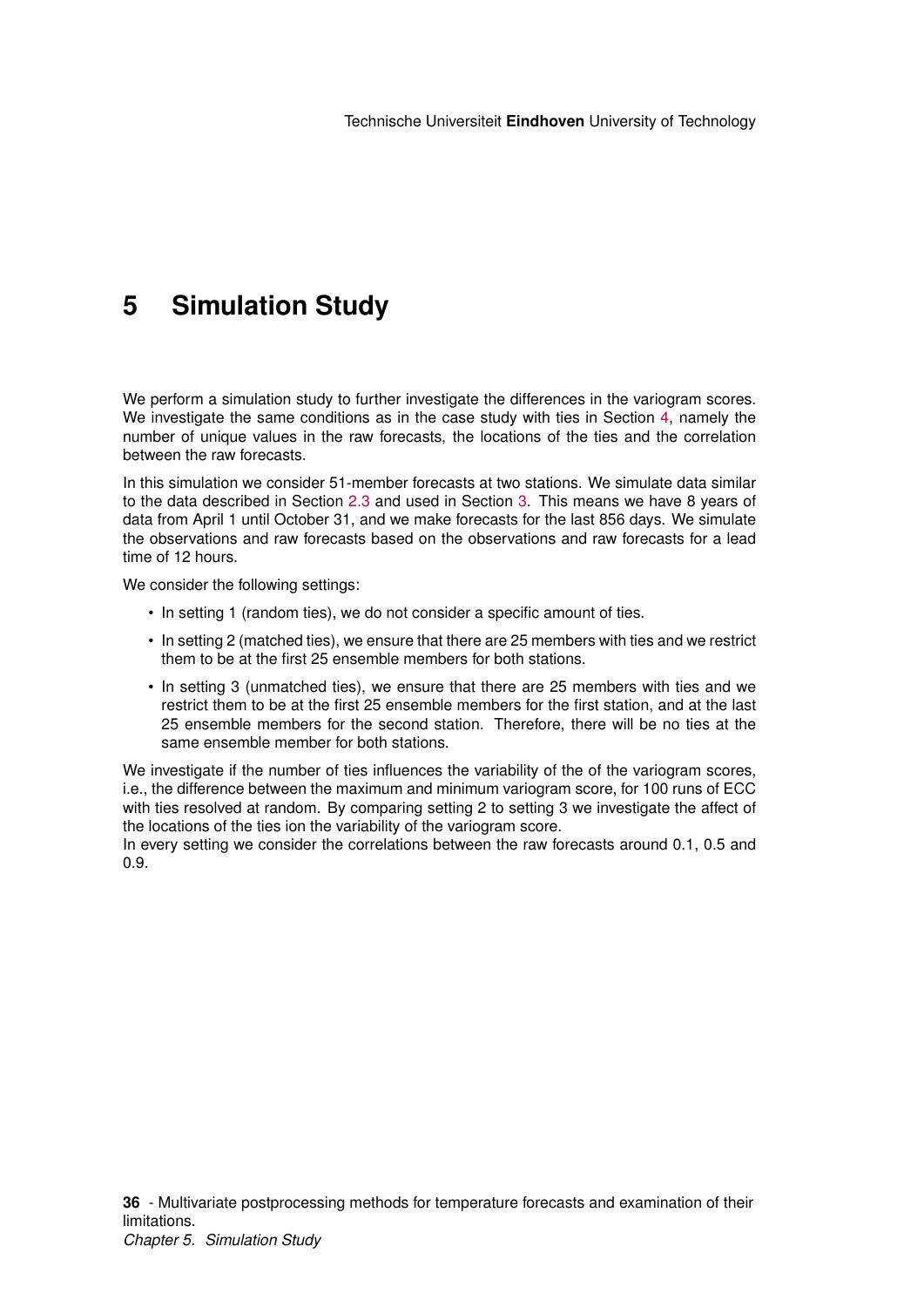## <span id="page-37-0"></span>**5.1 Simulating the different settings**

In this Section we explain how we generate the observations and the raw forecasts for the three different settings.

We start with simulating the observations. There are multiple ways to do this. We could have used the observations from the data used in the case study. We decided to not take the exact same observations but simulate them as follows.

Every year in the data consists of the days between April 1 and October 31, which gives a total of 214 days. The temperature shows an increasing trend from 13.3 to 21 degrees between April and July and a decreasing trend from 21 to 13.3 degrees between July and October. To simulate this, we take 107 quantiles of the normal distributions with mean 16 and standard deviation 4 to have the observations of the first half of one year. Then we take 107 quantiles in decreasing order of the normal distributions with mean 16 and standard deviation 4 to have the observations of the second half of one year.

We do not want to have the observations as perfect quantiles, and because we do not always have the same observation at both of the stations, we add random noise to the quantiles. We do this by generating a random number from the normal distribution with the mean equal to the quantile value, and the standard deviation equal to 0.5.

The pseudocode can be found in Algorithm [1.](#page-37-1)

We compare the observations from the data in the case study to the simulated observations. The results are reported in Figure [5.1.](#page-38-0) The monthly climatologies of the simulated and observed temperatures match reasonably well. Only the months May and August give slightly higher temperatures in the real data.

## **Setting 1**

In setting 1 ties can occur, but we do not make restriction on the number and location of ties. First we generate the mean of the raw forecast per station. We do this in the exact same way as simulating the observations in Algorithm [1.](#page-37-1)

<span id="page-37-1"></span>

| Algorithm 1: Simulating observations                                                                                                           |
|------------------------------------------------------------------------------------------------------------------------------------------------|
| for all 8 years do                                                                                                                             |
| for first 107 days in a year do<br>take quantile of the normal distribution with mean 16 and standard deviation 4<br>end                       |
| for last 107 days in a year do<br>take quantile of the normal distribution with mean 16 and standard deviation 4 in<br>decreasing order<br>end |
| end                                                                                                                                            |
| for all days do<br>simulate the observation as a random number with mean equal to the quantile value<br>and standard deviation 4<br>end        |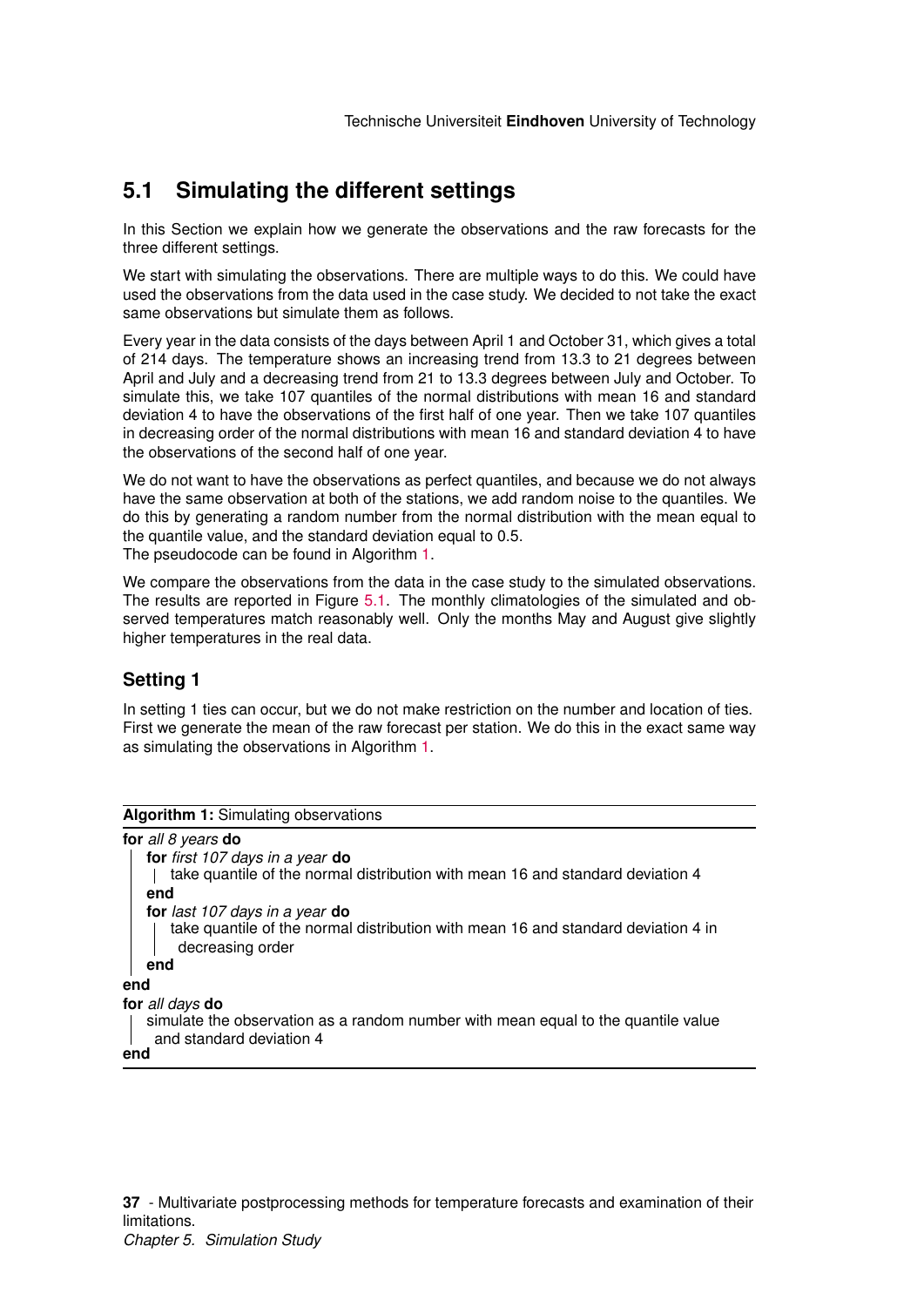<span id="page-38-0"></span>

Figure 5.1: *Average temperature per month over the years on the left and average simulated temperature per month over the years on the right*

In Figure [5.2](#page-38-1) all standard deviations of the raw forecast with lead time 12 are given. We find a mean standard deviation of 0.456 and from the boxplots we see that except for some outliers, almost all values are between 0.05 and 1.0. The standard deviation of all standard deviations is equal to 0.223.

We simulate the standard deviation of the raw forecasts by taking a random positive number from the normal distribution with mean 0.45 and standard deviation 0.2. If we have the mean and standard deviation per station we can take 51 values from the normal distribution which represents the raw forecast. By using the function '*mvrnorm*' in R we restrict the Pearson correlation between the two vectors to be around 0.1, 0.5 and 0.9. We repeat this for every day.

The function '*mvrnorm*' in R ensures the Pearson's correlation between vectors and not the Spearman's correlation. The Spearman's correlation is the correlation that should be used when applying rank-based methods. However, the Pearson's and Spearman's correlation are very close, and because we consider correlations close to 0.1, 0.5 and 0.9 we can use the Pearson's correlation.

<span id="page-38-1"></span>In Algorithm [2](#page-39-0) we described the simulation when the correlation between the raw forecasts is around 0.1.



#### Standard deviations of the raw forecast per station

Figure 5.2: *Standard deviations of the raw forecast per station*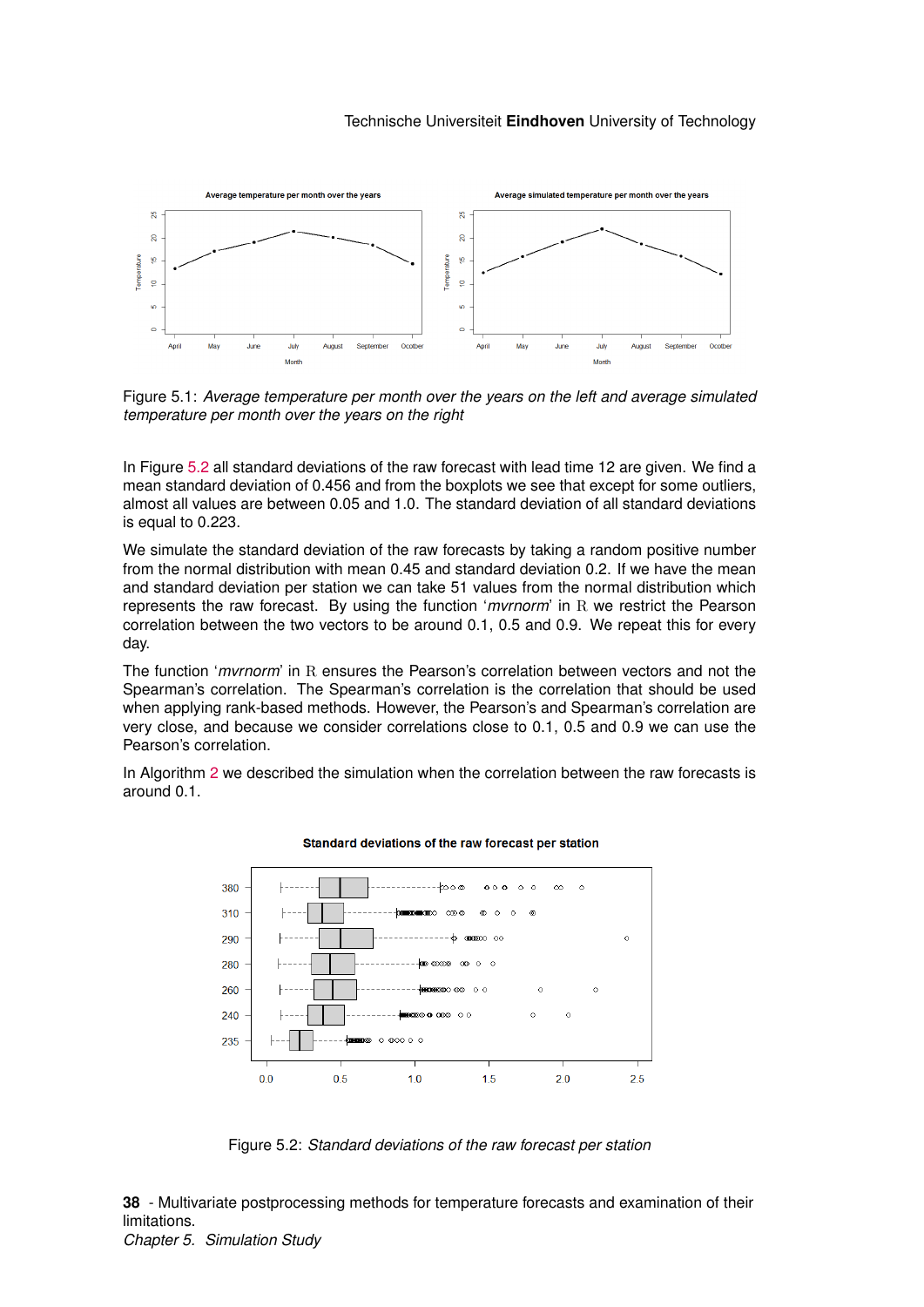## **Setting 2**

In setting 2 we consider 25 ties that are located at the first 25 members for both station.

In both simulated vectors we change the second until 25th value to the first value, so we have 25 ties at the first 25 places for both vectors. We again repeat this for every day.

In Algorithm [3](#page-39-1) we described the simulation when the correlation between the raw forecasts is around 0.1.

## **Setting 3**

In setting 3 we consider 25 ties that are located at the first 25 places for the first station and at the last 25 places for the second station.

In the first simulated vector we change the second until 25th value to the first value. In the second vector we change the 27th until 50th value to the 51th value.

In Algorithm [4](#page-40-0) we described the simulation when the correlation between the raw forecasts is around 0.1.

**Algorithm 2:** Simulating setting 1: no ties

### **for** *all days* **do**

Generate the mean per station

Generate the standard deviation per station

Generate two vectors of length 51 with the generated mean and standard deviation

with correlation 0.1

#### <span id="page-39-0"></span>**end**

**Algorithm 3:** Simulating setting 1: matched ties

<span id="page-39-1"></span>**for** *all days* **do while** *correlation is between 0.05 and 0.15* **do** Generate the mean per station Generate the standard deviation per station Generate two vectors of length 51 with the generated mean and standard deviation with correlation 0.1 **for** *index 2 until 25* **do** change value equal to first ensemble member in both vectors **end** calculate correlation between both vectors **end end**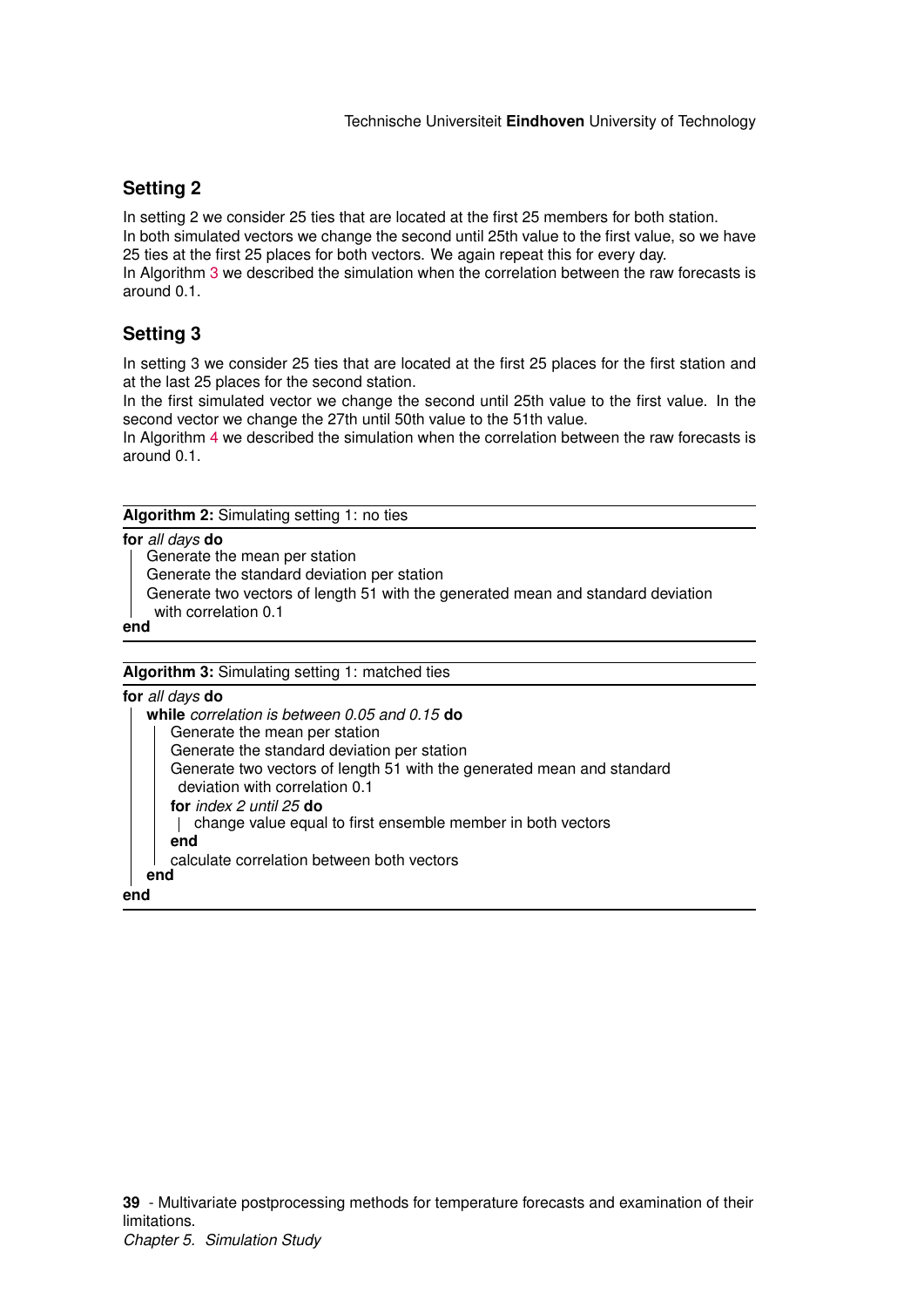**Algorithm 4:** Simulating setting 1: unmatched ties

<span id="page-40-0"></span>

|     | for all days do                                                                                          |
|-----|----------------------------------------------------------------------------------------------------------|
|     | while correlation is between 0.05 and 0.15 do                                                            |
|     | Generate the mean per station                                                                            |
|     | Generate the standard deviation per station                                                              |
|     | Generate two vectors of length 51 with the generated mean and standard<br>deviation with correlation 0.1 |
|     | for index $2$ until $25$ do                                                                              |
|     | change value equal to first ensemble member in first vectors                                             |
|     | end                                                                                                      |
|     | for index 27 until 50 $do$                                                                               |
|     | change value equal to last ensemble member in second vectors                                             |
|     | end                                                                                                      |
|     | calculate correlation between both vectors                                                               |
|     | end                                                                                                      |
| end |                                                                                                          |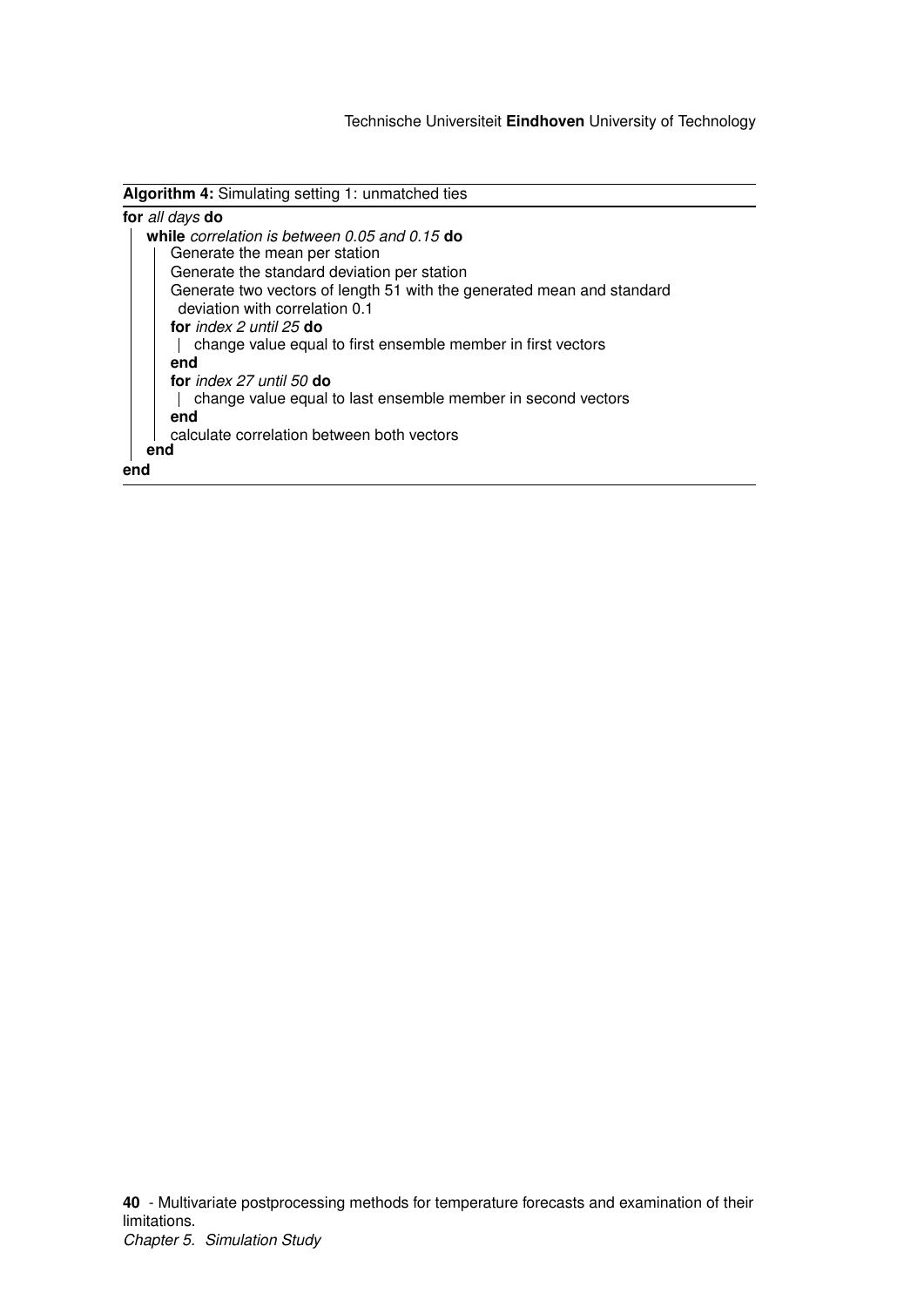## <span id="page-41-0"></span>**5.2 Results**

For every method we first perform EMOS and then apply ECC on the days in the years 2015- 2018, where we solve the ties in the raw forecast randomly. We do this 100 times.

In Figure [5.3](#page-42-0) we have the mean variogram scores for every setting and correlation. Most days have a mean variogram score close to zero.

For all the days in all settings we compare the difference between the maximum and the minimum variogram score for the 100 runs. Results are in Figure [5.4.](#page-42-1) We notice that the difference in variogram scores is small for setting 1. The differences increase for setting 2, but the differences in variogram scores are the largest in setting 3. This shows that more ties in the raw forecast result in a larger difference in variogram score and that ties located at the same ensemble member do not result in larger difference in the random score.

Next, we investigate the performance of the 'first' method for resolving ties compared to the random method. We start with looking at the difference between the minimum of all 100 variogram scores for the random method and the variogram score when we use the 'first' method. We subtract the variogram score for the 'first' method from the minimum variogram score of the random method for every day. If this difference is greater that zero, we have that the 'first' method performs better than the best case scenario of the random method, because we were considering the minimum value of the 100 runs with the random method. In Figure [5.5](#page-43-0) the results for this difference is given.

While the differences are very small for the days with a correlation around 0.1 or 0.5 in the raw forecast, we can observe that the differences between the methods are larger when the correlation in the raw forecast is higher for all three settings. If we compare setting 2 to setting 3 in Figure [5.5,](#page-43-0) we notice a large positive difference for quite a number of days in the second setting. This means that the 'first' method performs better when ties are matched for the same ensemble members.

Still a large number of days has a negative value for the difference, which means the 'first' method does not perform better than the best option for the random methods. We look further into this by also comparing the 'first' method to the maximum value of the 100 variogram scores for the random method. We subtract the variogram score for the 'first' method from the maximum variogram score when performing the random method. Results of this difference are in Figure [5.6.](#page-43-1) The differences might not be that large for the days with a correlation in the raw forecast around 0.1 or 0.5, but over 50% of the days have a positive difference, which tells us that the 'first' method performs better than the worst case scenario of the random method.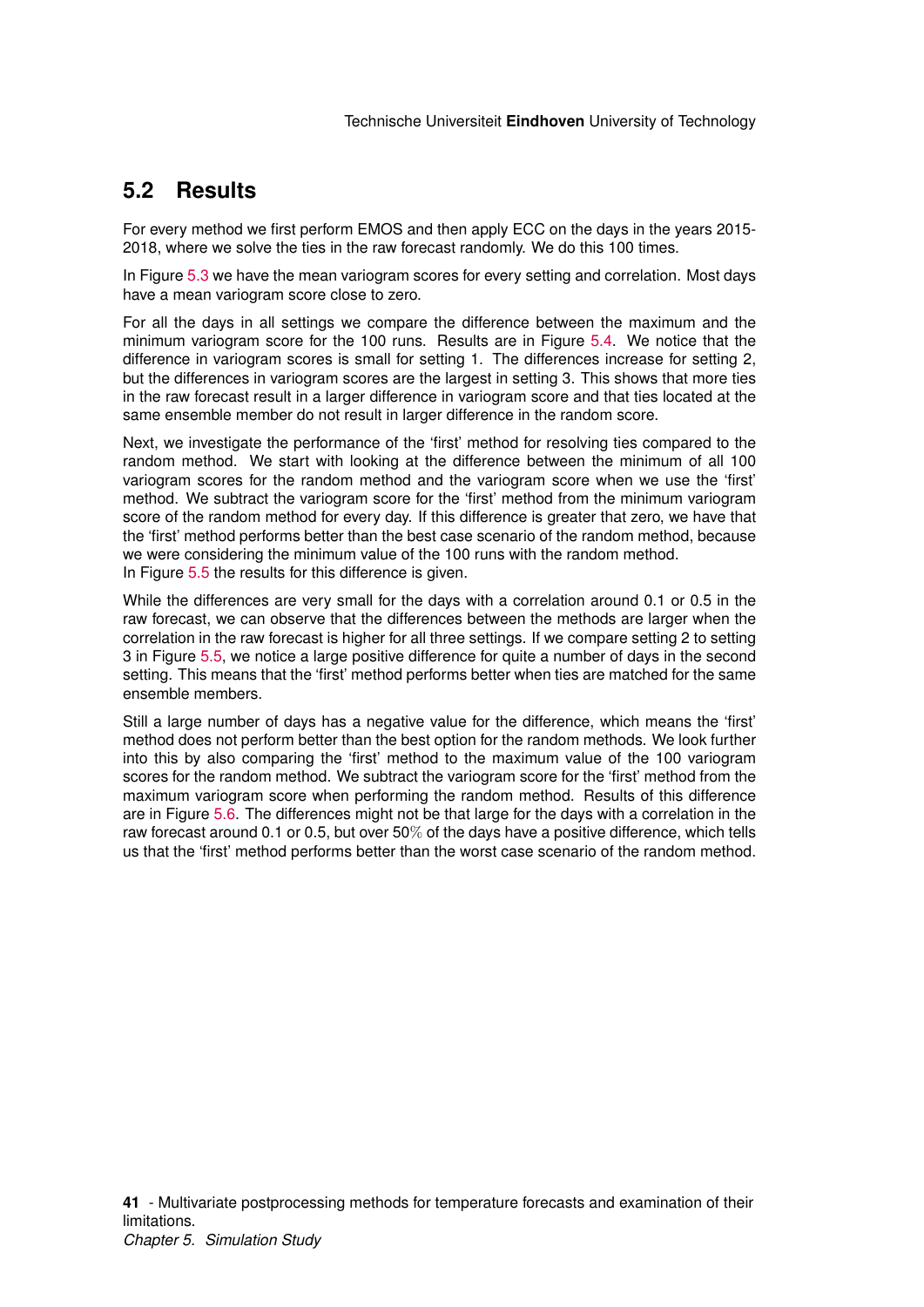<span id="page-42-0"></span>

Figure 5.3: *Mean variogram score for the random method for the three different settings considering three different correlations in the raw forecast*

<span id="page-42-1"></span>

Figure 5.4: *Differences in minimum and maximum variogram score for the random method for the three different settings considering three different correlations in the raw forecast*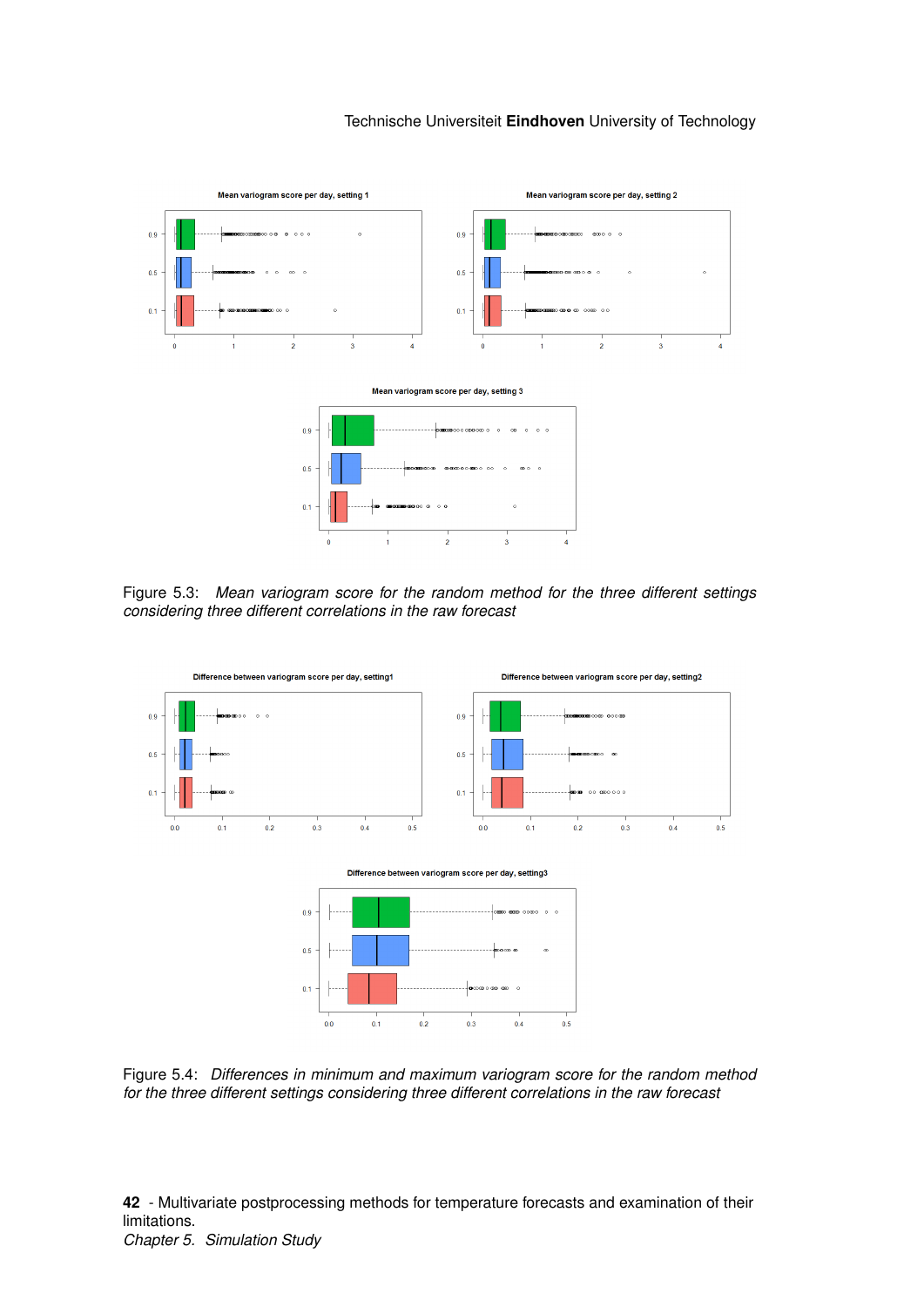<span id="page-43-0"></span>

Figure 5.5: *Differences in variogram score for the 'first' method and the minimum variogram score for the random method for the three different settings considering three different correlations in the raw forecast*

<span id="page-43-1"></span>

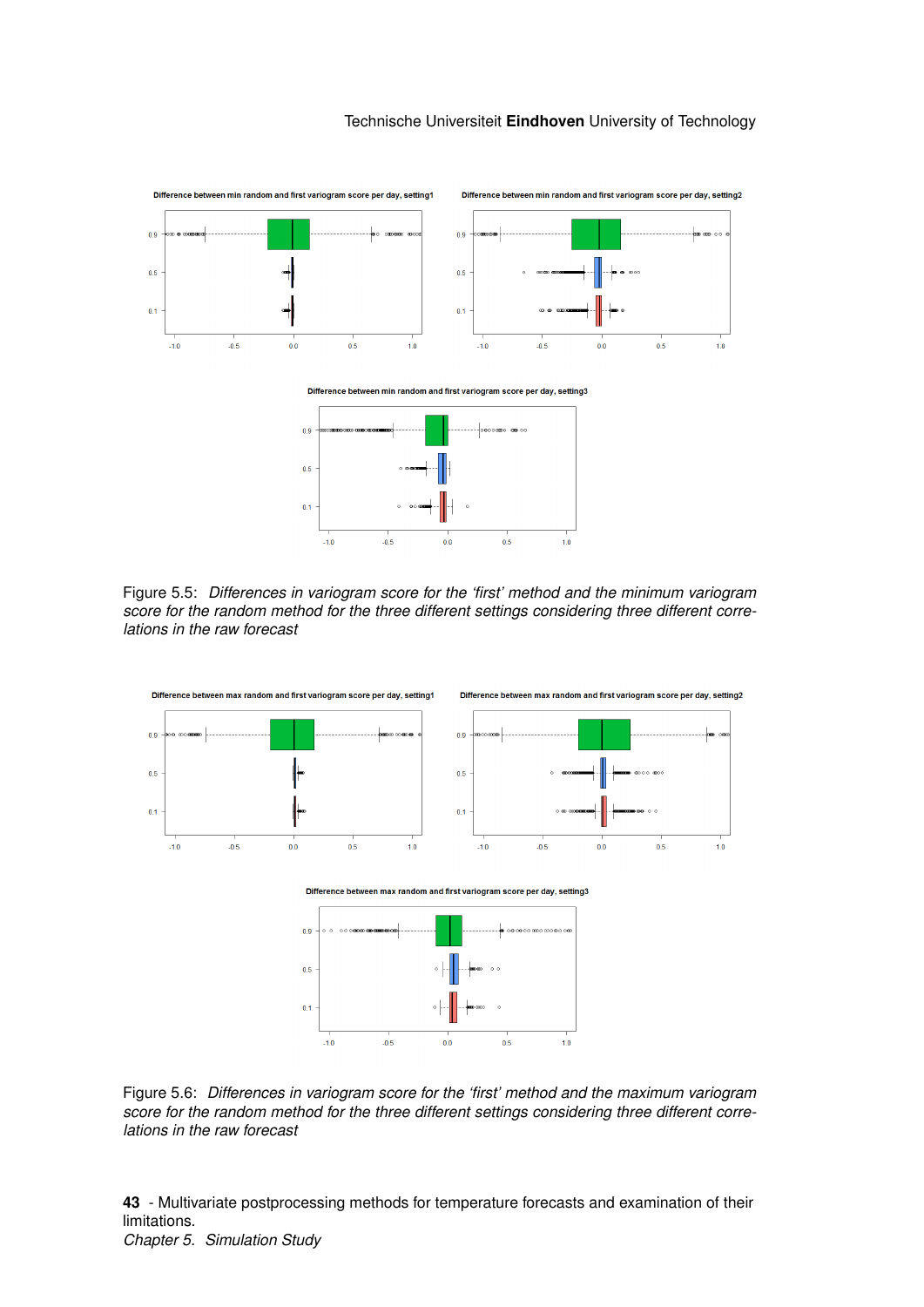## <span id="page-44-0"></span>**5.3 Summary**

- In this simulation study we further investigate the variability of the variogram scores in case of ties and we look at the performance of other ways of solving ties, compared to the random method. We consider three settings and investigate if the number of ties and their locations have an influence on the variogram scores:
	- 1. In setting 1 (random ties), we do not consider a specific amount of ties.
	- 2. In setting 2 (matched ties), we ensure that there are 25 members with ties and we restrict them to be at the first 25 ensemble members for both stations.
	- 3. In setting 3 (unmatched ties), we ensure that there are 25 members with ties and we restrict them to be at the first 25 ensemble members for the first station, and at the last 25 ensemble members for the second station.

For every setting we look at raw forecasts with a correlation around 0.1, 0.5 and 0.9.

- We simulate observations and raw forecasts similar to the observations and forecasts of lead time 12 in the ECMWF data discussed in Section [2.3.](#page-16-0)
- After 100 runs, the difference in variogram scores is small for setting 1, it increases for setting 2, and it is the largest in setting 3. This shows that more ties in the raw forecast result in a larger variability in the variogram scores, while ties located at the same ensemble members do not result in larger difference in the variogram score.
- We compare the variogram scores after performing the 'first' method to the minimum and maximum variogram score of the 100 random runs separately. We see that for days with a correlation around 0.9 in the raw forecast the difference between the minimum variogram score of the random method and the 'first' method is larger than zero, which tells us that the 'first' method performs better than the best random run.
- However, when we look at the results for setting 2, we often see positive differences. This means that very often the 'first' method performs better than the random method when there are many ties and they are located at the same ensemble members.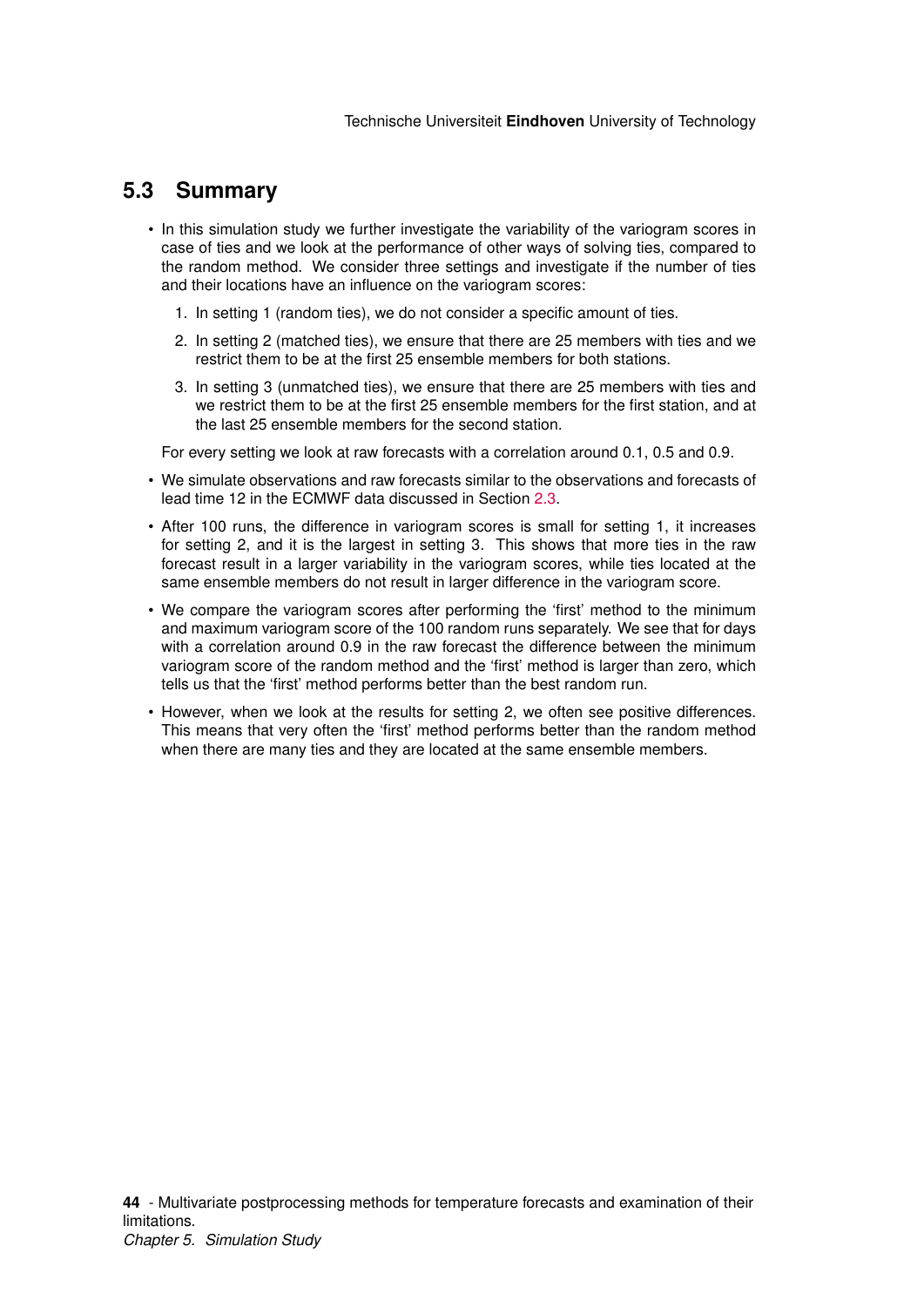# <span id="page-45-0"></span>**6 Conclusion and Discussion**

In this work we discussed several methods for postprocessing multivariate weather forecasts and investigated their limitations. For univariate postprocessing we used EMOS, and for multivariate postprocessing we compared the methods ECC, Schaake Shuffle, SimSchaake and an adapted SimSchaake where we used similarities in the corrected forecast instead of the raw forecasts to select historical observations. In Section [1](#page-4-0) we gave five research questions. We will answer these questions by giving the main findings.

#### *How does EMOS perform for the different stations and lead times?*

The CRPS, CRPSS and the rank histograms show that EMOS improves the skill of the forecasts for all lead times. However, EMOS performs better for short lead times compared to longer lead times.

#### *How do the multivariate postprocessing methods ECC, the Schaake Shuffle and the Sim-Schaake perform for the different lead times?*

The energy score, variogram score and the rank histograms from the multivariate, average and band-depth ranking show that ECC gives the best forecast for all different lead times. The SimSchaake performs equally well as ECC for short lead times, but compared to ECC the performance decreases when the lead time increases. This is because the SimSchaake uses the raw forecasts to select historical observations, and the raw forecasts are not very skillful for longer lead times.

The Schaake Shuffle does not perform well. This can be due to the selection of historical observations that are too highly correlated and do not display the dependence structure between the stations well.

Our results were expected, as in Section [1](#page-4-0) we already discussed that ECMWF is very capable of simulating the dependencies between stations and variables, resulting in a good performance of ECC.

*How does a multivariate method that selects historical observations based on similarities in the corrected forecasts perform for the different lead times?*

Wee see that the SimSchaake and SimSchaake perform equally well for short lead times, but the adapted SimSchaake outperforms the SimSchaake for longer lead times. Therefore, when the SimSchaake is performed, we highly recommend to also perform the adapted SimSchaake using the corrected forecast to improve the forecasts for longer lead times.

For further research, the relative new method called Total divergence is interesting. In this method the historical observations are selected such that the marginal distributions of the observation trajectories resemble those of the corrected forecast [\[33\]](#page-50-5). Therefore, raw forecasts are not necessary anymore for the selection of historical observations. Total divergence was invented for precipitation forecasts, but can be adapted for temperature forecasts. We did initial test, but computational future work can explore this method.

When we apply one of the multivariate methods and we shuffle the corrected forecast, ties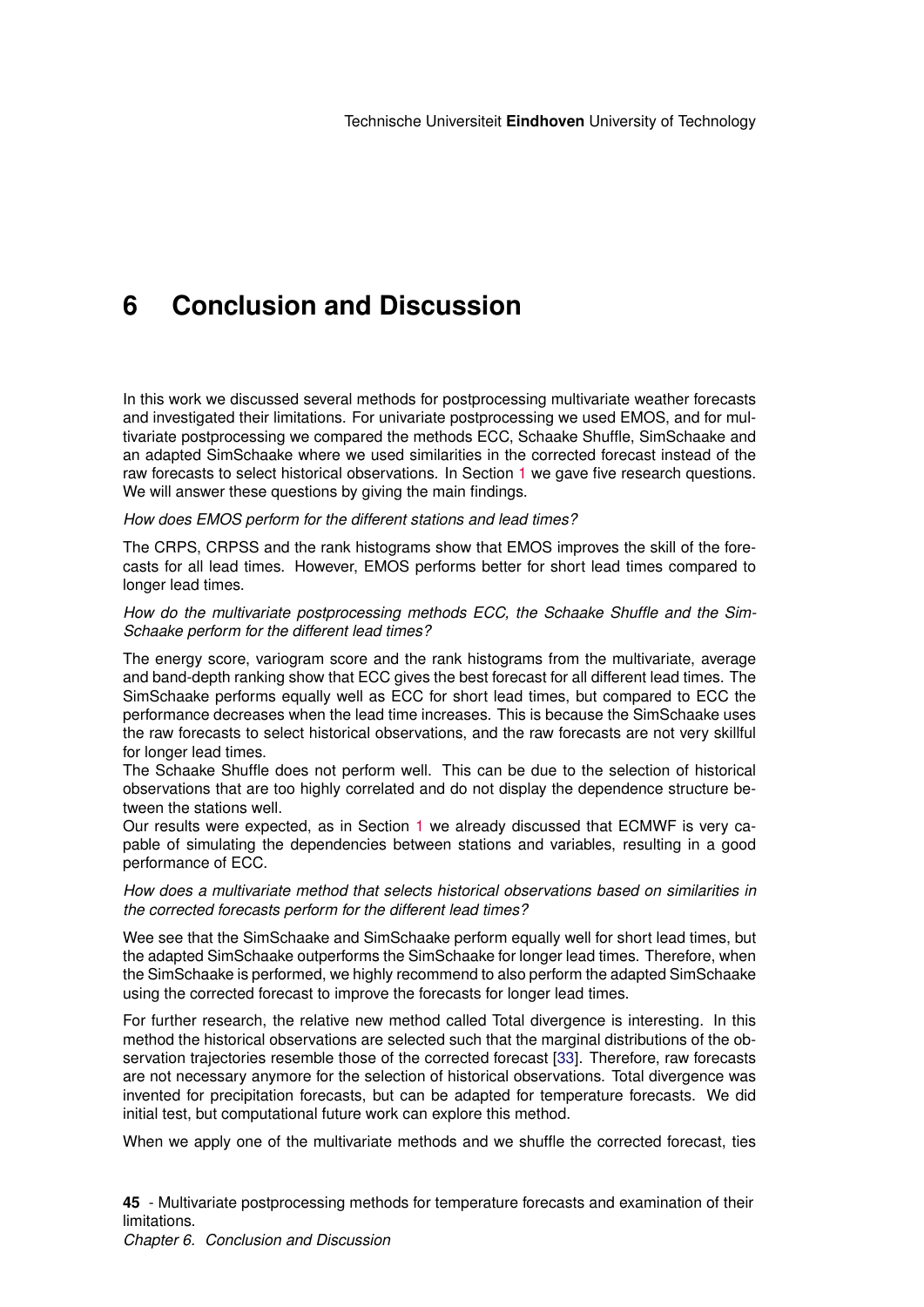in the dependence template are typically solved randomly. We investigated the influence of this random approach on raw forecasts with ties. The results will especially be interesting for forecasts for short lead time, as these forecasts have a small dispersion compared to forecasts for longer lead time, and therefore are more likely to contain more ties.

We run ECC 100 times for the ECMWF forecasts with lead time 12 and compute in every run the variogram score. This results in 100 variogram scores per day. We looked at the variability within the variogram score per day, and we considered days with a large difference in variogram score, and days with a small difference in variogram score. Comparing these two groups by looking at the correlation between the raw forecasts, the number of ties and the location of ties did not give any clear indication about the source of the variability in variogram score. Therefore, we performed a simulation study to investigate further the three aspects correlation, number of ties and location of ties.

#### *What is the effect of ties on the performance of the multivariate postprocessing methods?*

In the simulation study we see that raw forecasts with more ties result in larger differences in the random method if we run multiple times. When the ties occur at different ensemble members for both stations we get even larger differences then when the ties occur at the same ensemble members for both station.

#### *How do other methods for solving ties perform compared to the random method?*

In the simulation study we showed that the 'first' method very often performs better than the random methods. This is often the case when ties are at the same ensemble member for both stations. Also, when the raw forecasts are highly correlated the 'first' method seems to perform better. The latter is quite interesting, as not only the number of ties, but also the correlation between raw forecast can influence the variability of the random scores.

In the research for the ties we always compared variogram scores after performing ECC and we investigated the number of ties in the raw forecast. For the multivariate methods Schaake Shuffle, SimSchaake or adapted SimSchaake ties can occur in the selected historical observations. However, the ties in the Schaake Shuffle could be avoided by randomly selecting other historical observations if any ties start occurring. The ties in the SimSchaake or adapted SimSchaake are harder to avoid, but one could select the days with the most similarity between the raw or corrected forecasts that do not have ties with the other already selected historical observations. This can influence the performance in a negative way, the results are also relevant to the Schaake Shuffle or SimSchaake is performed and the selected historical observations contain ties.

This thesis provides a starting point for the research into the effect of ties in the raw forecasts on the multivariate correction methods. While our results show that the presence of ties can influence the performance of the methods, previous work on the topic does not take this limitation into account.

Further research on the effect of ties on the methods, the simulation study in Section [5](#page-36-0) can be extended. In particular, we only considered two stations, which made it easier to investigate the correlations between the raw forecasts. When more stations are considered the correlation between the raw forecasts of pairs of stations might still play an important role.

We only considered a setting where no restrictions on the ties were made for both stations, and two setting where we had 25 ties for both stations. We did not consider a setting where we varied in the number of ties for both the stations in one setting. This option can be explored in further research. At last, when reshuffling the corrected forecast, we could even decide on a different method for solving ties per station. For example, when for a specific day many ties occur at the first station, we could apply the 'first' method for reshuffling, while for that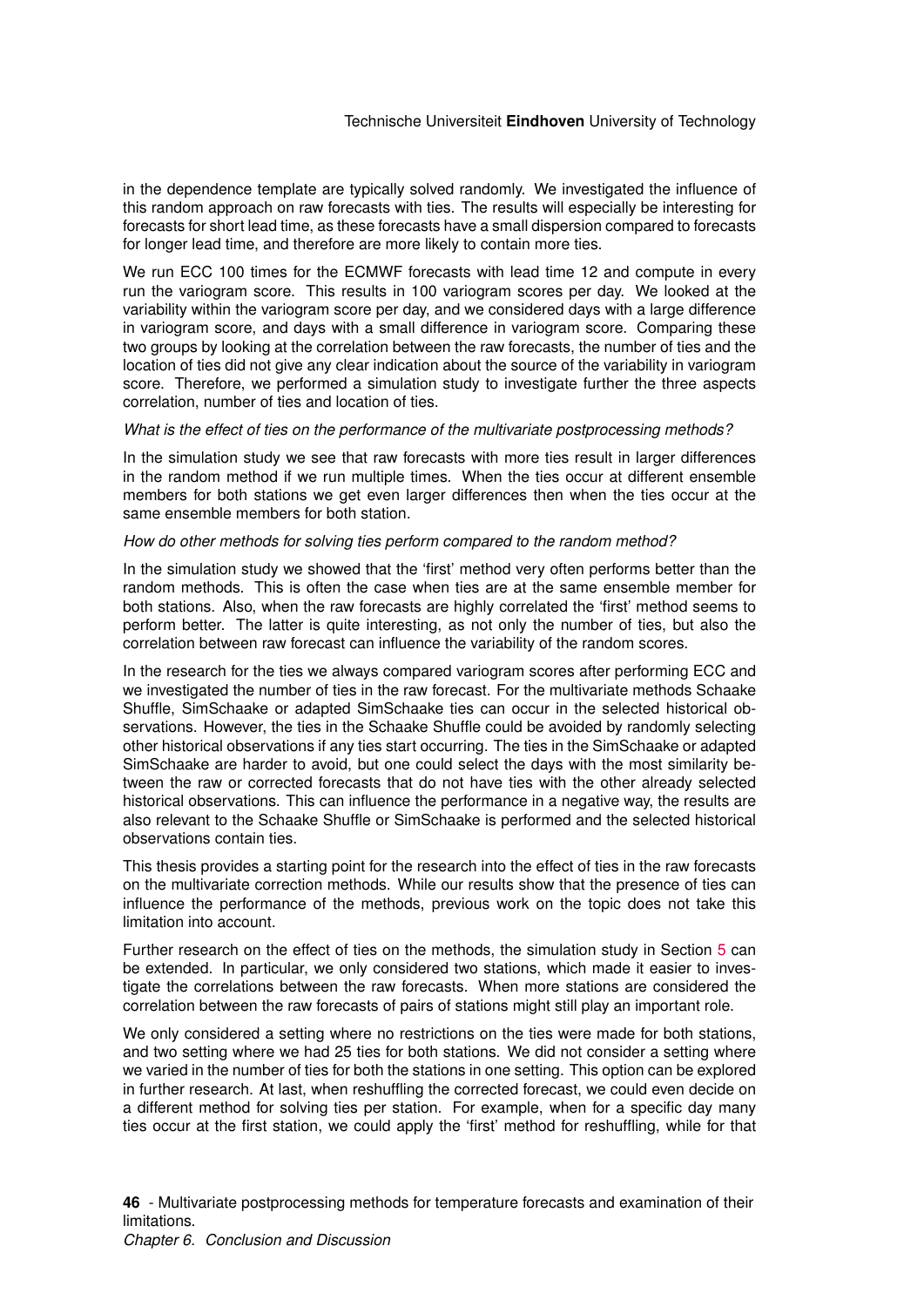same day at the second station barely any ties occur, we could apply the random method for reshuffling.

In conclusion, we have shown the univariate and multivariate postprocessing of weather forecasts and introduced a new promising multivariate method. Besides this, we provided a starting point for the research on ties which can be further explored in future work.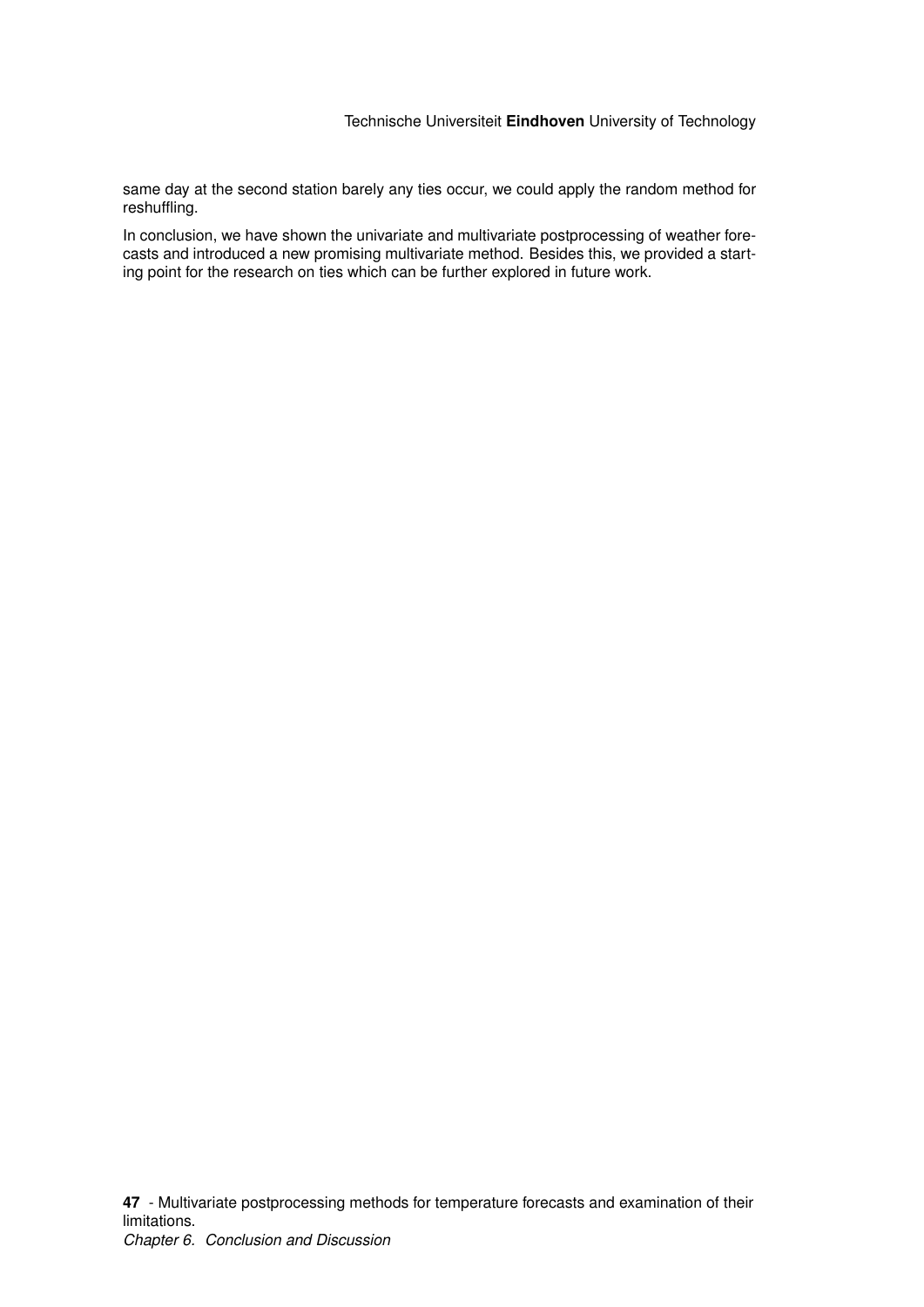# **Bibliography**

- <span id="page-48-0"></span>[1] Adrian E Raftery, Tilmann Gneiting, Fadoua Balabdaoui, and Michael Polakowski. Using bayesian model averaging to calibrate forecast ensembles. *Monthly weather review*, 133(5):1155–1174, 2005.
- <span id="page-48-1"></span>[2] Annette Möller, Alex Lenkoski, and Thordis L Thorarinsdottir. Multivariate probabilistic forecasting using ensemble bayesian model averaging and copulas. *Quarterly Journal of the Royal Meteorological Society*, 139(673):982–991, 2013.
- <span id="page-48-2"></span>[3] Tilmann Gneiting, Adrian E Raftery, Anton H Westveld III, and Tom Goldman. Calibrated probabilistic forecasting using ensemble model output statistics and minimum crps estimation. *Monthly Weather Review*, 133(5):1098–1118, 2005.
- <span id="page-48-3"></span>[4] Maxime Taillardat, Olivier Mestre, Michaël Zamo, and Philippe Naveau. Calibrated ensemble forecasts using quantile regression forests and ensemble model output statistics. *Monthly Weather Review*, 144(6):2375–2393, 2016.
- <span id="page-48-4"></span>[5] Kirien Whan and Maurice Schmeits. Comparing area probability forecasts of (extreme) local precipitation using parametric and machine learning statistical postprocessing methods. *Monthly Weather Review*, 146(11):3651–3673, 2018.
- <span id="page-48-5"></span>[6] Michael Scheuerer and Thomas M Hamill. Statistical postprocessing of ensemble precipitation forecasts by fitting censored, shifted gamma distributions. *Monthly Weather Review*, 143(11):4578–4596, 2015.
- <span id="page-48-6"></span>[7] Thordis L Thorarinsdottir and Tilmann Gneiting. Probabilistic forecasts of wind speed: Ensemble model output statistics by using heteroscedastic censored regression. *Journal of the Royal Statistical Society: Series A (Statistics in Society)*, 173(2):371–388, 2010.
- <span id="page-48-7"></span>[8] Sándor Baran and Sebastian Lerch. Mixture emos model for calibrating ensemble forecasts of wind speed. *Environmetrics*, 27(2):116–130, 2016.
- <span id="page-48-8"></span>[9] John Schaake, Jean Pailleux, Jutta Thielen, Ray Arritt, Tom Hamill, Lifeng Luo, Eric Martin, Doug McCollor, and Florian Pappenberger. Summary of recommendations of the first workshop on postprocessing and downscaling atmospheric forecasts for hydrologic applications held at meteo-france, toulouse, france, 15–18 june 2009, 2010.
- <span id="page-48-9"></span>[10] Veronica J Berrocal, Adrian E Raftery, Tilmann Gneiting, and Richard C Steed. Probabilistic weather forecasting for winter road maintenance. *Journal of the American Statistical Association*, 105(490):522–537, 2010.
- <span id="page-48-10"></span>[11] Pierre Pinson and Robin Girard. Evaluating the quality of scenarios of short-term wind power generation. *Applied Energy*, 96:12–20, 2012.
- <span id="page-48-11"></span>[12] Pierre Pinson. Wind energy: Forecasting challenges for its operational management. *Statistical Science*, 28(4):564–585, 2013.

**48** - Multivariate postprocessing methods for temperature forecasts and examination of their limitations. *Bibliography*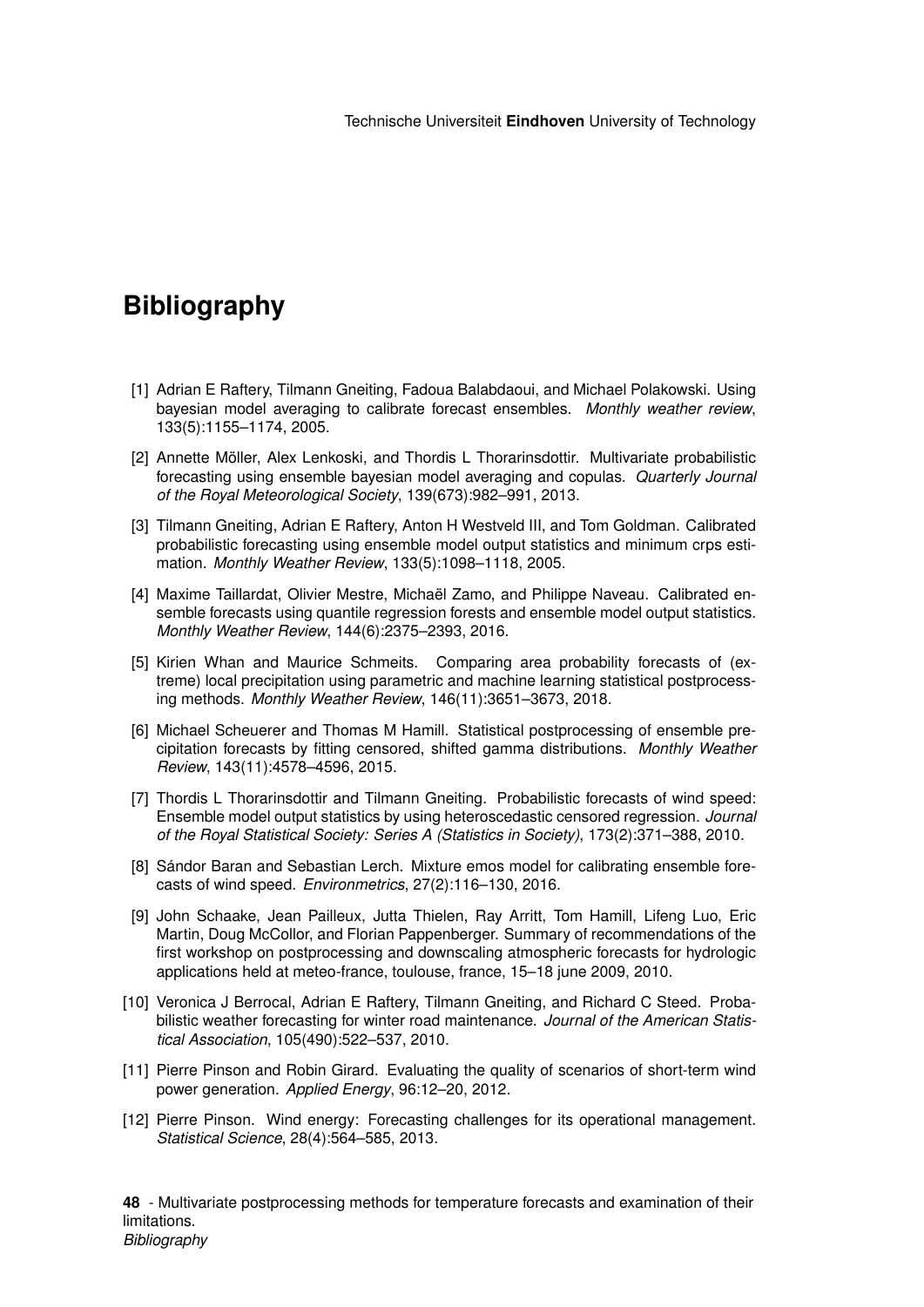- <span id="page-49-0"></span>[13] Pierre Pinson and Jakob W Messner. Application of postprocessing for renewable energy. In *Statistical postprocessing of ensemble forecasts*, pages 241–266. Elsevier, 2018.
- <span id="page-49-1"></span>[14] Georgios Chaloulos and John Lygeros. Effect of wind correlation on aircraft conflict probability. *Journal of Guidance, Control, and Dynamics*, 30(6):1742–1752, 2007.
- <span id="page-49-2"></span>[15] Veronica J Berrocal, Adrian E Raftery, and Tilmann Gneiting. Combining spatial statistical and ensemble information in probabilistic weather forecasts. *Monthly Weather Review*, 135(4):1386–1402, 2007.
- <span id="page-49-3"></span>[16] Kira Feldmann, Michael Scheuerer, and Thordis L Thorarinsdottir. Spatial postprocessing of ensemble forecasts for temperature using nonhomogeneous gaussian regression. *Monthly Weather Review*, 143(3):955–971, 2015.
- <span id="page-49-4"></span>[17] Roman Schefzik, Thordis L Thorarinsdottir, Tilmann Gneiting, et al. Uncertainty quantification in complex simulation models using ensemble copula coupling. *Statistical science*, 28(4):616–640, 2013.
- <span id="page-49-5"></span>[18] Martyn Clark, Subhrendu Gangopadhyay, Lauren Hay, Balaji Rajagopalan, and Robert Wilby. The schaake shuffle: A method for reconstructing space–time variability in forecasted precipitation and temperature fields. *Journal of Hydrometeorology*, 5(1):243–262, 2004.
- <span id="page-49-6"></span>[19] Roman Schefzik. A similarity-based implementation of the schaake shuffle. *Monthly Weather Review*, 144(5):1909–1921, 2016.
- <span id="page-49-7"></span>[20] Daniel S Wilks. Multivariate ensemble model output statistics using empirical copulas. *Quarterly Journal of the Royal Meteorological Society*, 141(688):945–952, 2015.
- <span id="page-49-8"></span>[21] Kirien Whan, Jakob Zscheischler, Alexander I Jordan, and Johanna F Ziegel. Novel multivariate quantile mapping methods for ensemble post-processing of medium-range forecasts. *Weather and Climate Extremes*, 32:100310, 2021.
- <span id="page-49-9"></span>[22] Elisa Perrone, Irene Schicker, and Moritz N Lang. A case study of empirical copula methods for the statistical correction of forecasts of the aladin-laef system. *Meteorologische Zeitschrift*, pages 277–288, 2020.
- <span id="page-49-10"></span>[23] Tilmann Gneiting, Fadoua Balabdaoui, and Adrian E Raftery. Probabilistic forecasts, calibration and sharpness. *Journal of the Royal Statistical Society: Series B (Statistical Methodology)*, 69(2):243–268, 2007.
- <span id="page-49-11"></span>[24] Tilmann Gneiting and Adrian E Raftery. Strictly proper scoring rules, prediction, and estimation. *Journal of the American statistical Association*, 102(477):359–378, 2007.
- <span id="page-49-12"></span>[25] Sam Allen, Gavin R Evans, Piers Buchanan, and Frank Kwasniok. Accounting for skew when post-processing mogreps-uk temperature forecast fields. *Monthly Weather Review*, 2021.
- <span id="page-49-13"></span>[26] Manuel Gebetsberger, Jakob W Messner, Georg J Mayr, and Achim Zeileis. Estimation methods for nonhomogeneous regression models: Minimum continuous ranked probability score versus maximum likelihood. *Monthly Weather Review*, 146(12):4323–4338, 2018.
- <span id="page-49-14"></span>[27] Michael Scheuerer and Thomas M Hamill. Variogram-based proper scoring rules for probabilistic forecasts of multivariate quantities. *Monthly Weather Review*, 143(4):1321– 1334, 2015.